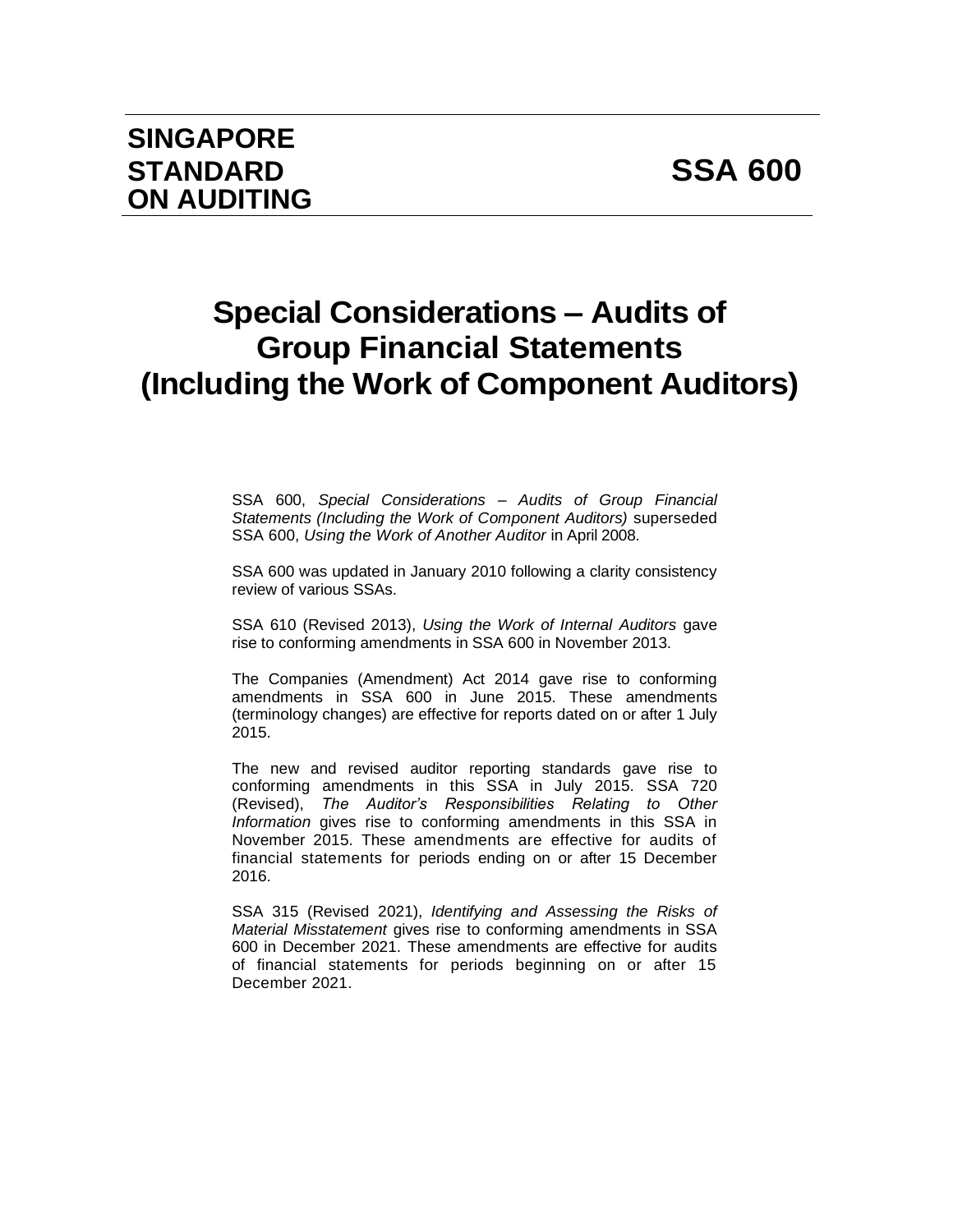### **SINGAPORE STANDARD ON AUDITING 600 SPECIAL CONSIDERATIONS—AUDITS OF GROUP FINANCIAL STATEMENTS (Including the Work of Component Auditors)**

(Effective for audits of financial statements for periods beginning on or after 15 December 2021)

### **CONTENTS**

Paragraph

| <b>Foreword</b>                                                                       |                |
|---------------------------------------------------------------------------------------|----------------|
| <b>Introduction</b>                                                                   |                |
| Scope of this SSA                                                                     | $1 - 6$        |
| <b>Effective Date</b>                                                                 | $\overline{7}$ |
| <b>Objectives</b>                                                                     | 8              |
| <b>Definitions</b>                                                                    | $9 - 10$       |
| <b>Requirements</b>                                                                   |                |
| Responsibility                                                                        | 11             |
| Acceptance and Continuance                                                            | $12 - 14$      |
| Overall Audit Strategy and Audit Plan                                                 | $15 - 16$      |
| Understanding the Group, Its Components and Their Environments                        | $17 - 18$      |
| Understanding the Component Auditor                                                   | 19-20          |
| Materiality                                                                           | $21 - 23$      |
| Responding to Assessed Risks                                                          | 24-31          |
| <b>Consolidation Process</b>                                                          | $32 - 37$      |
| <b>Subsequent Events</b>                                                              | 38-39          |
| Communication with the Component Auditor                                              | $40 - 41$      |
| Evaluating the Sufficiency and Appropriateness of Audit Evidence Obtained             | 42-45          |
| Communication with Group Management and Those Charged<br>with Governance of the Group | 46-49          |
| Documentation                                                                         | 50             |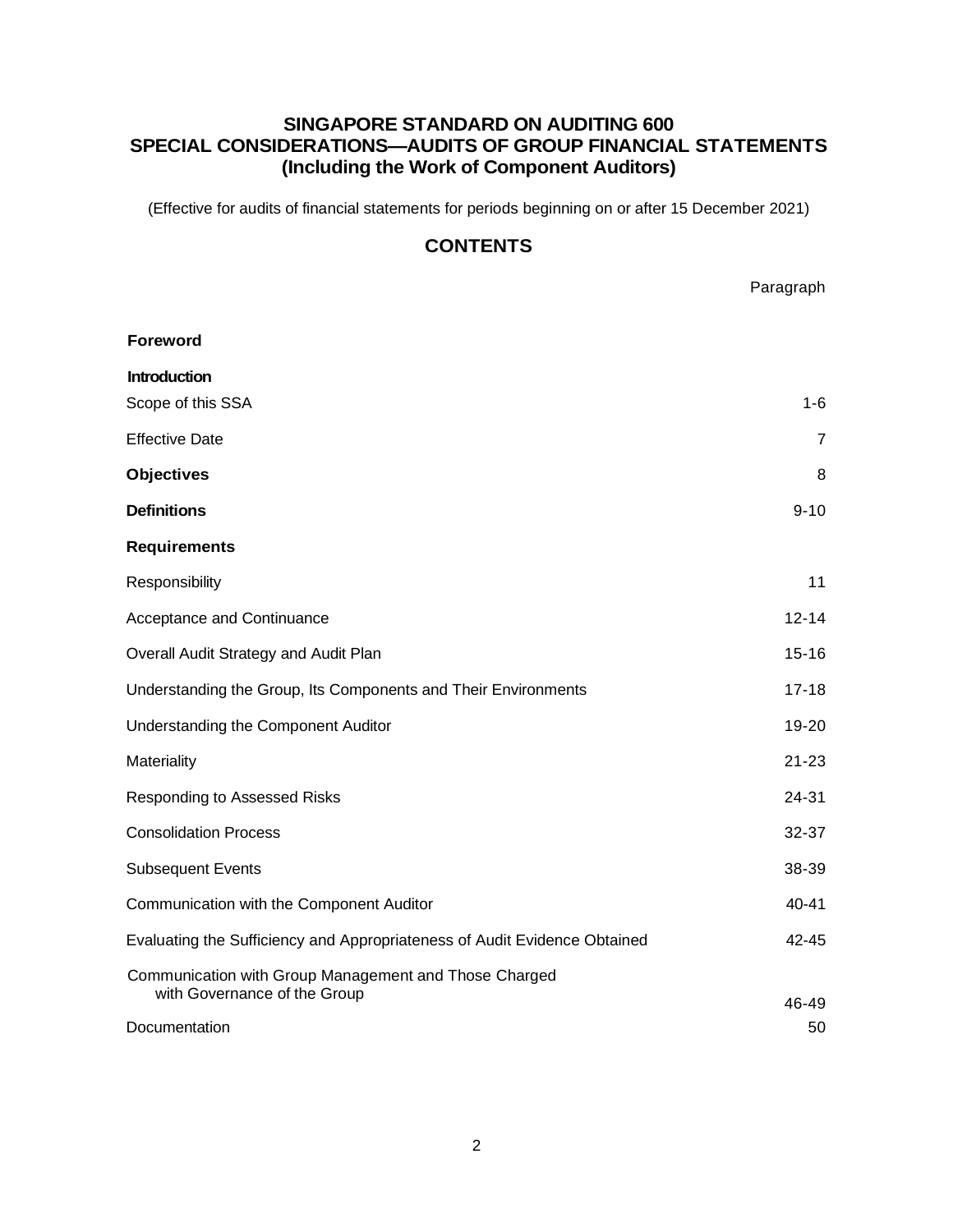### **Application and Other Explanatory Material**

| Components Subject to Audit by Statute, Regulation or Other Reason                                                                                                                           | A1      |
|----------------------------------------------------------------------------------------------------------------------------------------------------------------------------------------------|---------|
| Definitions                                                                                                                                                                                  | A2-A7   |
| Responsibility                                                                                                                                                                               | $A8-A9$ |
| Acceptance and Continuance                                                                                                                                                                   | A10-A21 |
| Overall Audit Strategy and Audit Plan                                                                                                                                                        | A22     |
| Understanding the Group, Its Components and Their Environments                                                                                                                               | A23-A31 |
| Understanding the Component Auditors                                                                                                                                                         | A32-A41 |
| Materiality                                                                                                                                                                                  | A42-A46 |
| <b>Responding to Assessed Risks</b>                                                                                                                                                          | A47-A55 |
| <b>Consolidation Process</b>                                                                                                                                                                 | A56     |
| Communication with the Component Auditor                                                                                                                                                     | A57-A60 |
| Evaluating the Sufficiency and Appropriateness of Audit Evidence Obtained                                                                                                                    | A61-A63 |
| Communication with Group Management and Those Charged with<br>Governance of the Group                                                                                                        | A64-A66 |
| Appendix 1: Example of a Qualified Opinion Where the Group Engagement Team Is<br>Not Able to Obtain Sufficient Appropriate Audit Evidence on Which to Base the<br><b>Group Audit Opinion</b> |         |
| Appendix 2: Examples of Matters about Which the Group Engagement Team Obtains<br>an Understanding                                                                                            |         |
| Appendix 3: Examples of Conditions or Events that May Indicate Risks of<br>Material Misstatement of the Group Financial Statements                                                           |         |
| Appendix 4: Examples of a Component Auditor's Confirmations                                                                                                                                  |         |
| Appendix 5: Required and Additional Matters Included in the Group Engagement Team's<br>Letter of Instruction                                                                                 |         |

Singapore Standard on Auditing (SSA) 600, "Special Considerations— Audits of Group Financial Statements (Including the Work of Component Auditors)" should be read in conjunction with SSA 200, "Overall Objectives of the Independent Auditor and the Conduct of an Audit in Accordance with Singapore Standards on Auditing."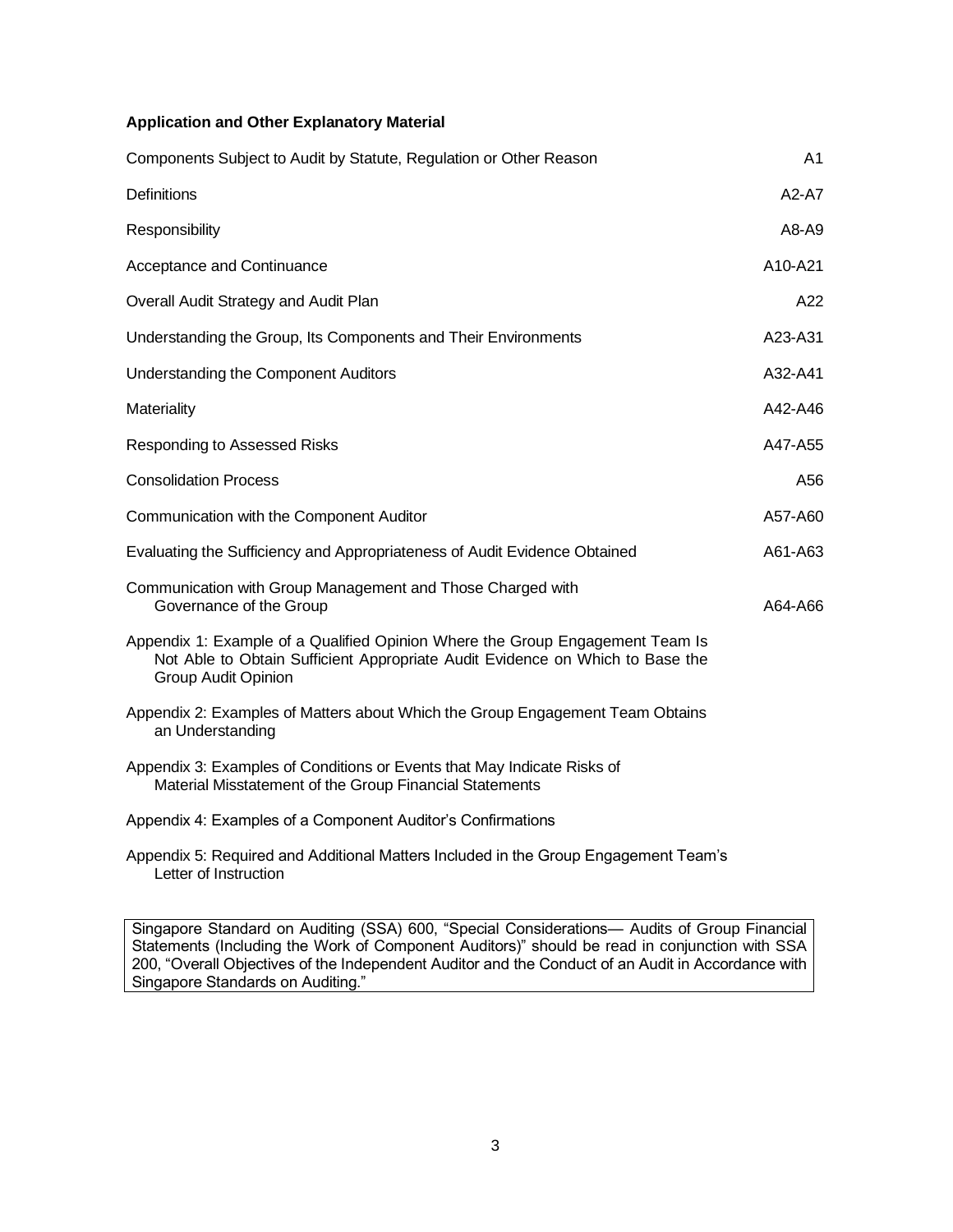# **SINGAPORE STANDARD SSA 600 ON AUDITING**

## **Foreword**

This Standard is based on International Standard on Auditing 600, with such amendments as were considered appropriate for local adoption.

### **Introduction**

### **Scope of this SSA**

- 1. The Singapore Standards on Auditing (SSAs) apply to group audits. This SSA deals with special considerations that apply to group audits, in particular those that involve component auditors.
- 2. An auditor may find this SSA, adapted as necessary in the circumstances, useful when that auditor involves other auditors in the audit of financial statements that are not group financial statements. For example, an auditor may involve another auditor to observe the inventory count or inspect physical fixed assets at a remote location.
- 3. A component auditor may be required by statute, regulation or for another reason, to express an audit opinion on the financial statements of a component. The group engagement team may decide to use the audit evidence on which the audit opinion on the financial statements of the component is based to provide audit evidence for the group audit, but the requirements of this SSA nevertheless apply. (Ref: Para. A1)
- 4. In accordance with SSA 220<sup>1</sup>, the group engagement partner is required to be satisfied that those performing the group audit engagement, including component auditors, collectively have the appropriate competence and capabilities. The group engagement partner is also responsible for the direction, supervision and performance of the group audit engagement.
- 5. The group engagement partner applies the requirements of SSA 220 regardless of whether the group engagement team or a component auditor performs the work on the financial information of a component. This SSA assists the group engagement partner to meet the requirements of SSA 220 where component auditors perform work on the financial information of components.
- 6. Audit risk is a function of the risk of material misstatement of the financial statements and the risk that the auditor will not detect such misstatements<sup>2</sup>. In a group audit, this includes the risk that the component auditor may not detect a misstatement in the financial information of the component that could cause a material misstatement of the group financial statements, and the risk that the group engagement team may not detect this misstatement. This SSA explains the matters that the group engagement team considers when determining the nature, timing and extent of its involvement in the risk assessment procedures and further audit procedures performed by the component auditors on the financial information of the

<sup>1</sup> SSA 220, *Quality Control for an Audit of Financial Statements*, paragraphs 14 and 15.

<sup>2</sup> SSA 200, *Overall Objectives of the Independent Auditor and the Conduct of an Audit in Accordance with Singapore Standards on Auditing*, paragraph A34.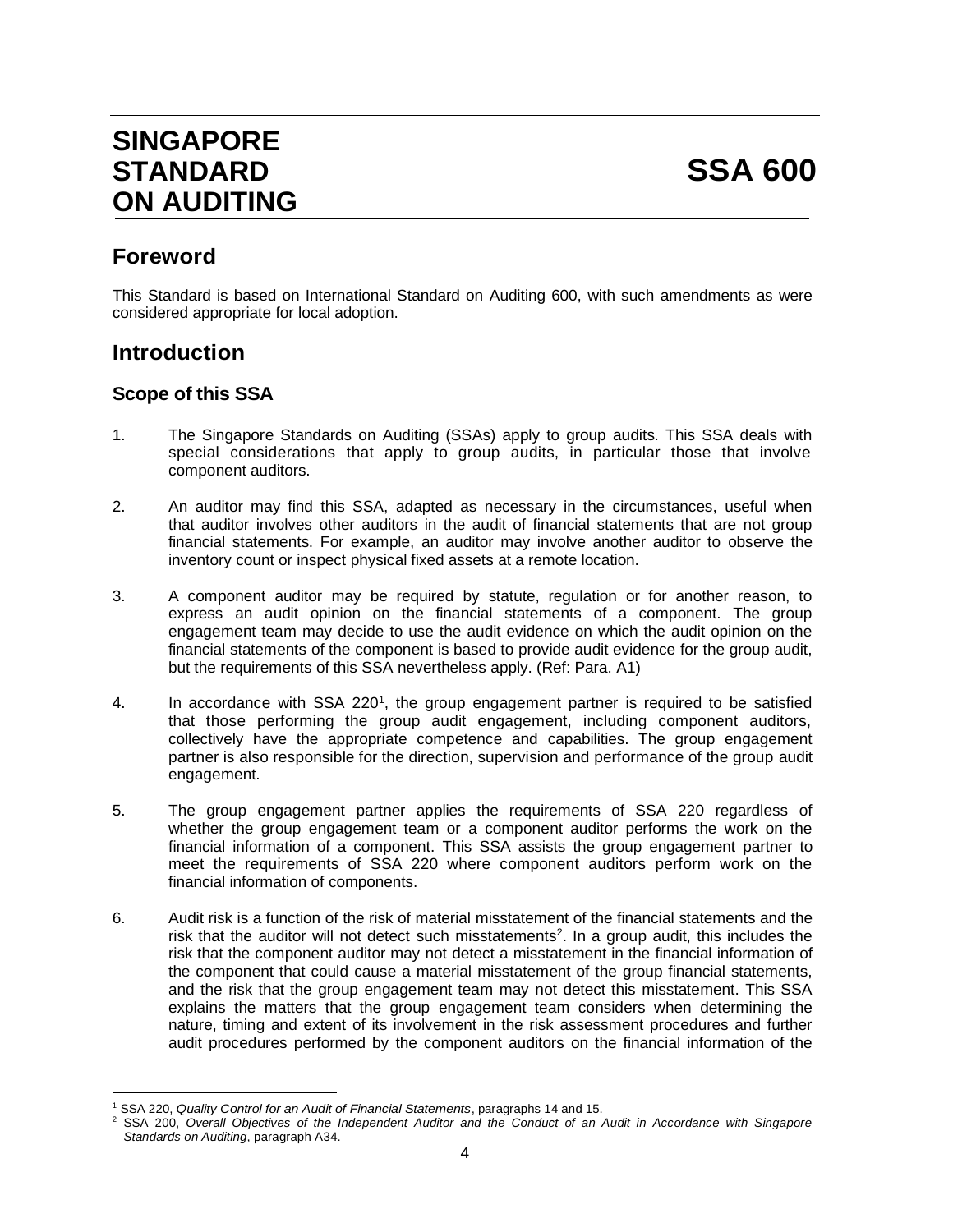components. The purpose of this involvement is to obtain sufficient appropriate audit evidence on which to base the audit opinion on the group financial statements.

#### **Effective Date**

7. This SSA is effective for audits of group financial statements for periods beginning on or after 15 December 2021.

### **Objectives**

- 8. The objectives of the auditor are:
	- (a) To determine whether to act as the auditor of the group financial statements; and
	- (b) If acting as the auditor of the group financial statements:
		- (i) To communicate clearly with component auditors about the scope and timing of their work on financial information related to components and their findings; and
		- (ii) To obtain sufficient appropriate audit evidence regarding the financial information of the components and the consolidation process to express an opinion on whether the group financial statements are prepared, in all material respects, in accordance with the applicable financial reporting framework.

### **Definitions**

- 9. For purposes of the SSAs, the following terms have the meanings attributed below:
	- (a) Component An entity or business activity for which group or component management prepares financial information that should be included in the group financial statements. (Ref: Para. A2-A4)
	- (b) Component auditor An auditor who, at the request of the group engagement team, performs work on financial information related to a component for the group audit. (Ref: Para. A7)
	- (c) Component management Management responsible for the preparation of the financial information of a component.
	- (d) Component materiality The materiality for a component determined by the group engagement team.
	- (e) Group All the components whose financial information is included in the group financial statements. A group always has more than one component.
	- (f) Group audit The audit of group financial statements.
	- (g) Group audit opinion The audit opinion on the group financial statements.
	- (h) Group engagement partner The partner or other person in the firm who is responsible for the group audit engagement and its performance, and for the auditor's report on the group financial statements that is issued on behalf of the firm. Where joint auditors conduct the group audit, the joint engagement partners and their engagement teams collectively constitute the group engagement partner and the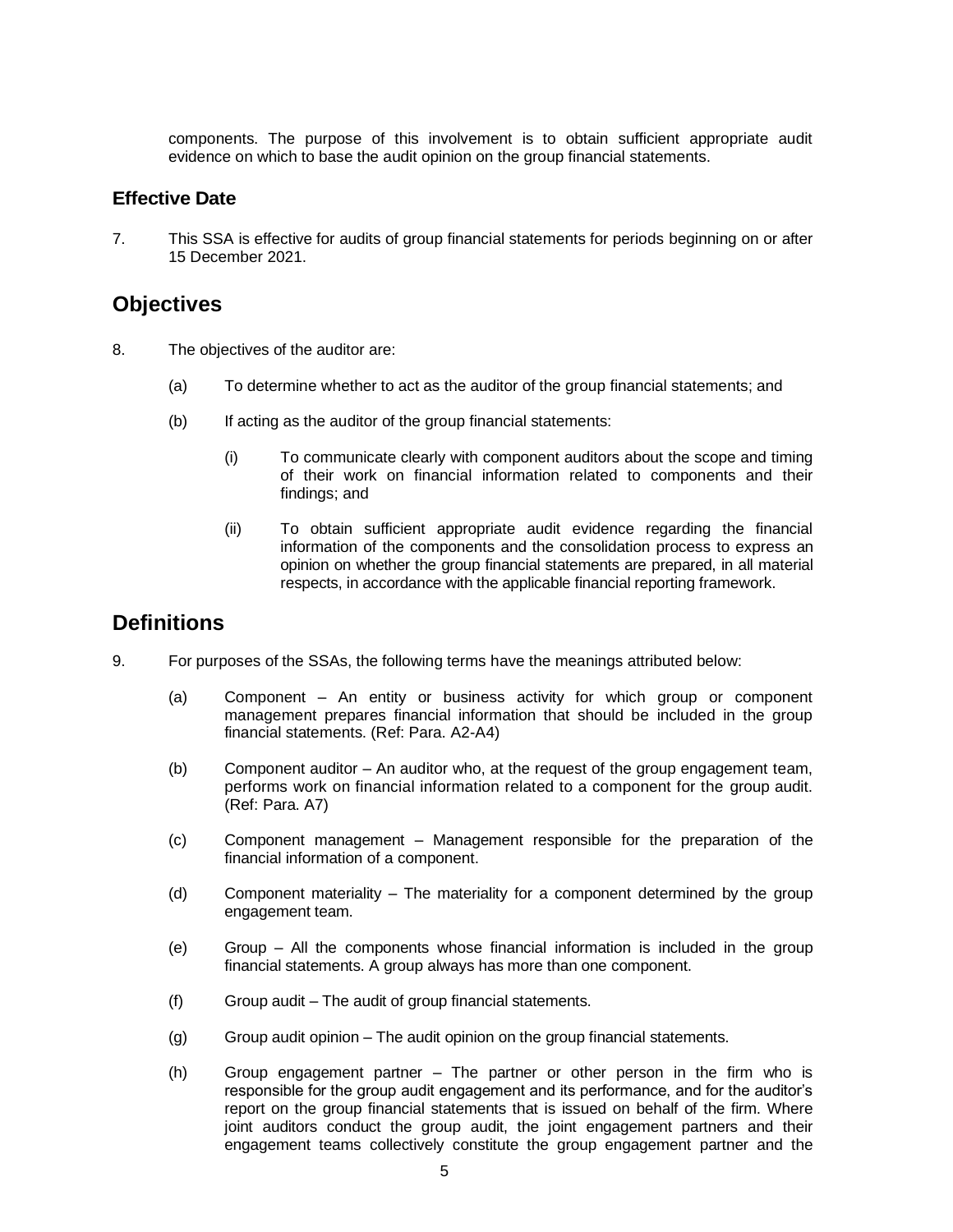group engagement team. This SSA does not, however, deal with the relationship between joint auditors or the work that one joint auditor performs in relation to the work of the other joint auditor.

- (i) Group engagement team Partners, including the group engagement partner, and staff who establish the overall group audit strategy, communicate with component auditors, perform work on the consolidation process, and evaluate the conclusions drawn from the audit evidence as the basis for forming an opinion on the group financial statements.
- (j) Group financial statements Financial statements that include the financial information of more than one component. The term "group financial statements" also refers to combined financial statements aggregating the financial information prepared by components that have no parent but are under common control.
- (k) Group management Management responsible for the preparation of the group financial statements.
- (l) Group-wide controls Controls designed, implemented and maintained by group management over group financial reporting.
- (m) Significant component A component identified by the group engagement team (i) that is of individual financial significance to the group, or (ii) that, due to its specific nature or circumstances, is likely to include significant risks of material misstatement of the group financial statements. (Ref: Para. A5-A6)
- 10. Reference to "the applicable financial reporting framework" means the financial reporting framework that applies to the group financial statements. Reference to "the consolidation process" includes:
	- (a) The recognition, measurement, presentation, and disclosure of the financial information of the components in the group financial statements by way of consolidation, proportionate consolidation, or the equity or cost methods of accounting; and
	- (b) The aggregation in combined financial statements of the financial information of components that have no parent but are under common control.

### **Requirements**

### **Responsibility**

11. The group engagement partner is responsible for the direction, supervision and performance of the group audit engagement in compliance with professional standards and applicable legal and regulatory requirements, and whether the auditor's report that is issued is appropriate in the circumstances<sup>3</sup>. As a result, the auditor's report on the group financial statements shall not refer to a component auditor, unless required by law or regulation to include such reference. If such reference is required by law or regulation, the auditor's report shall indicate that the reference does not diminish the group engagement partner's or the group engagement partner's firm's responsibility for the group audit opinion. (Ref: Para. A8- A9)

<sup>3</sup> SSA 220, paragraph 15.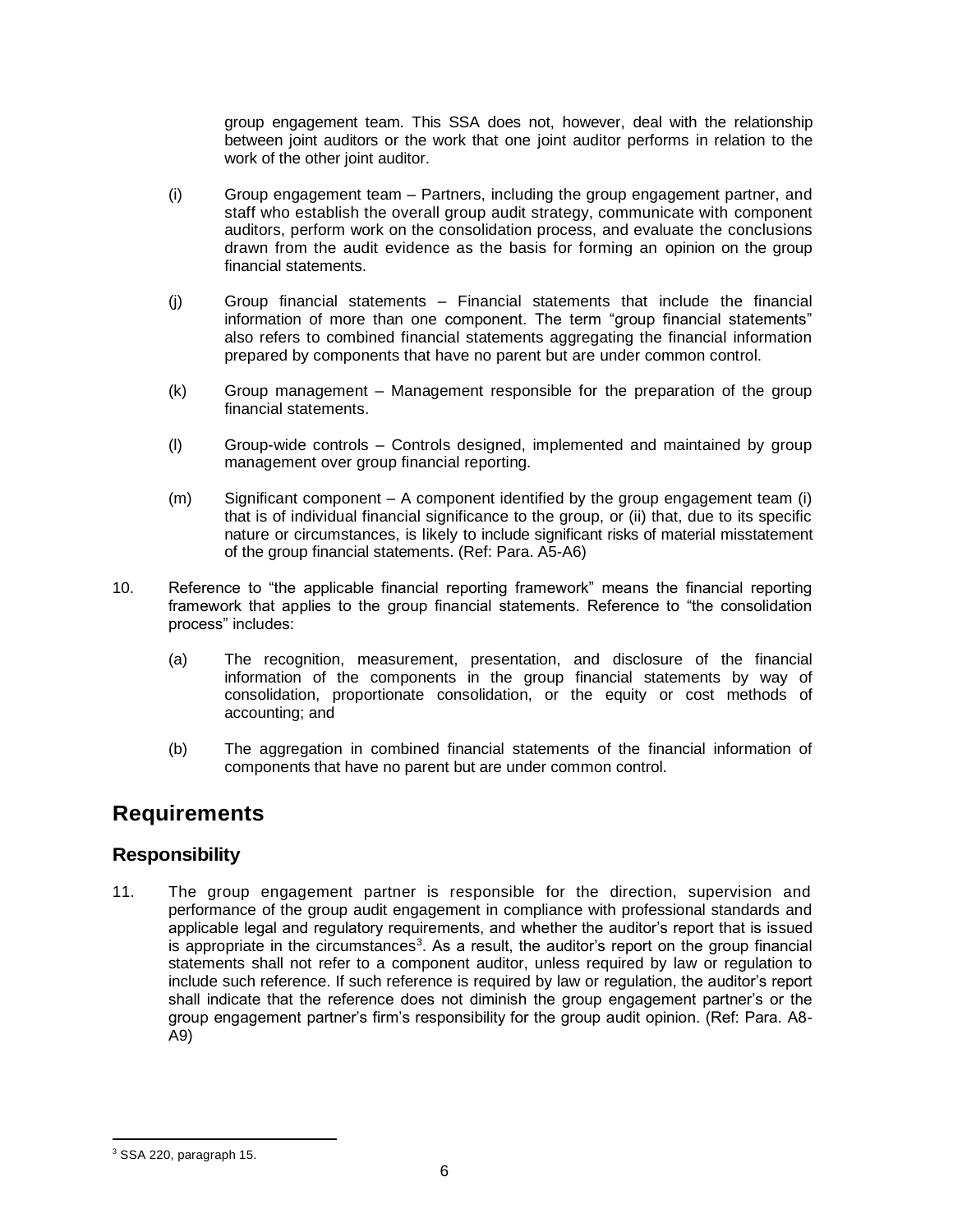### **Acceptance and Continuance**

- 12. In applying SSA 220, the group engagement partner shall determine whether sufficient appropriate audit evidence can reasonably be expected to be obtained in relation to the consolidation process and the financial information of the components on which to base the group audit opinion. For this purpose, the group engagement team shall obtain an understanding of the group, its components, and their environments that is sufficient to identify components that are likely to be significant components. Where component auditors will perform work on the financial information of such components, the group engagement partner shall evaluate whether the group engagement team will be able to be involved in the work of those component auditors to the extent necessary to obtain sufficient appropriate audit evidence. (Ref: Para. A10-A12)
- 13. If the group engagement partner concludes that:
	- (a) it will not be possible for the group engagement team to obtain sufficient appropriate audit evidence due to restrictions imposed by group management; and
	- (b) the possible effect of this inability will result in a disclaimer of opinion on the group financial statements)<sup>4</sup>,

the group engagement partner shall either:

- in the case of a new engagement, not accept the engagement, or, in the case of a continuing engagement, withdraw from the engagement, where withdrawal is possible under applicable law or regulation; or
- where law or regulation prohibits an auditor from declining an engagement or where withdrawal from an engagement is not otherwise possible, having performed the audit of the group financial statements to the extent possible, disclaim an opinion on the group financial statements. (Ref: Para. A13-A19)

### *Terms of Engagement*

14. The group engagement partner shall agree on the terms of the group audit engagement in accordance with SSA 210<sup>5</sup>. (Ref: Para. A20-A21)

### **Overall Audit Strategy and Audit Plan**

- 15. The group engagement team shall establish an overall group audit strategy and shall develop a group audit plan in accordance with SSA 300<sup>6</sup>.
- 16. The group engagement partner shall review the overall group audit strategy and group audit plan. (Ref: Para. A22)

<sup>4</sup> SSA 705 (Revised), *Modifications to the Opinion in the Independent Auditor's Report*.

<sup>5</sup> SSA 210, *Agreeing the Terms of Audit Engagements*.

<sup>6</sup> SSA 300, *Planning an Audit of Financial Statements*, paragraphs 7-12.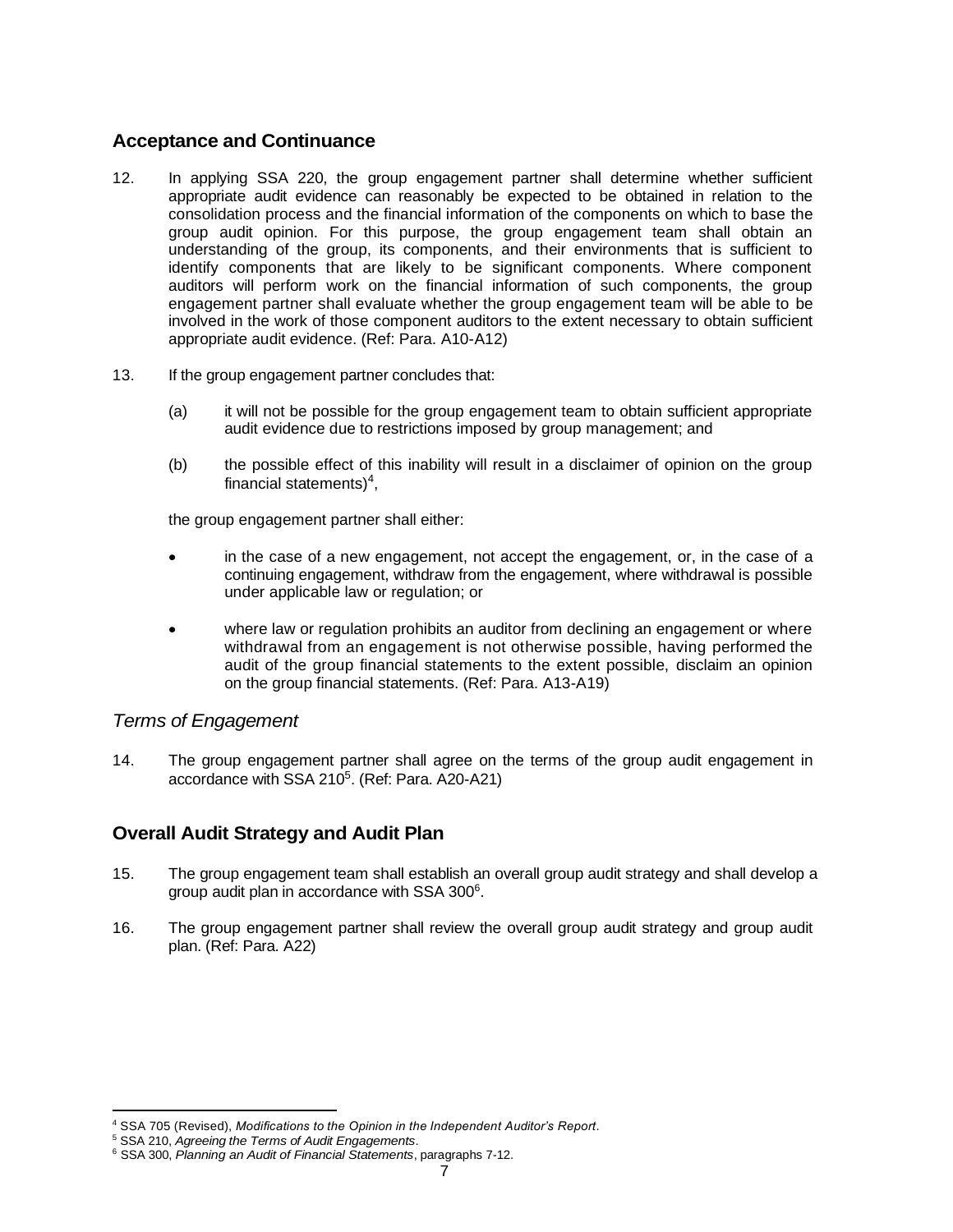### **Understanding the Group, Its Components and Their Environments**

- 17. The auditor is required to identify and assess the risks of material misstatement through obtaining an understanding of the entity and its environment, the applicable financial reporting framework and the system of internal control<sup>7</sup>. The group engagement team shall:
	- (a) Enhance its understanding of the group, its components, and their environments, including group-wide controls, obtained during the acceptance or continuance stage, and
	- (b) Obtain an understanding of the consolidation process, including the instructions issued by group management to components. (Ref: Para. A23-A29)
- 18. The group engagement team shall obtain an understanding that is sufficient to:
	- (a) Confirm or revise its initial identification of components that are likely to be significant; and
	- (b) Assess the risks of material misstatement of the group financial statements, whether due to fraud or error<sup>8</sup>. (Ref: Para. A30-A31)

### **Understanding the Component Auditor**

- 19. If the group engagement team plans to request a component auditor to perform work on the financial information of a component, the group engagement team shall obtain an understanding of the following: (Ref: Para. A32-A35)
	- (a) Whether the component auditor understands and will comply with the ethical requirements that are relevant to the group audit and, in particular, is independent; (Ref: Para. A37)
	- (b) The component auditor's professional competence; (Ref: Para. A38)
	- (c) Whether the group engagement team will be able to be involved in the work of the component auditor to the extent necessary to obtain sufficient appropriate audit evidence.
	- (d) Whether the component auditor operates in a regulatory environment that actively oversees auditors. (Ref: Para. A36)
- 20. If a component auditor does not meet the independence requirements that are relevant to the group audit, or the group engagement team has serious concerns about the other matters listed in paragraph 19(a)-(c), the group engagement team shall obtain sufficient appropriate audit evidence relating to the financial information of the component without requesting that component auditor to perform work on the financial information of that component. (Ref: Para. A39-A41)

### **Materiality**

- 21. The group engagement team shall determine the following: (Ref: Para. A42)
	- (a) Materiality for the group financial statements as a whole when establishing the overall group audit strategy.

<sup>7</sup> SSA 315 (Revised 2021), *Identifying and Assessing the Risks of Material Misstatement*.

<sup>8</sup> SSA 315 (Revised 2021).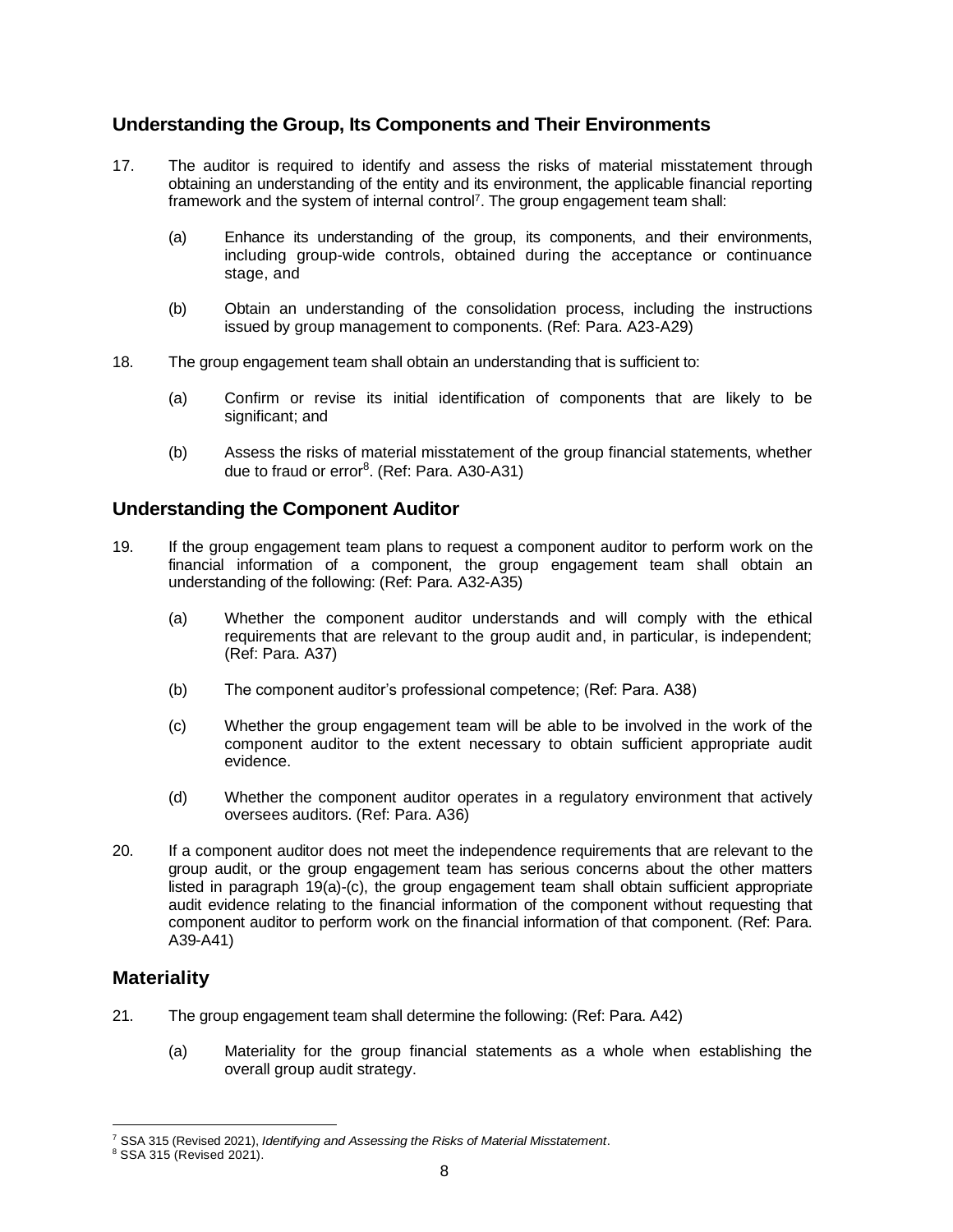- (b) If, in the specific circumstances of the group, there are particular classes of transactions, account balances or disclosures in the group financial statements for which misstatements of lesser amounts than materiality for the group financial statements as a whole could reasonably be expected to influence the economic decisions of users taken on the basis of the group financial statements, the materiality level or levels to be applied to those particular classes of transactions, account balances or disclosures.
- (c) Component materiality for those components where component auditors will perform an audit or a review for purposes of the group audit. To reduce to an appropriately low level the probability that the aggregate of uncorrected and undetected misstatements in the group financial statements exceeds materiality for the group financial statements as a whole, component materiality shall be lower than materiality for the group financial statements as a whole. (Ref: Para. A43- A44)
- (d) The threshold above which misstatements cannot be regarded as clearly trivial to the group financial statements. (Ref: Para. A45)
- 22. Where component auditors will perform an audit for purposes of the group audit, the group engagement team shall evaluate the appropriateness of performance materiality determined at the component level. (Ref: Para. A46)
- 23. If a component is subject to audit by statute, regulation or other reason, and the group engagement team decides to use that audit to provide audit evidence for the group audit, the group engagement team shall determine whether:
	- (a) materiality for the component financial statements as a whole; and
	- (b) performance materiality at the component level

meet the requirements of this SSA.

### **Responding to Assessed Risks**

- 24. The auditor is required to design and implement appropriate responses to address the assessed risks of material misstatement of the financial statements<sup>9</sup>. The group engagement team shall determine the type of work to be performed by the group engagement team, or the component auditors on its behalf, on the financial information of the components (see paragraphs 26-29). The group engagement team shall also determine the nature, timing and extent of its involvement in the work of the component auditors (see paragraphs 30-31).
- 25. If the nature, timing and extent of the work to be performed on the consolidation process or the financial information of the components are based on an expectation that groupwide controls are operating effectively, or if substantive procedures alone cannot provide sufficient appropriate audit evidence at the assertion level, the group engagement team shall test, or request a component auditor to test, the operating effectiveness of those controls.

<sup>9</sup> SSA 330, *The Auditor's Responses to Assessed Risks*.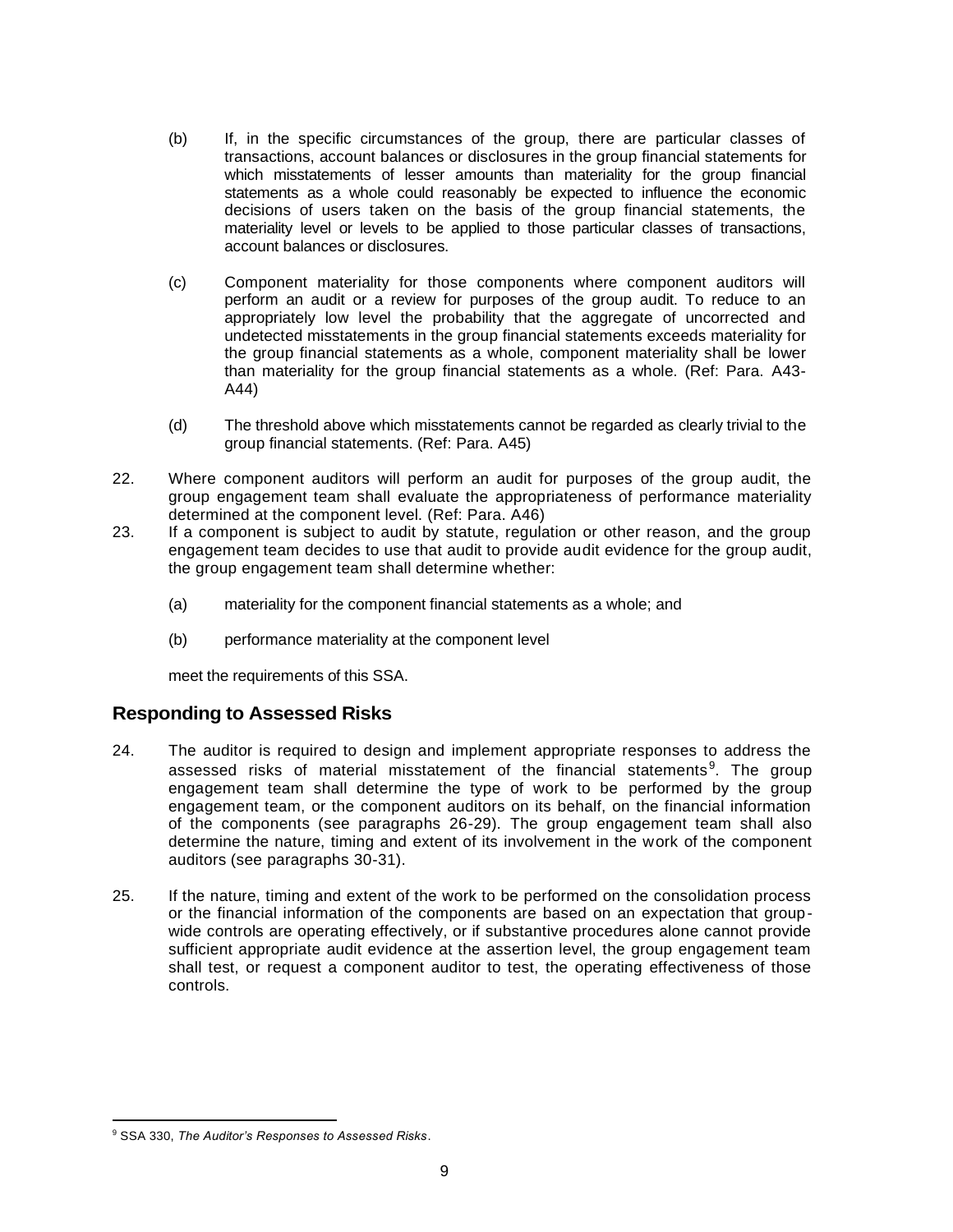*Determining the Type of Work to Be Performed on the Financial Information of Components* (Ref: Para. A47)

### Significant Components

- 26. For a component that is significant due to its individual financial significance to the group, the group engagement team, or a component auditor on its behalf, shall perform an audit of the financial information of the component using component materiality.
- 27. For a component that is significant because it is likely to include significant risks of material misstatement of the group financial statements due to its specific nature or circumstances, the group engagement team, or a component auditor on its behalf, shall perform one or more of the following:
	- (a) An audit of the financial information of the component using component materiality.
	- (b) An audit of one or more account balances, classes of transactions or disclosures relating to the likely significant risks of material misstatement of the group financial statements. (Ref: Para. A48)
	- (c) Specified audit procedures relating to the likely significant risks of material misstatement of the group financial statements. (Ref: Para. A49)

#### Components that Are Not Significant Components

- 28. For components that are not significant components, the group engagement team shall perform analytical procedures at group level. (Ref: Para. A50)
- 29. If the group engagement team does not consider that sufficient appropriate audit evidence on which to base the group audit opinion will be obtained from:
	- (a) The work performed on the financial information of significant components;
	- (b) The work performed on group-wide controls and the consolidation process; and
	- (c) The analytical procedures performed at group level,

the group engagement team shall select components that are not significant components and shall perform, or request a component auditor to perform, one or more of the following on the financial information of the individual components selected: (Ref: Para. A51-A53)

- An audit of the financial information of the component using component materiality.
- An audit of one or more account balances, classes of transactions or disclosures.
- A review of the financial information of the component using component materiality.
- Specified procedures.

The group engagement team shall vary the selection of components over a period of time.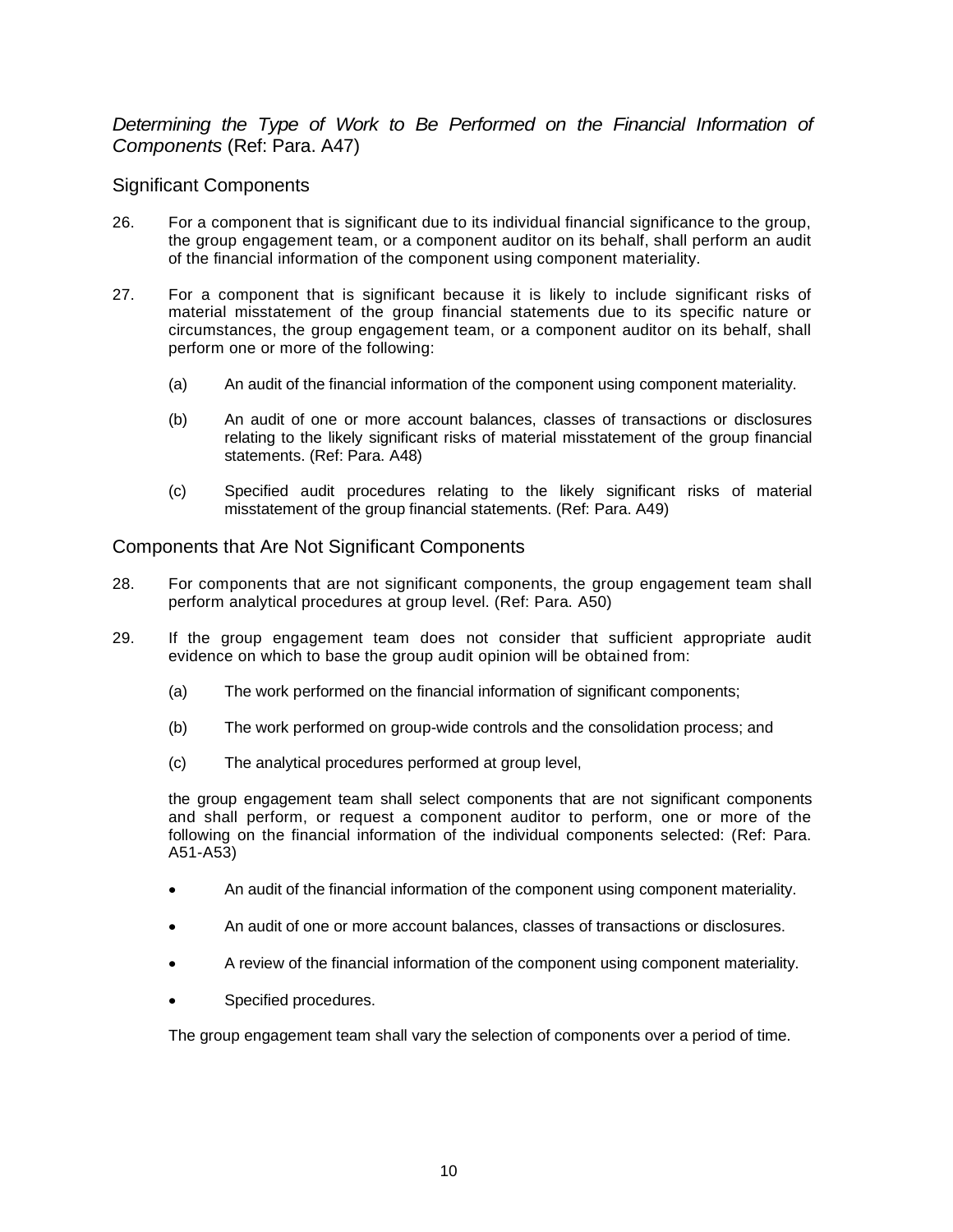*Involvement in the Work Performed by Component Auditors* (Ref: Para. A54- A55)

Significant Components—Risk Assessment

- 30. If a component auditor performs an audit of the financial information of a significant component, the group engagement team shall be involved in the component auditor's risk assessment to identify significant risks of material misstatement of the group financial statements. The nature, timing and extent of this involvement are affected by the group engagement team's understanding of the component auditor, but at a minimum shall include:
	- (a) Discussing with the component auditor or component management those of the component's business activities that are significant to the group;
	- (b) Discussing with the component auditor the susceptibility of the component to material misstatement of the financial information due to fraud or error; and
	- (c) Reviewing the component auditor's documentation of identified significant risks of material misstatement of the group financial statements. Such documentation may take the form of a memorandum that reflects the component auditor's conclusion with regard to the identified significant risks.

Identified Significant Risks of Material Misstatement of the Group Financial Statements— Further Audit Procedures

31. If significant risks of material misstatement of the group financial statements have been identified in a component on which a component auditor performs the work, the group engagement team shall evaluate the appropriateness of the further audit procedures to be performed to respond to the identified significant risks of material misstatement of the group financial statements. Based on its understanding of the component auditor, the group engagement team shall determine whether it is necessary to be involved in the further audit procedures.

### **Consolidation Process**

- 32. In accordance with paragraph 17, the group engagement team obtains an understanding of group-wide controls and the consolidation process, including the instructions issued by group management to components. In accordance with paragraph 25, the group engagement team, or component auditor at the request of the group engagement team, tests the operating effectiveness of group-wide controls if the nature, timing and extent of the work to be performed on the consolidation process are based on an expectation that group-wide controls are operating effectively, or if substantive procedures alone cannot provide sufficient appropriate audit evidence at the assertion level.
- 33. The group engagement team shall design and perform further audit procedures on the consolidation process to respond to the assessed risks of material misstatement of the group financial statements arising from the consolidation process. This shall include evaluating whether all components have been included in the group financial statements.
- 34. The group engagement team shall evaluate the appropriateness, completeness and accuracy of consolidation adjustments and reclassifications, and shall evaluate whether any fraud risk factors or indicators of possible management bias exist. (Ref: Para. A56)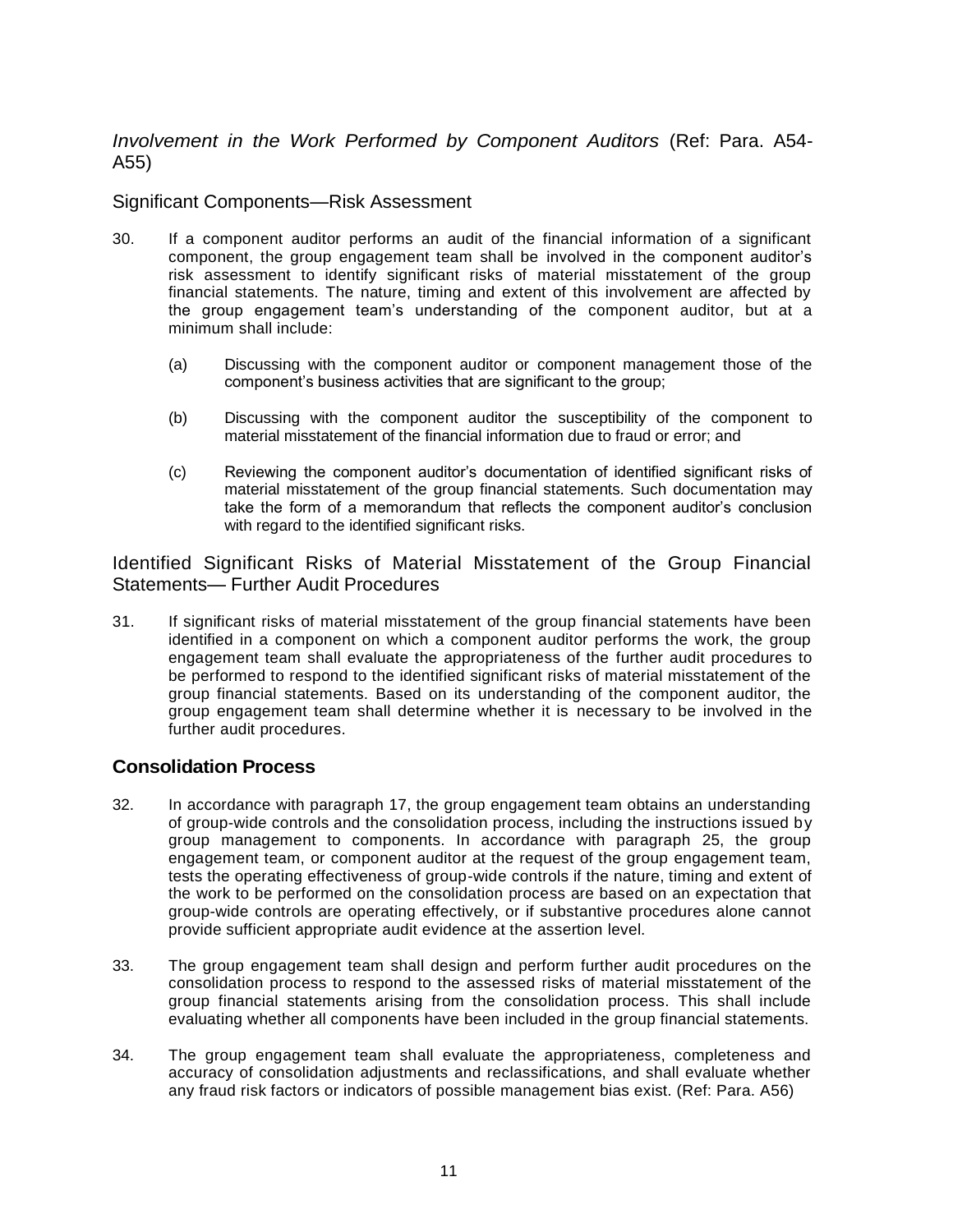- 35. If the financial information of a component has not been prepared in accordance with the same accounting policies applied to the group financial statements, the group engagement team shall evaluate whether the financial information of that component has been appropriately adjusted for purposes of preparing and presenting the group financial statements.
- 36. The group engagement team shall determine whether the financial information identified in the component auditor's communication (see paragraph 41(c)) is the financial information that is incorporated in the group financial statements.
- 37. If the group financial statements include the financial statements of a component with a financial reporting period-end that differs from that of the group, the group engagement team shall evaluate whether appropriate adjustments have been made to those financial statements in accordance with the applicable financial reporting framework.

### **Subsequent Events**

- 38. Where the group engagement team or component auditors perform audits on the financial information of components, the group engagement team or the component auditors shall perform procedures designed to identify events at those components that occur between the dates of the financial information of the components and the date of the auditor's report on the group financial statements, and that may require adjustment to or disclosure in the group financial statements.
- 39. Where component auditors perform work other than audits of the financial information of components, the group engagement team shall request the component auditors to notify the group engagement team if they become aware of subsequent events that may require an adjustment to or disclosure in the group financial statements.

### **Communication with the Component Auditor**

- 40. The group engagement team shall communicate its requirements to the component auditor on a timely basis. This communication shall set out the work to be performed, the use to be made of that work, and the form and content of the component auditor's communication with the group engagement team. It shall also include the following: (Ref: Para. A57, A58, A60)
	- (a) A request that the component auditor, knowing the context in which the group engagement team will use the work of the component auditor, confirms that the component auditor will cooperate with the group engagement team. (Ref: Para. A59)
	- (b) The ethical requirements that are relevant to the group audit and, in particular, the independence requirements.
	- (c) In the case of an audit or review of the financial information of the component, component materiality (and, if applicable, the materiality level or levels for particular classes of transactions, account balances or disclosures) and the threshold above which misstatements cannot be regarded as clearly trivial to the group financial statements.
	- (d) Identified significant risks of material misstatement of the group financial statements, due to fraud or error, that are relevant to the work of the component auditor. The group engagement team shall request the component auditor to communicate on a timely basis any other identified significant risks of material misstatement of the group financial statements, due to fraud or error, in the component, and the component auditor's responses to such risks.
	- (e) A list of related parties prepared by group management, and any other related parties of which the group engagement team is aware. The group engagement team shall request the component auditor to communicate on a timely basis related parties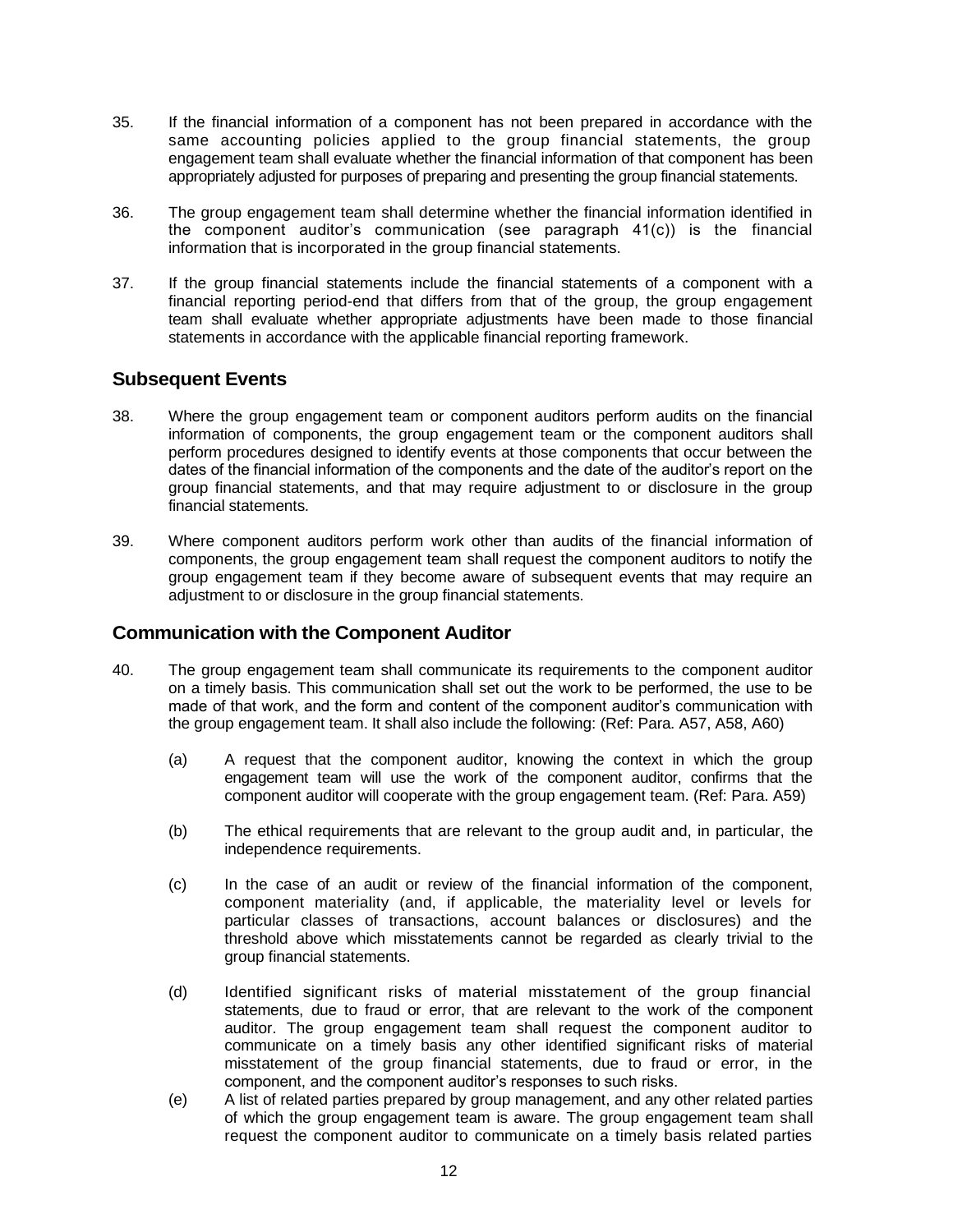not previously identified by group management or the group engagement team. The group engagement team shall determine whether to identify such additional related parties to other component auditors.

- 41. The group engagement team shall request the component auditor to communicate matters relevant to the group engagement team's conclusion with regard to the group audit. Such communication shall include: (Ref: Para. A60)
	- (a) Whether the component auditor has complied with ethical requirements that are relevant to the group audit, including independence and professional competence;
	- (b) Whether the component auditor has complied with the group engagement team's requirements;
	- (c) Identification of the financial information of the component on which the component auditor is reporting;
	- (d) Information on instances of non-compliance with laws or regulations that could give rise to a material misstatement of the group financial statements;
	- (e) A list of uncorrected misstatements of the financial information of the component (the list need not include misstatements that are below the threshold for clearly trivial misstatements communicated by the group engagement team (see paragraph 40(c));
	- (f) Indicators of possible management bias;
	- (g) Description of any identified significant deficiencies in internal control at the component level;
	- (h) Other significant matters that the component auditor communicated or expects to communicate to those charged with governance of the component, including fraud or suspected fraud involving component management, employees who have significant roles in internal control at the component level or others where the fraud resulted in a material misstatement of the financial information of the component;
	- (i) Any other matters that may be relevant to the group audit, or that the component auditor wishes to draw to the attention of the group engagement team, including exceptions noted in the written representations that the component auditor requested from component management; and
	- (j) The component auditor's overall findings, conclusions or opinion.

### **Evaluating the Sufficiency and Appropriateness of Audit Evidence Obtained**

#### *Evaluating the Component Auditor's Communication and Adequacy of their Work*

- 42. The group engagement team shall evaluate the component auditor's communication (see paragraph 41). The group engagement team shall:
	- (a) Discuss significant matters arising from that evaluation with the component auditor, component management or group management, as appropriate; and
	- (b) Determine whether it is necessary to review other relevant parts of the component auditor's audit documentation. (Ref: Para. A61)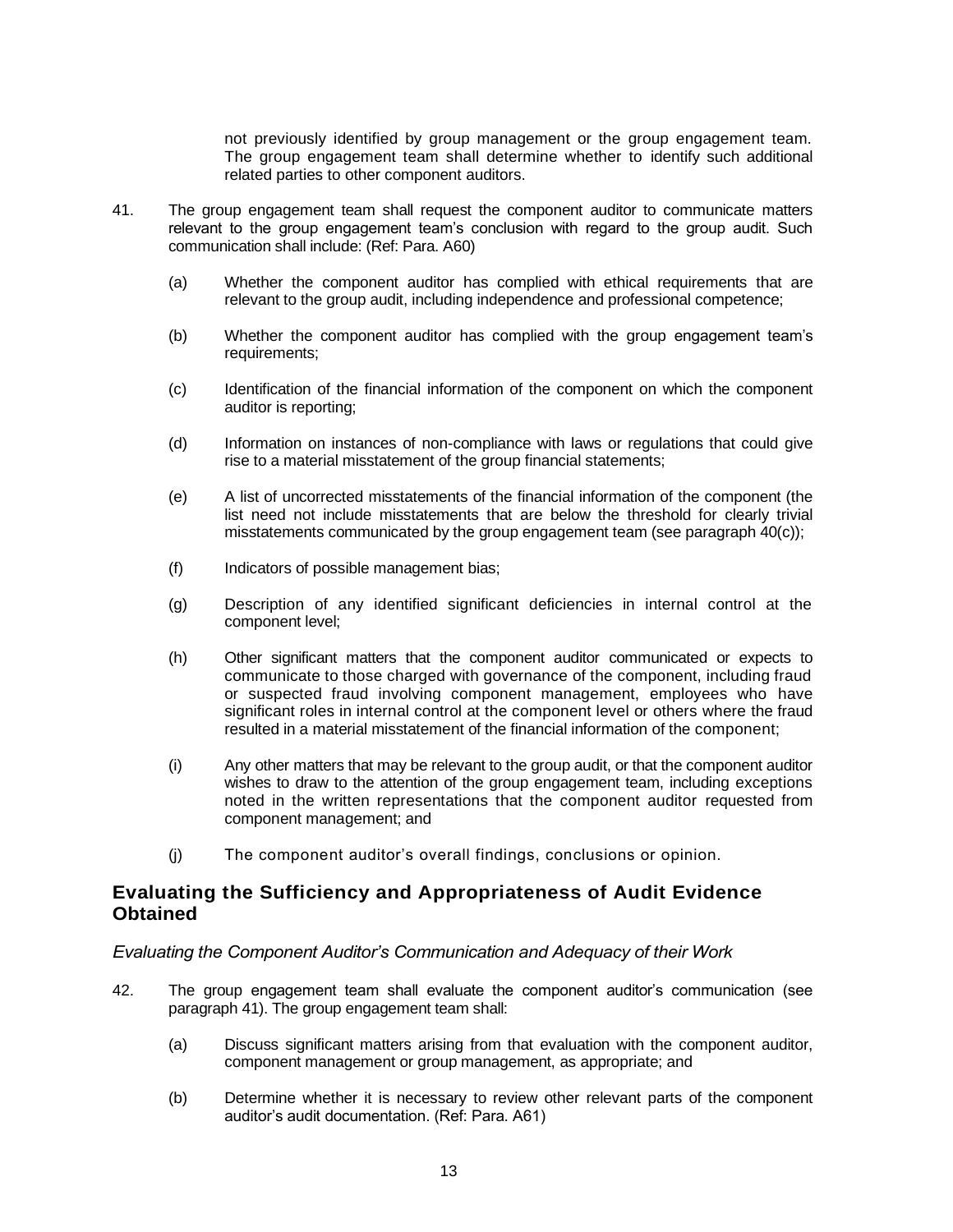43. If the group engagement team concludes that the work of the component auditor is insufficient, the group engagement team shall determine what additional procedures are to be performed, and whether they are to be performed by the component auditor or by the group engagement team.

### *Sufficiency and Appropriateness of Audit Evidence*

- 44. The auditor is required to obtain sufficient appropriate audit evidence to reduce audit risk to an acceptably low level and thereby enable the auditor to draw reasonable conclusions on which to base the auditor's opinion<sup>10</sup>. The group engagement team shall evaluate whether sufficient appropriate audit evidence has been obtained from the audit procedures performed on the consolidation process and the work performed by the group engagement team and the component auditors on the financial information of the components, on which to base the group audit opinion. (Ref: Para. A62)
- 45. The group engagement partner shall evaluate the effect on the group audit opinion of any uncorrected misstatements (either identified by the group engagement team or communicated by component auditors) and any instances where there has been an inability to obtain sufficient appropriate audit evidence. (Ref: Para. A63)

### **Communication with Group Management and Those Charged with Governance of the Group**

#### *Communication with Group Management*

- 46. The group engagement team shall determine which identified deficiencies in internal control to communicate to those charged with governance and group management in accordance with SSA 265<sup>11</sup>. In making this determination, the group engagement team shall consider:
	- (a) Deficiencies in group-wide internal control that the group engagement team has identified;
	- (b) Deficiencies in internal control that the group engagement team has identified in internal controls at components; and
	- (c) Deficiencies in internal control that component auditors have brought to the attention of the group engagement team.
- 47. If fraud has been identified by the group engagement team or brought to its attention by a component auditor (see paragraph 41(h)), or information indicates that a fraud may exist, the group engagement team shall communicate this on a timely basis to the appropriate level of group management in order to inform those with primary responsibility for the prevention and detection of fraud of matters relevant to their responsibilities. (Ref. Para. A64)
- 48. A component auditor may be required by statute, regulation or for another reason, to express an audit opinion on the financial statements of a component. In that case, the group engagement team shall request group management to inform component management of any matter of which the group engagement team becomes aware that may be significant to the financial statements of the component, but of which component management may be unaware. If group management refuses to communicate the matter to component management, the group engagement team shall discuss the matter with those charged with governance of the group. If the matter remains unresolved, the group engagement team, subject to legal and professional confidentiality considerations, shall consider whether to advise the component auditor not to issue the auditor's report on the financial statements of the component until the matter is resolved. (Ref: Para. A65)

<sup>10</sup> SSA 200, paragraph 17.

<sup>11</sup> SSA 265, *Communicating Deficiencies in Internal Control to Those Charged with Governance and Management*.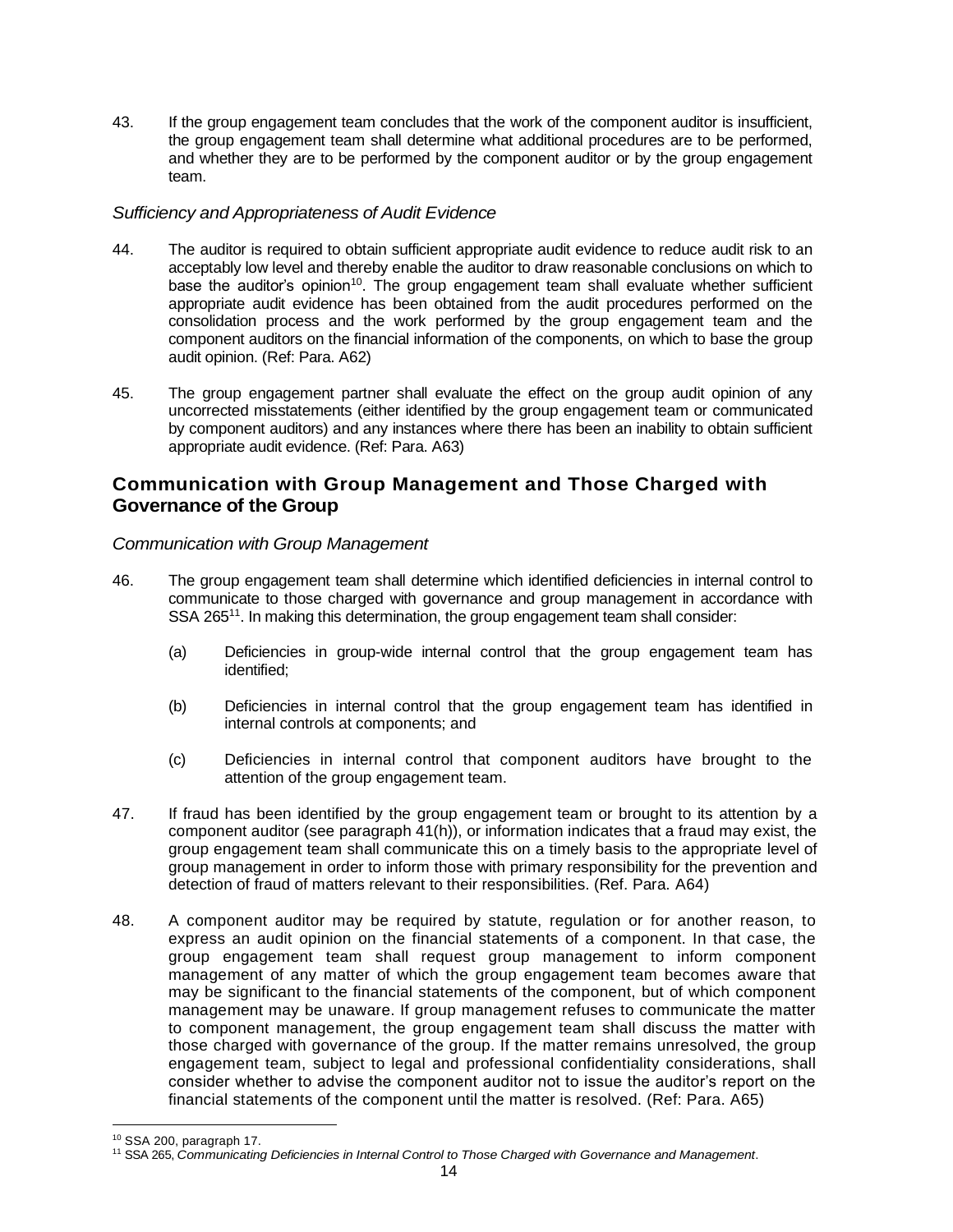### *Communication with Those Charged with Governance of the Group*

- 49. The group engagement team shall communicate the following matters with those charged with governance of the group, in addition to those required by SSA  $260^{12}$  and other SSAs: (Ref: Para. A66)
	- (a) An overview of the type of work to be performed on the financial information of the components.
	- (b) An overview of the nature of the group engagement team's planned involvement in the work to be performed by the component auditors on the financial information of significant components.
	- (c) Instances where the group engagement team's evaluation of the work of a component auditor gave rise to a concern about the quality of that auditor's work.
	- (d) Any limitations on the group audit, for example, where the group engagement team's access to information may have been restricted.
	- (e) Fraud or suspected fraud involving group management, component management, employees who have significant roles in group-wide controls or others where the fraud resulted in a material misstatement of the group financial statements.

### **Documentation**

- 50. The group engagement team shall include in the audit documentation the following  $matters<sup>13</sup>$ :
	- (a) An analysis of components, indicating those that are significant, and the type of work performed on the financial information of the components.
	- (b) The nature, timing and extent of the group engagement team's involvement in the work performed by the component auditors on significant components including, where applicable, the group engagement team's review of relevant parts of the component auditors' audit documentation and conclusions thereon.
	- (c) Written communications between the group engagement team and the component auditors about the group engagement team's requirements.

\*\*\*

<sup>12</sup> SSA 260 (Revised), *Communication with Those Charged with Governance*.

<sup>13</sup> SSA 230, *Audit Documentation*, paragraphs 8-11, and paragraph A6.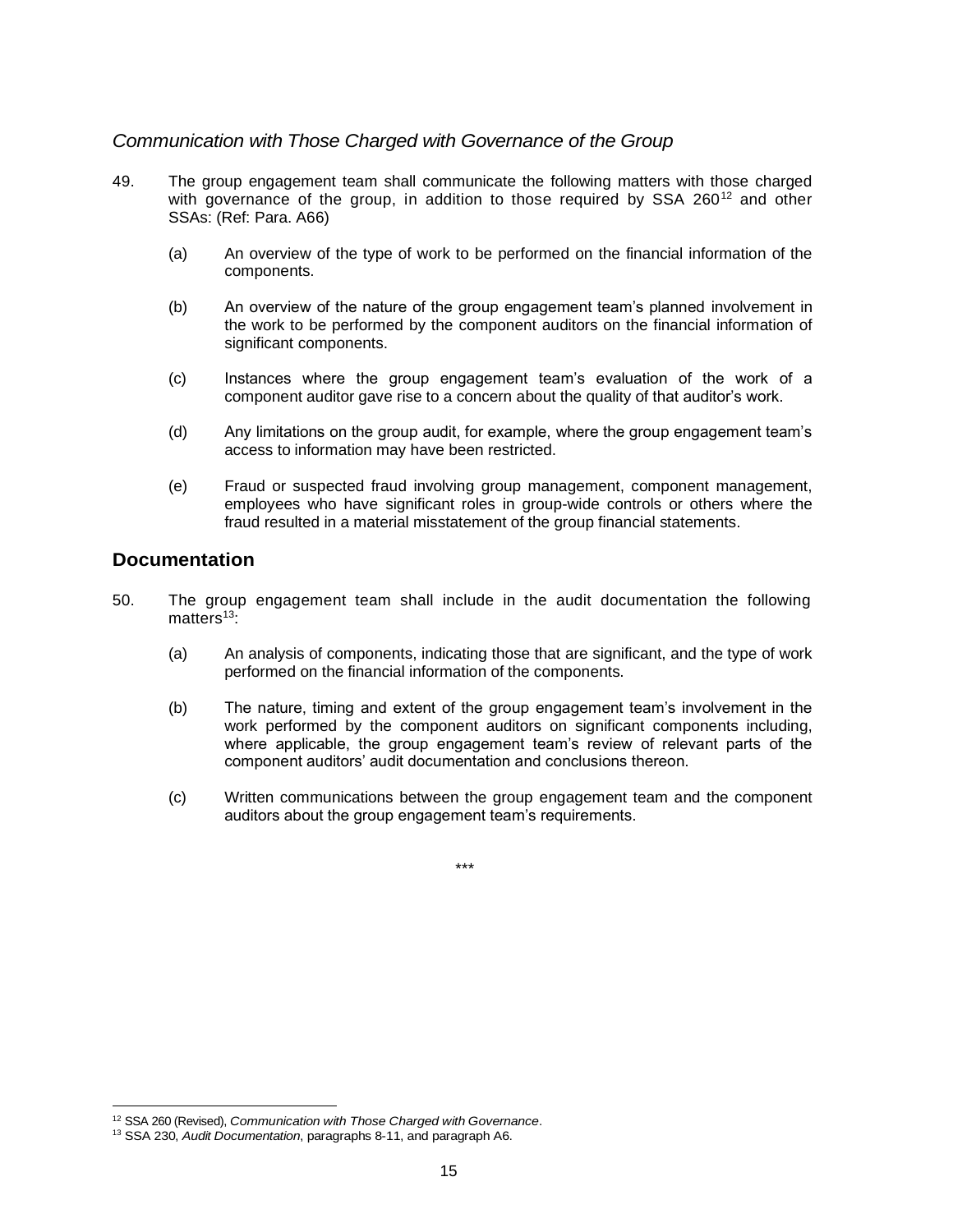## **Application and Other Explanatory Material**

### **Components Subject to Audit by Statute, Regulation or Other Reason** (Ref: Para. 3)

- A1. Factors that may affect the group engagement team's decision whether to use an audit required by statute, regulation or for another reason to provide audit evidence for the group audit include the following:
	- Differences in the financial reporting framework applied in preparing the financial statements of the component and that applied in preparing the group financial statements.
	- Differences in the auditing and other standards applied by the component auditor and those applied in the audit of the group financial statements.
	- Whether the audit of the financial statements of the component will be completed in time to meet the group reporting timetable.

### **Definitions**

### *Component* (Ref: Para. 9(a))

- A2 The structure of a group affects how components are identified. For example, the group financial reporting system may be based on an organizational structure that provides for financial information to be prepared by a parent and one or more subsidiaries, joint ventures, or investees accounted for by the equity or cost methods of accounting; by a head office and one or more divisions or branches; or by a combination of both. Some groups, however, may organize their financial reporting system by function, process, product or service (or by groups of products or services), or geographical locations. In these cases, the entity or business activity for which group or component management prepares financial information that is included in the group financial statements may be a function, process, product or service (or group of products or services), or geographical location.
- A3 Various levels of components may exist within the group financial reporting system, in which case it may be more appropriate to identify components at certain levels of aggregation rather than individually.
- A4 Components aggregated at a certain level may constitute a component for purposes of the group audit; however, such a component may also prepare group financial statements that incorporate the financial information of the components it encompasses (that is, a subgroup). This SSA may therefore be applied by different group engagement partners and teams for different subgroups within a larger group.

### *Significant Component (Ref: Para. 9(m))*

A5 As the individual financial significance of a component increases, the risks of material misstatement of the group financial statements ordinarily increase. The group engagement team may apply a percentage to a chosen benchmark as an aid to identify components that are of individual financial significance. Identifying a benchmark and determining a percentage to be applied to it involve the exercise of professional judgment. Depending on the nature and circumstances of the group, appropriate benchmarks might include group assets, liabilities, cash flows, profit or turnover. For example, the group engagement team may consider that components exceeding 15% of the chosen benchmark are significant components. A higher or lower percentage may, however, be deemed appropriate in the circumstances.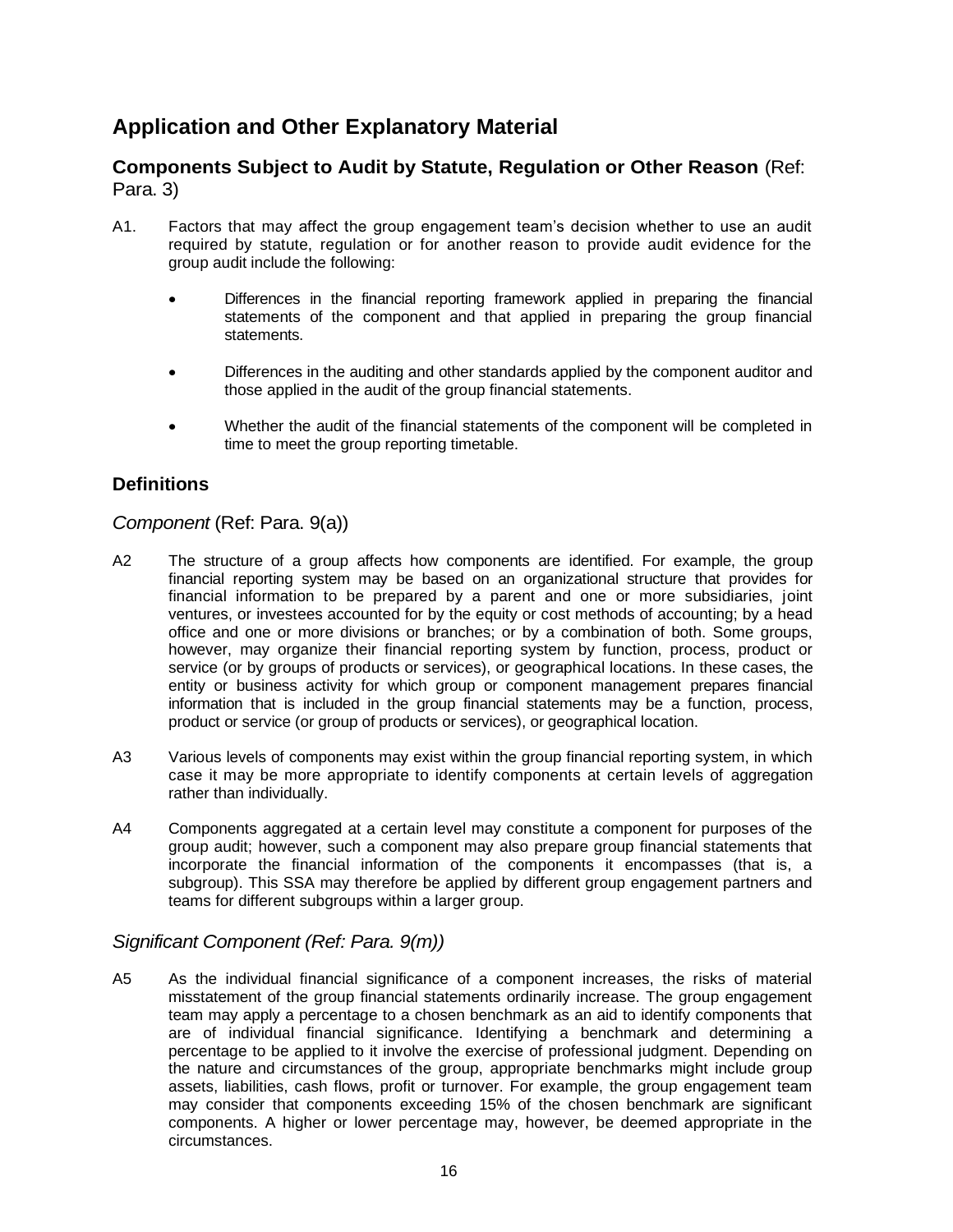A6 The group engagement team may also identify a component as likely to include significant risks of material misstatement of the group financial statements due to its specific nature or circumstances. For example, a component could be responsible for foreign exchange trading and thus expose the group to a significant risk of material misstatement, even though the component is not otherwise of individual financial significance to the group.

#### *Component Auditor* (Ref: Para. 9(b))

A7 A member of the group engagement team may perform work on the financial information of a component for the group audit at the request of the group engagement team. Where this is the case, such a member of the engagement team is also a component auditor.

### **Responsibility** (Ref: Para. 11)

- A8 Although component auditors may perform work on the financial information of the components for the group audit and as such are responsible for their overall findings, conclusions or opinions, the group engagement partner or the group engagement partner's firm is responsible for the group audit opinion.
- A9 When the group audit opinion is modified because the group engagement team was unable to obtain sufficient appropriate audit evidence in relation to the financial information of one or more components, the Basis for Modification paragraph in the auditor's report on the group financial statements describes the reasons for that inability without referring to the component auditor, unless such a reference is necessary for an adequate explanation of the circumstances<sup>15</sup>.

### **Acceptance and Continuance**

*Obtaining an Understanding at the Acceptance or Continuance Stage* (Ref: Para. 12)

- A10 In the case of a new engagement, the group engagement team's understanding of the group, its components, and their environments may be obtained from:
	- Information provided by group management;
	- Communication with group management; and
	- Where applicable, communication with the previous group engagement team, component management, or component auditors.
- A11. The group engagement team's understanding may include matters such as the following:
	- The group structure, including both the legal and organizational structure (that is, how the group financial reporting system is organized).
	- Components' business activities that are significant to the group, including the industry and regulatory, economic and political environments in which those activities take place.
	- The use of service organizations, including shared service centers.
	- A description of group-wide controls.

<sup>15</sup> SSA 705 (Revised), paragraphs 24.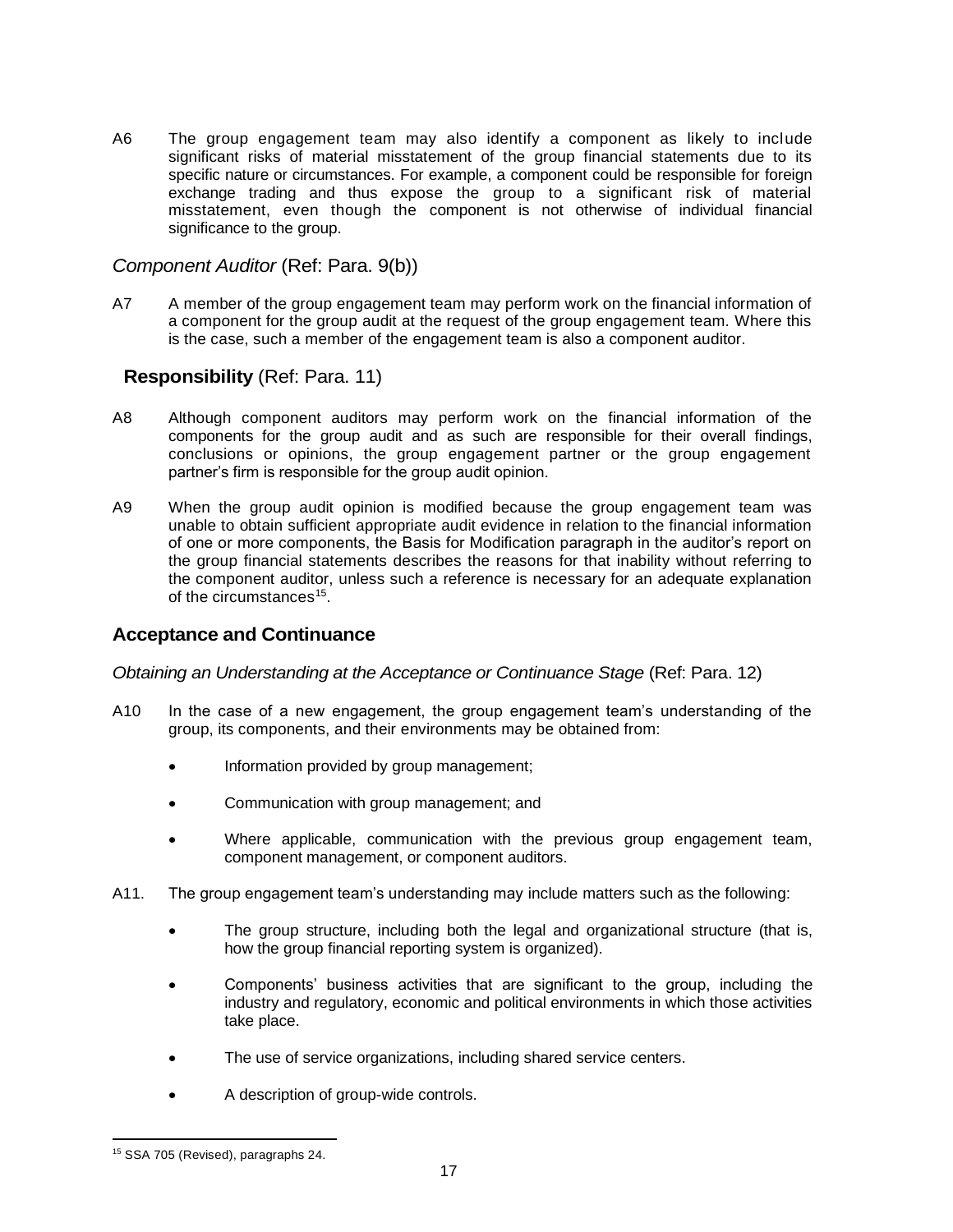- The complexity of the consolidation process.
- Whether component auditors that are not from the group engagement partner's firm or network will perform work on the financial information of any of the components, and group management's rationale for appointing more than one auditor.
- Whether the group engagement team:
	- $\circ$  Will have unrestricted access to those charged with governance of the group, group management, those charged with governance of the component, component management, component information, and the component auditors (including relevant audit documentation sought by the group engagement team); and
	- o Will be able to perform necessary work on the financial information of the components.
- A12. In the case of a continuing engagement, the group engagement team's ability to obtain sufficient appropriate audit evidence may be affected by significant changes, for example:
	- Changes in the group structure (for example, acquisitions, disposals, reorganizations, or changes in how the group financial reporting system is organized).
	- Changes in components' business activities that are significant to the group.
	- Changes in the composition of those charged with governance of the group, group management, or key management of significant components.
	- Concerns the group engagement team has with regard to the integrity and competence of group or component management.
	- Changes in group-wide controls.
	- Changes in the applicable financial reporting framework.

#### *Expectation to Obtain Sufficient Appropriate Audit Evidence (Ref: Para. 13)*

- A13. A group may consist only of components not considered significant components. In these circumstances, the group engagement partner can reasonably expect to obtain sufficient appropriate audit evidence on which to base the group audit opinion if the group engagement team will be able to:
	- (a) Perform the work on the financial information of some of these components; and
	- (b) Be involved in the work performed by component auditors on the financial information of other components to the extent necessary to obtain sufficient appropriate audit evidence.

#### *Access to Information (Ref: Para. 13)*

A14. The group engagement team's access to information may be restricted by circumstances that cannot be overcome by group management, for example laws relating to confidentiality and data privacy, or denial by the component auditor of access to relevant audit documentation sought by the group engagement team. It may also be restricted by group management.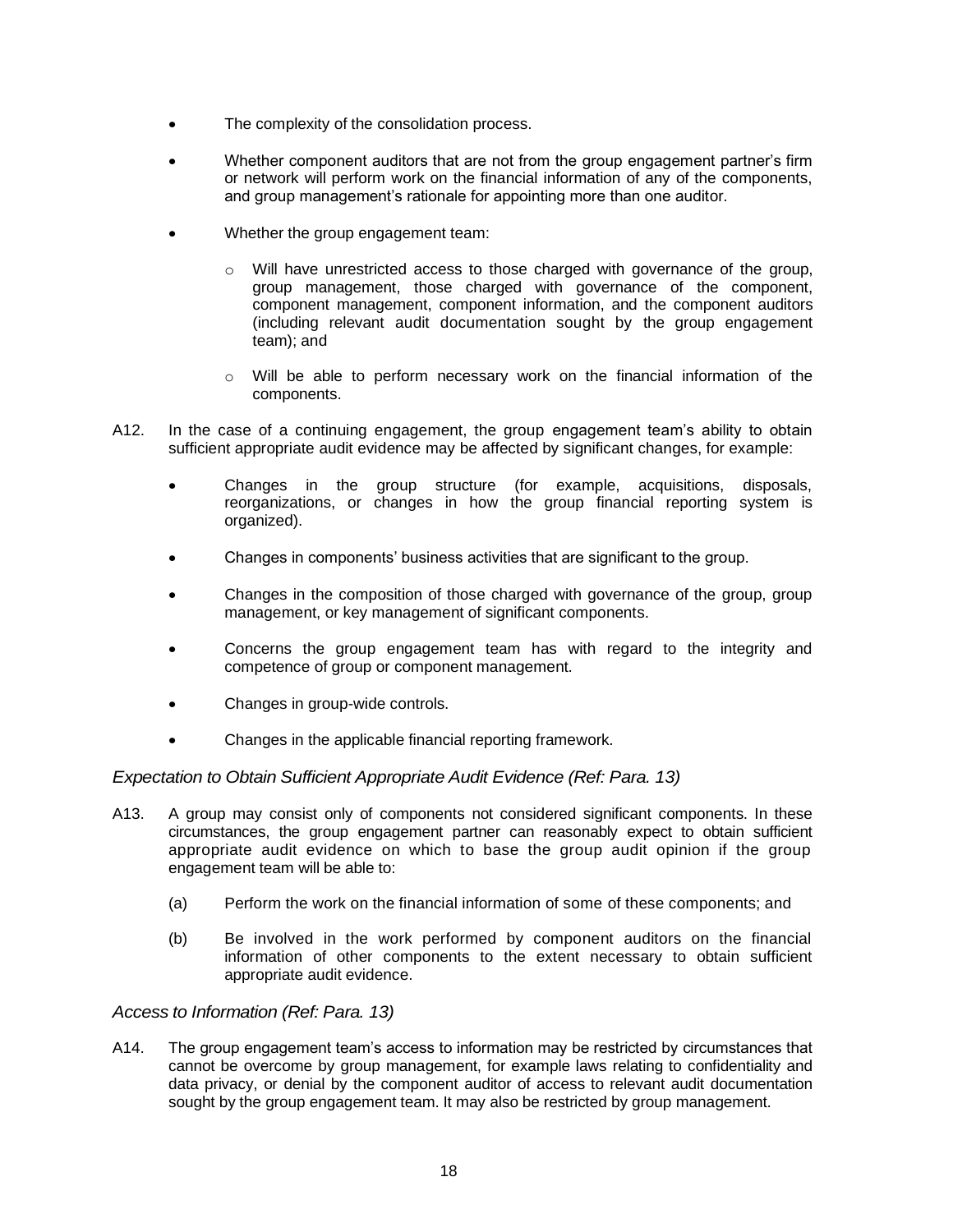- A15. Where access to information is restricted by circumstances, the group engagement team may still be able to obtain sufficient appropriate audit evidence; however, this is less likely as the significance of the component increases. For example, the group engagement team may not have access to those charged with governance, management, or the auditor (including relevant audit documentation sought by the group engagement team) of a component that is accounted for by the equity method of accounting. If the component is not a significant component, and the group engagement team has a complete set of financial statements of the component, including the auditor's report thereon, and has access to information kept by group management in relation to that component, the group engagement team may conclude that this information constitutes sufficient appropriate audit evidence in relation to that component. If the component is a significant component, however, the group engagement team will not be able to comply with the requirements of this SSA relevant in the circumstances of the group audit. For example, the group engagement team will not be able to comply with the requirement in paragraphs 30-31 to be involved in the work of the component auditor. The group engagement team will not, therefore, be able to obtain sufficient appropriate audit evidence in relation to that component. The effect of the group engagement team's inability to obtain sufficient appropriate audit evidence is considered in terms of SSA 705 (Revised).
- A16 The group engagement team will not be able to obtain sufficient appropriate audit evidence if group management restricts the access of the group engagement team or a component auditor to the information of a significant component.
- A17 Although the group engagement team may be able to obtain sufficient appropriate audit evidence if such restriction relates to a component considered not a significant component, the reason for the restriction may affect the group audit opinion. For example, it may affect the reliability of group management's responses to the group engagement team's inquiries and group management's representations to the group engagement team.
- A18 Law or regulation may prohibit the group engagement partner from declining or withdrawing from an engagement. For example, in some jurisdictions the auditor is appointed for a specified period of time and is prohibited from withdrawing before the end of that period. Also, in the public sector, the option of declining or withdrawing from an engagement may not be available to the auditor due to the nature of the mandate or public interest considerations. In these circumstances, this SSA still applies to the group audit, and the effect of the group engagement team's inability to obtain sufficient appropriate audit evidence is considered in terms of SSA 705 (Revised).
- A19 Appendix 1 contains an example of an auditor's report containing a qualified opinion based on the group engagement team's inability to obtain sufficient appropriate audit evidence in relation to a significant component accounted for by the equity method of accounting, but where, in the group engagement team's judgment, the effect is material but not pervasive.

#### *Terms of Engagement (Ref: Para. 14)*

- A20 The terms of engagement identify the applicable financial reporting framework<sup>16</sup>. Additional matters may be included in the terms of a group audit engagement, such as the fact that:
	- The communication between the group engagement team and the component auditors should be unrestricted to the extent possible under law or regulation;
	- Important communications between the component auditors, those charged with governance of the component, and component management, including

<sup>16</sup> SSA 210, paragraph 8.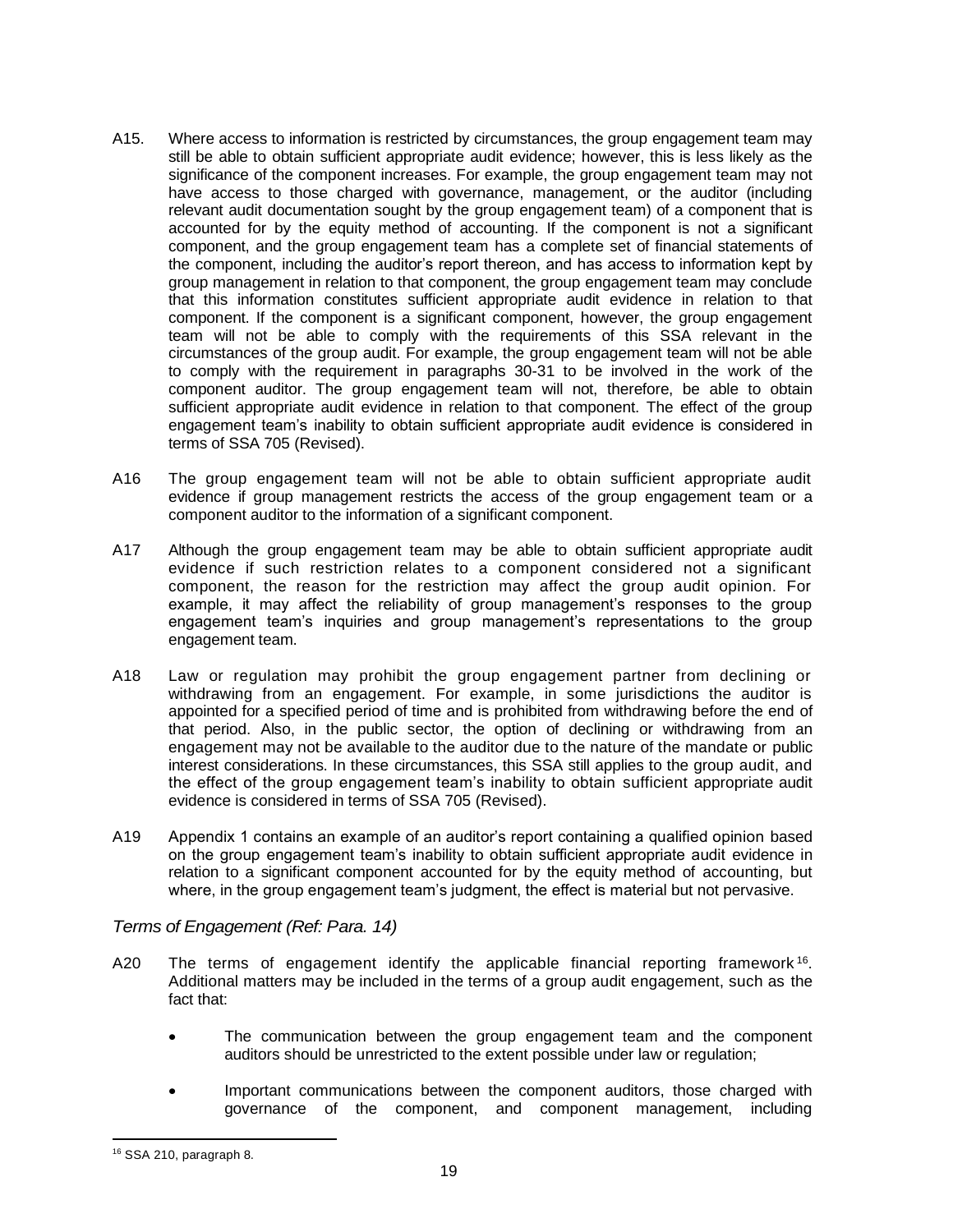communications on significant deficiencies in internal control, should be communicated as well to the group engagement team;

- Important communications between regulatory authorities and components related to financial reporting matters should be communicated to the group engagement team; and
- To the extent the group engagement team considers necessary, it should be permitted:
	- o Access to component information, those charged with governance of components, component management, and the component auditors (including relevant audit documentation sought by the group engagement team); and
	- $\circ$  To perform work or request a component auditor to perform work on the financial information of the components.
- A21 Restrictions imposed on:
	- the group engagement team's access to component information, those charged with governance of components, component management, or the component auditors (including relevant audit documentation sought by the group engagement team); or
	- the work to be performed on the financial information of the components, after the group engagement partner's acceptance of the group audit engagement, constitute an inability to obtain sufficient appropriate audit evidence that may affect the group audit opinion. In exceptional circumstances it may even lead to withdrawal from the engagement where withdrawal is possible under applicable law or regulation.

### **Overall Audit Strategy and Audit Plan** (Ref: Para. 16)

A22 The group engagement partner's review of the overall group audit strategy and group audit plan is an important part of fulfilling the group engagement partner's responsibility for the direction of the group audit engagement.

### **Understanding the Group, Its Components and Their Environments**

*Matters about Which the Group Engagement Team Obtains an Understanding* (Ref: Para. 17)

A23 SSA 315 (Revised 2021) contains guidance on matters the auditor may consider when obtaining an understanding of the industry, regulatory, and other external factors that affect the entity, including the applicable financial reporting framework; the nature of the entity; objectives and strategies and related business risks; and measurement and review of the entity's financial performance<sup>17</sup>. Appendix 2 of this SSA contains guidance on matters specific to a group, including the consolidation process.

<sup>17</sup> SSA 315 (Revised 2021), paragraphs A62-A64 and Appendix 1.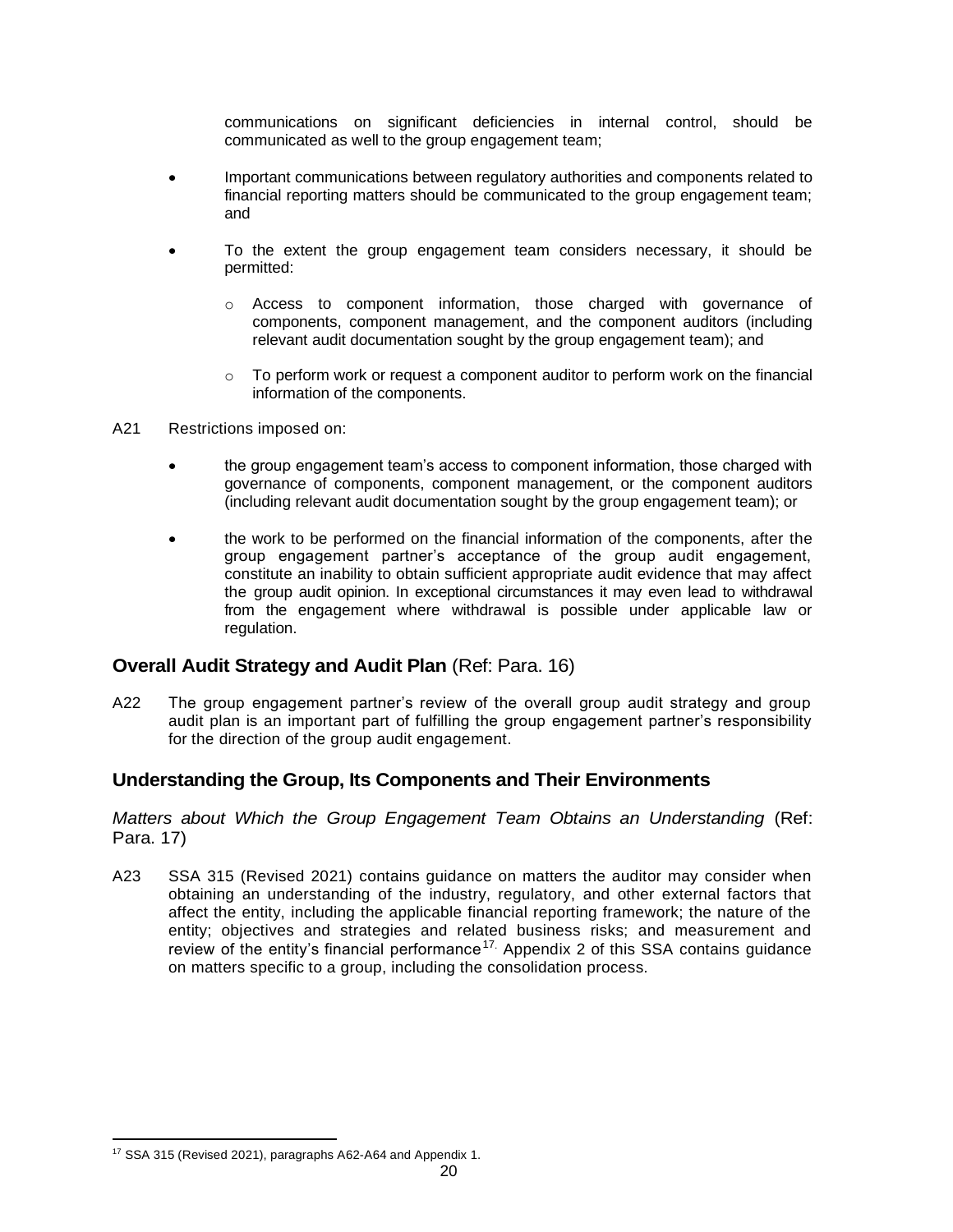### *Instructions Issued by Group Management to Components (Ref: Para. 17)*

- A24 To achieve uniformity and comparability of financial information, group management ordinarily issues instructions to components. Such instructions specify the requirements for financial information of the components to be included in the group financial statements and often include financial reporting procedures manuals and a reporting package. A reporting package ordinarily consists of standard formats for providing financial information for incorporation in the group financial statements. Reporting packages generally do not, however, take the form of complete financial statements prepared and presented in accordance with the applicable financial reporting framework.
- A25 The instructions ordinarily cover:
	- The accounting policies to be applied;
	- Statutory and other disclosure requirements applicable to the group financial statements, including:
		- o The identification and reporting of segments;
		- o Related party relationships and transactions;
		- o Intra-group transactions and unrealized profits;
		- o Intra-group account balances; and
	- A reporting timetable.
- A26 The group engagement team's understanding of the instructions may include the following:
	- The clarity and practicality of the instructions for completing the reporting package.
	- Whether the instructions:
		- $\circ$  Adequately describe the characteristics of the applicable financial reporting framework;
		- $\circ$  Provide for disclosures that are sufficient to comply with the requirements of the applicable financial reporting framework, for example disclosure of related party relationships and transactions, and segment information;
		- $\circ$  Provide for the identification of consolidation adjustments, for example, intra-group transactions and unrealized profits, and intra-group account balances; and
		- $\circ$  Provide for the approval of the financial information by component management.

### *Fraud* (Ref: Para. 17)

- A27 The auditor is required to identify and assess the risks of material misstatement of the financial statements due to fraud, and to design and implement appropriate responses to the assessed risks<sup>18</sup>. Information used to identify the risks of material misstatement of the group financial statements due to fraud may include the following:
	- Group management's assessment of the risks that the group financial statements may be materially misstated as a result of fraud.

<sup>18</sup> SSA 240, *The Auditor's Responsibilities Relating to Fraud in an Audit of Financial Statements*.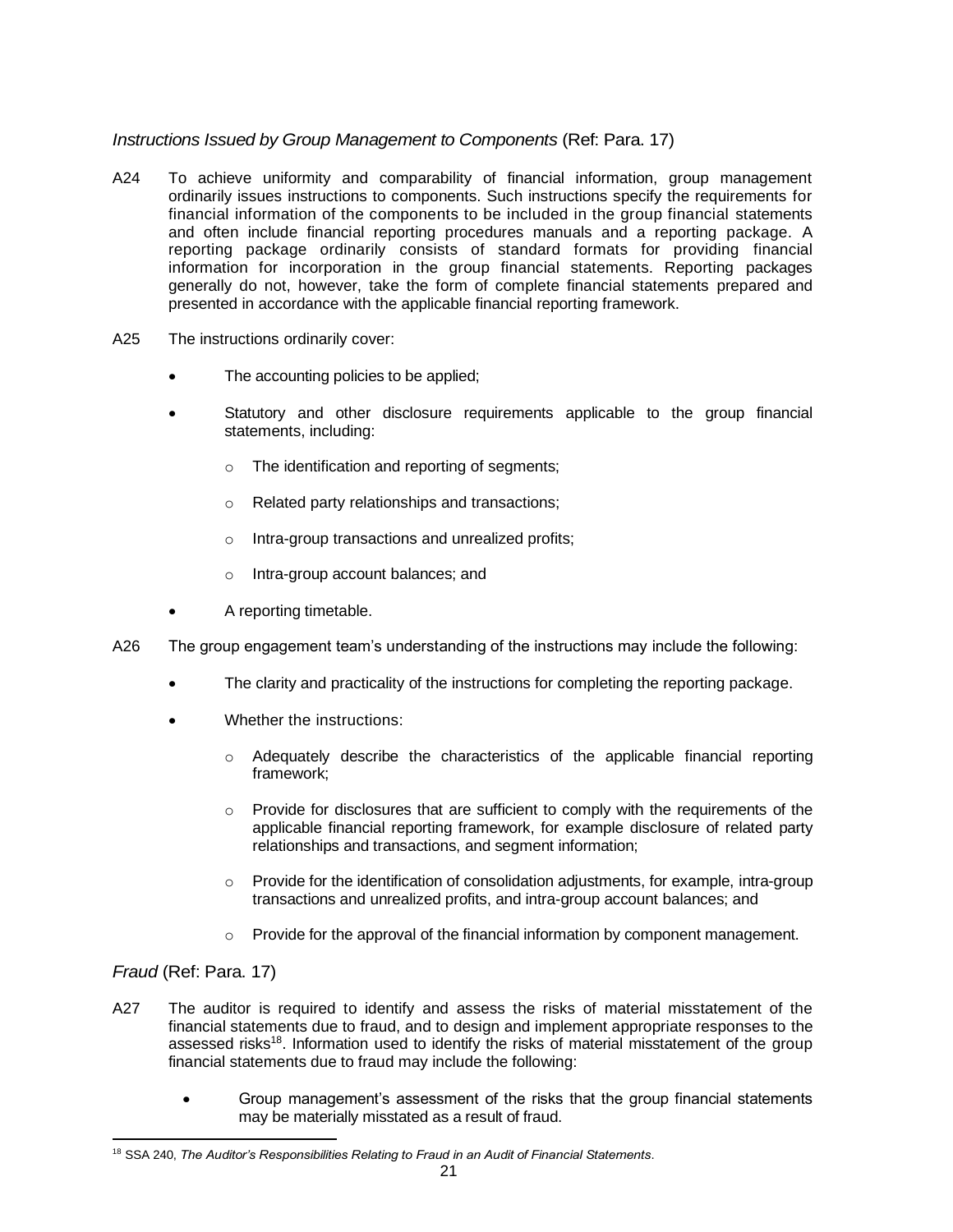- Group management's process for identifying and responding to the risks of fraud in the group, including any specific fraud risks identified by group management, or account balances, classes of transactions, or disclosures for which a risk of fraud is likely.
- Whether there are particular components for which a risk of fraud is likely.
- How those charged with governance of the group monitor group management's processes for identifying and responding to the risks of fraud in the group, and the controls group management has established to mitigate these risks.
- Responses of those charged with governance of the group, group management, appropriate individuals within the internal audit function (and if considered appropriate, component management, the component auditors, and others) to the group engagement team's inquiry whether they have knowledge of any actual, suspected, or alleged fraud affecting a component or the group.

*Discussion among Group Engagement Team Members and Component Auditors Regarding the Risks of Material Misstatement of the Group Financial Statements, Including Risks of Fraud* (Ref: Para. 17)

- A28 The key members of the engagement team are required to discuss the susceptibility of an entity to material misstatement of the financial statements due to fraud or error, specifically emphasizing the risks due to fraud. In a group audit, these discussions may also include the component auditors<sup>19</sup>. The group engagement partner's determination of who to include in the discussions, how and when they occur, and their extent, is affected by factors such as prior experience with the group.
- A29 The discussions provide an opportunity to:
	- Share knowledge of the components and their environments, including group-wide controls.
	- Exchange information about the business risks of the components or the group.
	- Exchange ideas about how and where the group financial statements may be susceptible to material misstatement due to fraud or error, how group management and component management could perpetrate and conceal fraudulent financial reporting, and how assets of the components could be misappropriated.
	- Identify practices followed by group or component management that may be biased or designed to manage earnings that could lead to fraudulent financial reporting, for example revenue recognition practices that do not comply with the applicable financial reporting framework.
	- Consider known external and internal factors affecting the group that may create an incentive or pressure for group management, component management, or others to commit fraud, provide the opportunity for fraud to be perpetrated, or indicate a culture or environment that enables group management, component management, or others to rationalize committing fraud.
	- Consider the risk that group or component management may override controls.

<sup>19</sup> SSA 240, paragraph 15, and SSA 315 (Revised), paragraph 17.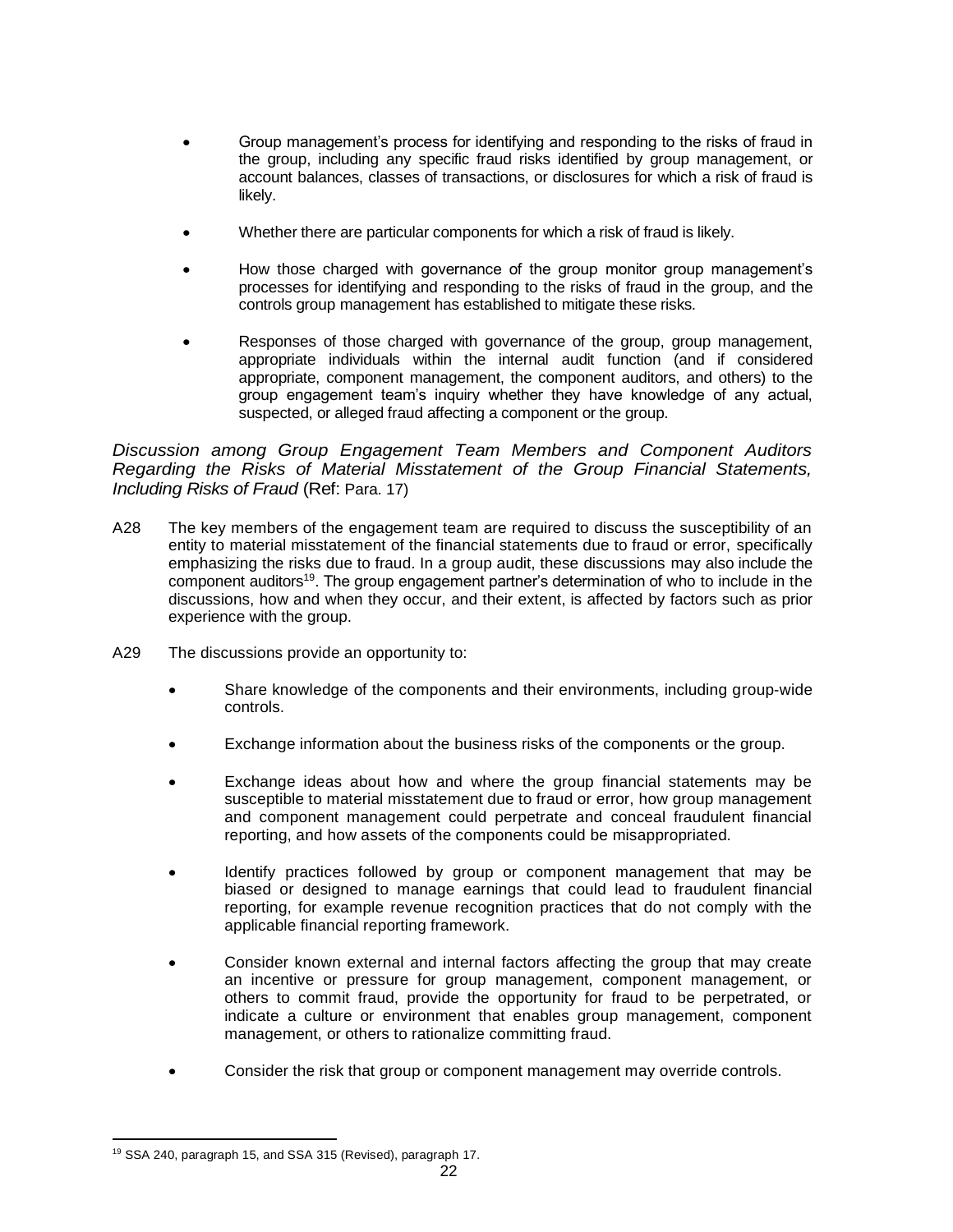- Consider whether uniform accounting policies are used to prepare the financial information of the components for the group financial statements and, where not, how differences in accounting policies are identified and adjusted (where required by the applicable financial reporting framework).
- Discuss fraud that has been identified in components, or information that indicates existence of a fraud in a component.
- Share information that may indicate non-compliance with national laws or regulations, for example, payments of bribes and improper transfer pricing practices.

*Risk Factors* (Ref: Para. 18)

A30 Appendix 3 sets out examples of conditions or events that, individually or together, may indicate risks of material misstatement of the group financial statements, including risks due to fraud.

*Risk Assessment* (Ref: Para. 18)

- A31 The group engagement team's assessment at group level of the risks of material misstatement of the group financial statements is based on information such as the following:
	- Information obtained from the understanding of the group, its components, and their environments, and of the consolidation process, including audit evidence obtained in evaluating the design and implementation of group-wide controls and controls that are relevant to the consolidation.
	- Information obtained from the component auditors.

#### **Understanding the Component Auditor** (Ref: Para. 19)

A32 The group engagement team obtains an understanding of a component auditor only when it plans to request the component auditor to perform work on the financial information of a component for the group audit. For example, it will not be necessary to obtain an understanding of the auditors of those components for which the group engagement team plans to perform analytical procedures at group level only.

*Group Engagement Team's Procedures to Obtain an Understanding of the Component Auditor and Sources of Audit Evidence* (Ref: Para. 19)

- A33 The nature, timing and extent of the group engagement team's procedures to obtain an understanding of the component auditor are affected by factors such as previous experience with or knowledge of the component auditor, and the degree to which the group engagement team and the component auditor are subject to common policies and procedures, for example:
	- Whether the group engagement team and a component auditor share:
		- $\circ$  Common policies and procedures for performing the work (for example, audit methodologies);
		- o Common quality control policies and procedures; or
		- o Common monitoring policies and procedures.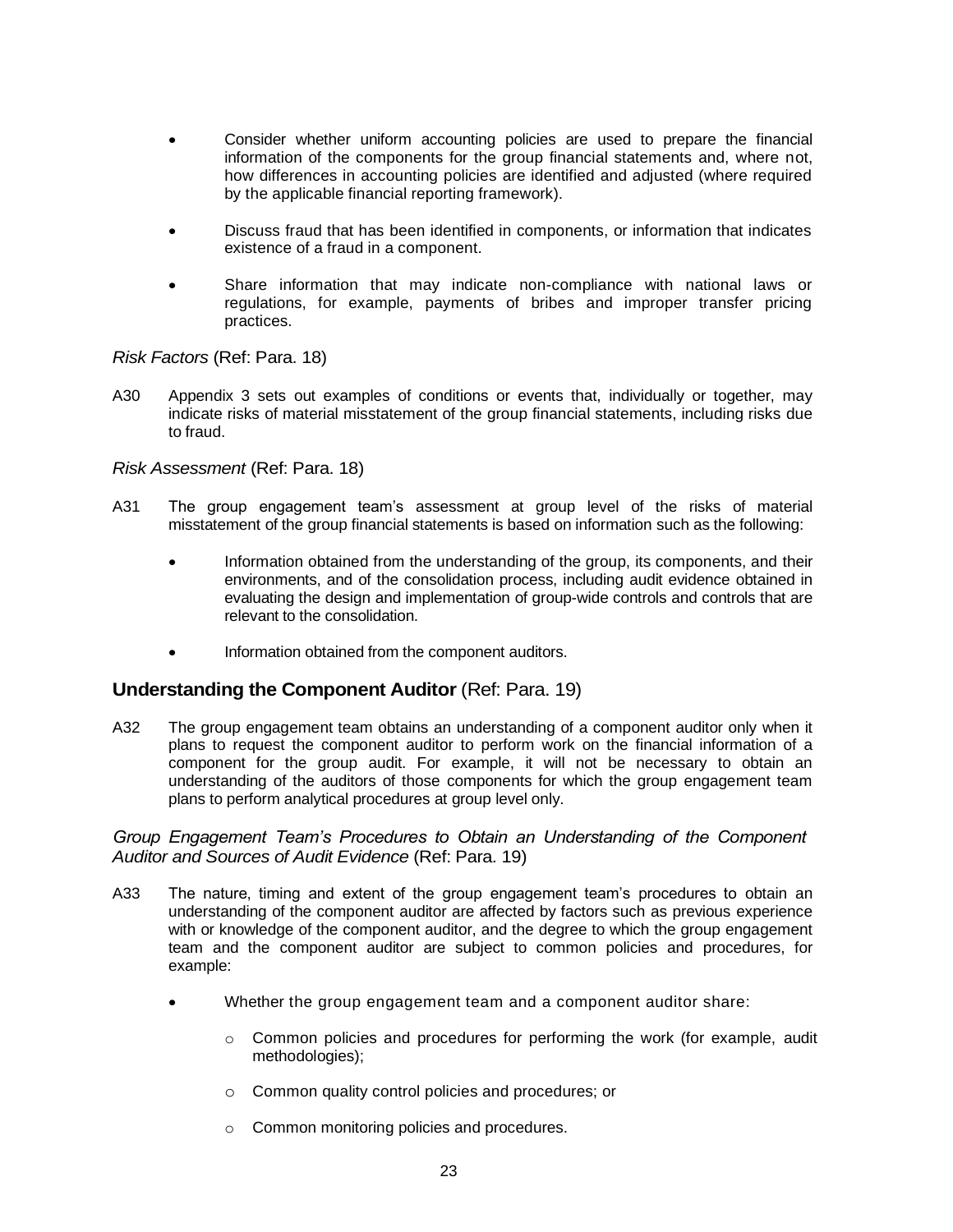- The consistency or similarity of:
	- o Laws and regulations or legal system;
	- o Professional oversight, discipline, and external quality assurance;
	- o Education and training;
	- o Professional organizations and standards; or
	- o Language and culture.
- A34 These factors interact and are not mutually exclusive. For example, the extent of the group engagement team's procedures to obtain an understanding of Component Auditor A, who consistently applies common quality control and monitoring policies and procedures and a common audit methodology or operates in the same jurisdiction as the group engagement partner, may be less than the extent of the group engagement team's procedures to obtain an understanding of Component Auditor B, who is not consistently applying common quality control and monitoring policies and procedures and a common audit methodology or operates in a foreign jurisdiction. The nature of the procedures performed in relation to Component Auditors A and B may also be different.
- A35 The group engagement team may obtain an understanding of the component auditor in a number of ways. In the first year of involving a component auditor, the group engagement team may, for example:
	- Evaluate the results of the quality control monitoring system where the group engagement team and component auditor are from a firm or network that operates under and complies with common monitoring policies and procedures $^{20}$ ;
	- Visit the component auditor to discuss the matters in paragraph 19(a)-(c);
	- Request the component auditor to confirm the matters referred to in paragraph 19(a)-(c) in writing. Appendix 4 contains an example of written confirmations by a component auditor;
	- Request the component auditor to complete questionnaires about the matters in paragraph 19(a)-(c);
	- Discuss the component auditor with colleagues in the group engagement partner's firm, or with a reputable third party that has knowledge of the component auditor; or
	- Obtain confirmations from the professional body or bodies to which the component auditor belongs, the authorities by which the component auditor is licensed, or other third parties.

In subsequent years, the understanding of the component auditor may be based on the group engagement team's previous experience with the component auditor. The group engagement team may request the component auditor to confirm whether anything in relation to the matters listed in paragraph 19(a)-(c) has changed since the previous year.

<sup>20</sup> As required by Singapore Standard on Quality Control (SSQC) 1, *Quality Control for Firms that Perform Audits and Reviews of Financial Statements, and Other Assurance and Related Services Engagements*, paragraph 54, or national requirements that are at least as demanding.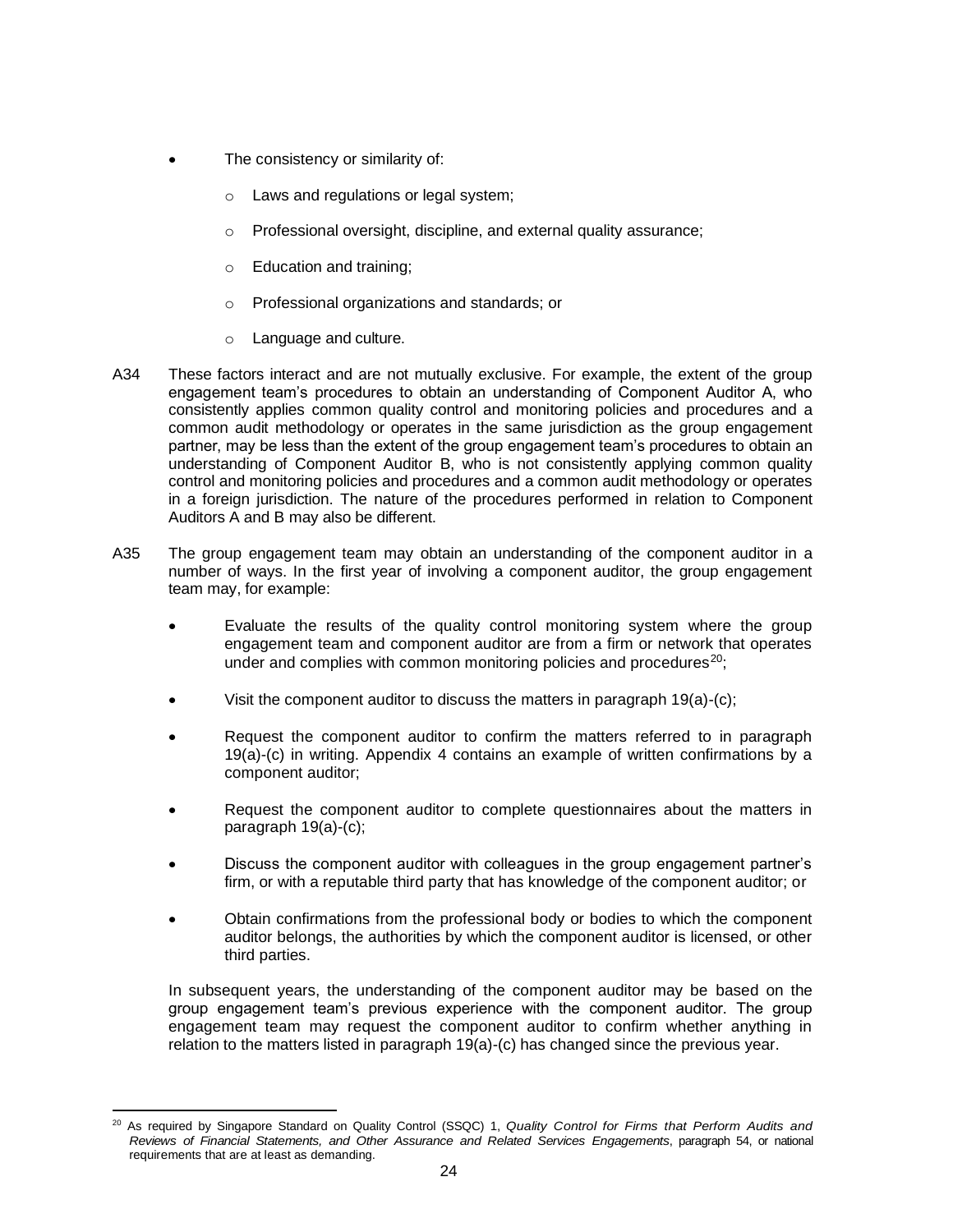A36 Where independent oversight bodies have been established to oversee the auditing profession and monitor the quality of audits, awareness of the regulatory environment may assist the group engagement team in evaluating the independence and competence of the component auditor. Information about the regulatory environment may be obtained from the component auditor or information provided by the independent oversight bodies.

#### *Ethical Requirements that Are Relevant to the Group Audit* (Ref: Para. 19(a))

A37 When performing work on the financial information of a component for a group audit, the component auditor is subject to ethical requirements that are relevant to the group audit. Such requirements may be different or in addition to those applying to the component auditor when performing a statutory audit in the component auditor's jurisdiction. The group engagement team therefore obtains an understanding whether the component auditor understands and will comply with the ethical requirements that are relevant to the group audit, sufficient to fulfill the component auditor's responsibilities in the group audit.

#### *The Component Auditor's Professional Competence* (Ref: Para. 19(b))

- A38 The group engagement team's understanding of the component auditor's professional competence may include whether the component auditor:
	- Possesses an understanding of auditing and other standards applicable to the group audit that is sufficient to fulfill the component auditor's responsibilities in the group audit;
	- Possesses the special skills (for example, industry specific knowledge) necessary to perform the work on the financial information of the particular component; and
	- Where relevant, possesses an understanding of the applicable financial reporting framework that is sufficient to fulfill the component auditor's responsibilities in the group audit (instructions issued by group management to components often describe the characteristics of the applicable financial reporting framework).

#### *Application of the Group Engagement Team's Understanding of a Component Auditor*  (Ref: Para. -20)

- A39. The group engagement team cannot overcome the fact that a component auditor is not independent by being involved in the work of the component auditor or by performing additional risk assessment or further audit procedures on the financial information of the component.
- A40. However, the group engagement team may be able to overcome less than serious concerns about the component auditor's professional competency (for example, lack of industry specific knowledge), or the fact that the component auditor does not operate in an environment that actively oversees auditors, by being involved in the work of the component auditor or by performing additional risk assessment or further audit procedures on the financial information of the component.
- A41. Where law or regulation prohibits access to relevant parts of the audit documentation of the component auditor, the group engagement team may request the component auditor to overcome this by preparing a memorandum that covers the relevant information.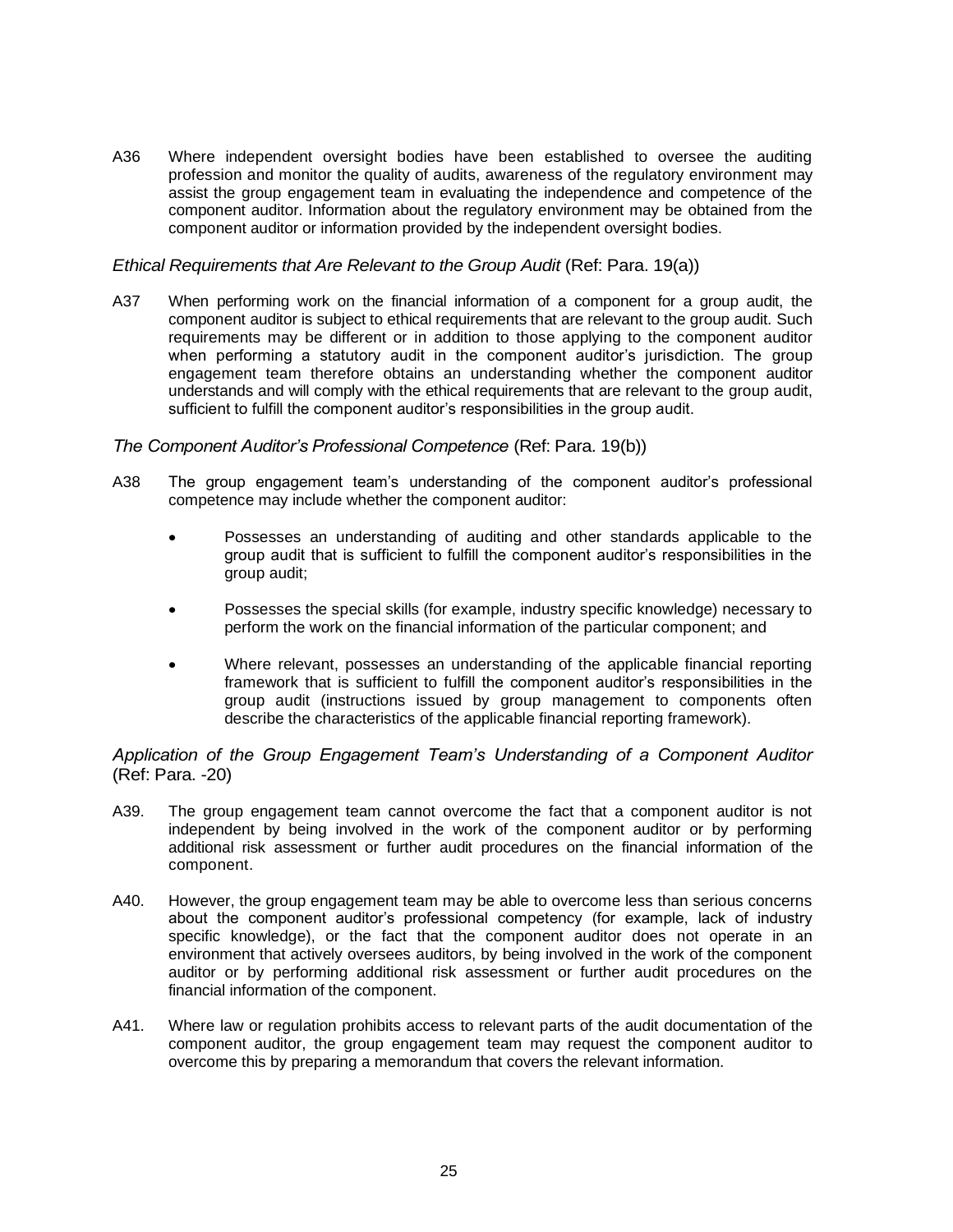### **Materiality** (Ref: Para. 21-23)

- A42. The auditor is required<sup>21</sup>:
	- (a) When establishing the overall audit strategy, to determine:
		- (i) Materiality for the financial statements as a whole; and
		- (ii) If, in the specific circumstances of the entity, there are particular classes of transactions, account balances or disclosures for which misstatements of lesser amounts than materiality for the financial statements as a whole could reasonably be expected to influence the economic decisions of users taken on the basis of the financial statements, the materiality level or levels to be applied to those particular classes of transactions, account balances or disclosures; and
	- (b) To determine performance materiality.

In the context of a group audit, materiality is established for both the group financial statements as a whole, and for the financial information of the components. Materiality for the group financial statements as a whole is used when establishing the overall group audit strategy.

- A43. To reduce to an appropriately low level the probability that the aggregate of uncorrected and undetected misstatements in the group financial statements exceeds materiality for the group financial statements as a whole, component materiality is set lower than materiality for the group financial statements as a whole. Different component materiality may be established for different components. Component materiality need not be an arithmetical portion of the materiality for the group financial statements as a whole and, consequently, the aggregate of component materiality for the different components may exceed the materiality for the group financial statements as a whole. Component materiality is used when establishing the overall audit strategy for a component.
- A44 Component materiality is determined for those components whose financial information will be audited or reviewed as part of the group audit in accordance with paragraphs 26, 27(a) and 29. Component materiality is used by the component auditor to evaluate whether uncorrected detected misstatements are material, individually or in the aggregate.
- A45 A threshold for misstatements is determined in addition to component materiality. Misstatements identified in the financial information of the component that are above the threshold for misstatements are communicated to the group engagement team.
- A46 In the case of an audit of the financial information of a component, the component auditor (or group engagement team) determines performance materiality at the component level. This is necessary to reduce to an appropriately low level the probability that the aggregate of uncorrected and undetected misstatements in the financial information of the component exceeds component materiality. In practice, the group engagement team may set component materiality at this lower level. Where this is the case, the component auditor uses component materiality for purposes of assessing the risks of material misstatement of the financial information of the component and to design further audit procedures in response to assessed risks as well as for evaluating whether detected misstatements are material individually or in the aggregate.

<sup>21</sup> SSA 320, *Materiality in Planning and Performing an Audit*, paragraphs 10-11.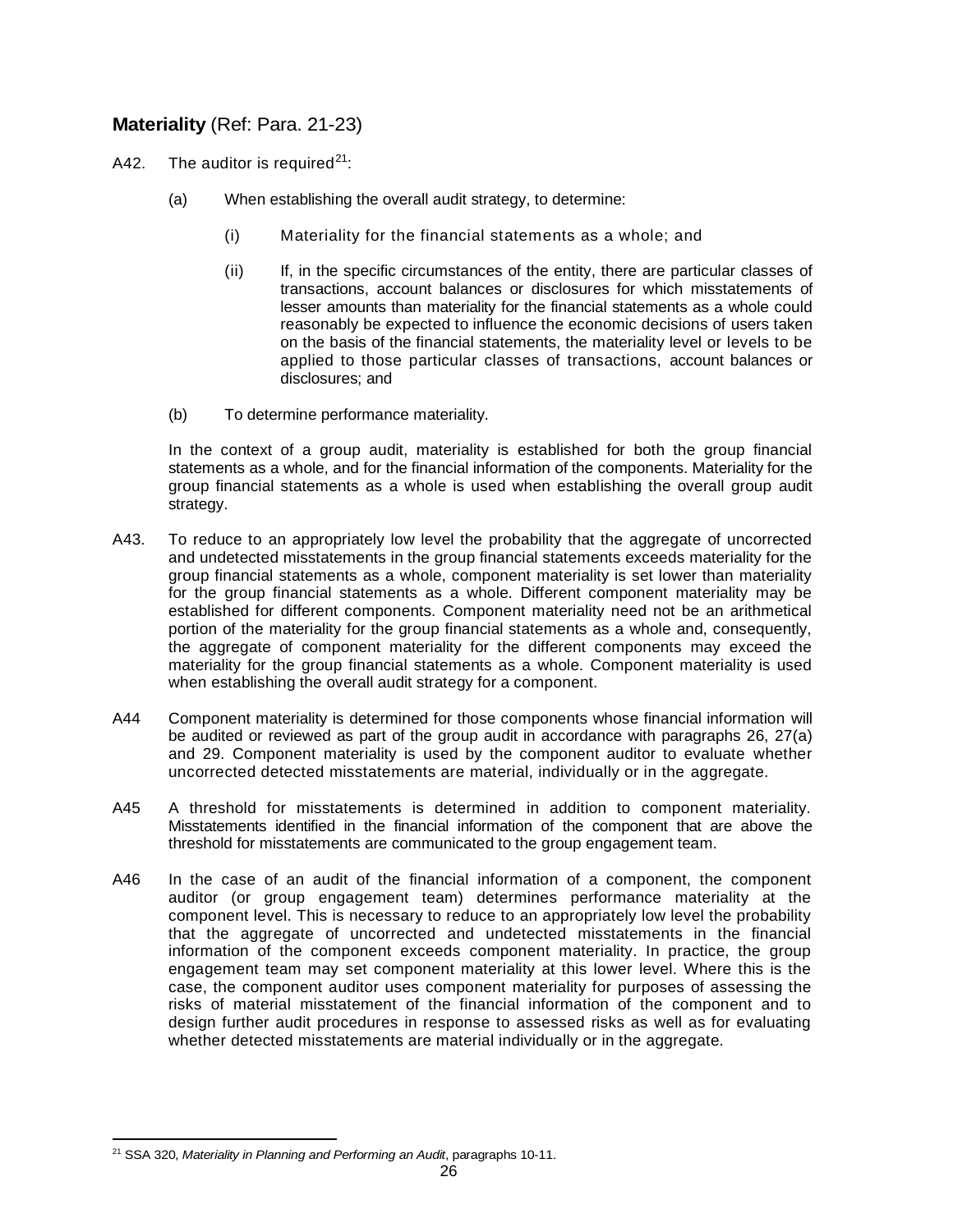### **Responding to Assessed Risks**

*Determining the Type of Work to Be Performed on the Financial Information of Components* (Ref: Para. 26-27)

- A47 The group engagement team's determination of the type of work to be performed on the financial information of a component and its involvement in the work of the component auditor is affected by:
	- (a) The significance of the component;
	- (b) The identified significant risks of material misstatement of the group financial statements;
	- (c) The group engagement team's evaluation of the design of group-wide controls and determination whether they have been implemented; and
	- (d) The group engagement team's understanding of the component auditor.

The diagram shows how the significance of the component affects the group engagement team's determination of the type of work to be performed on the financial information of the component.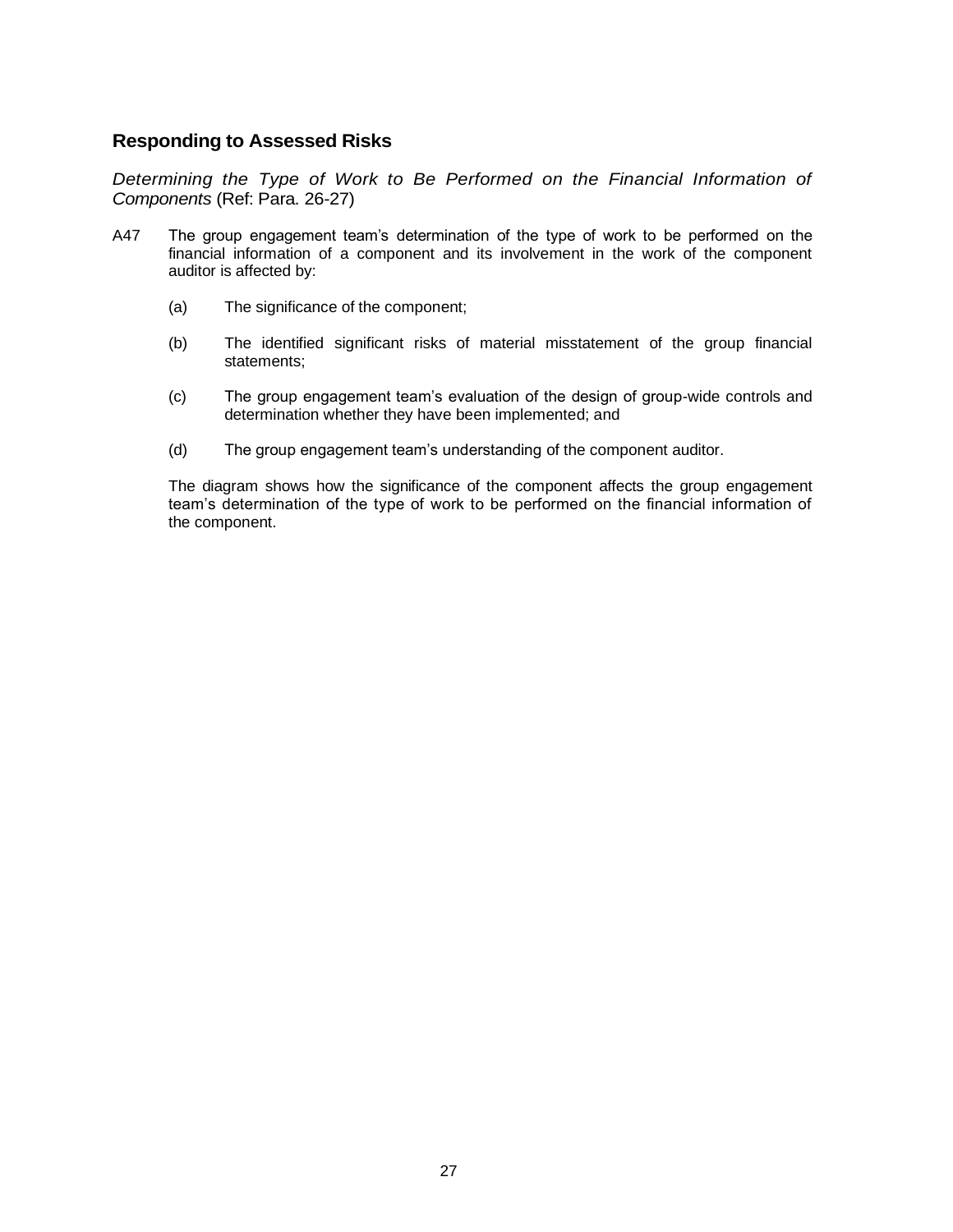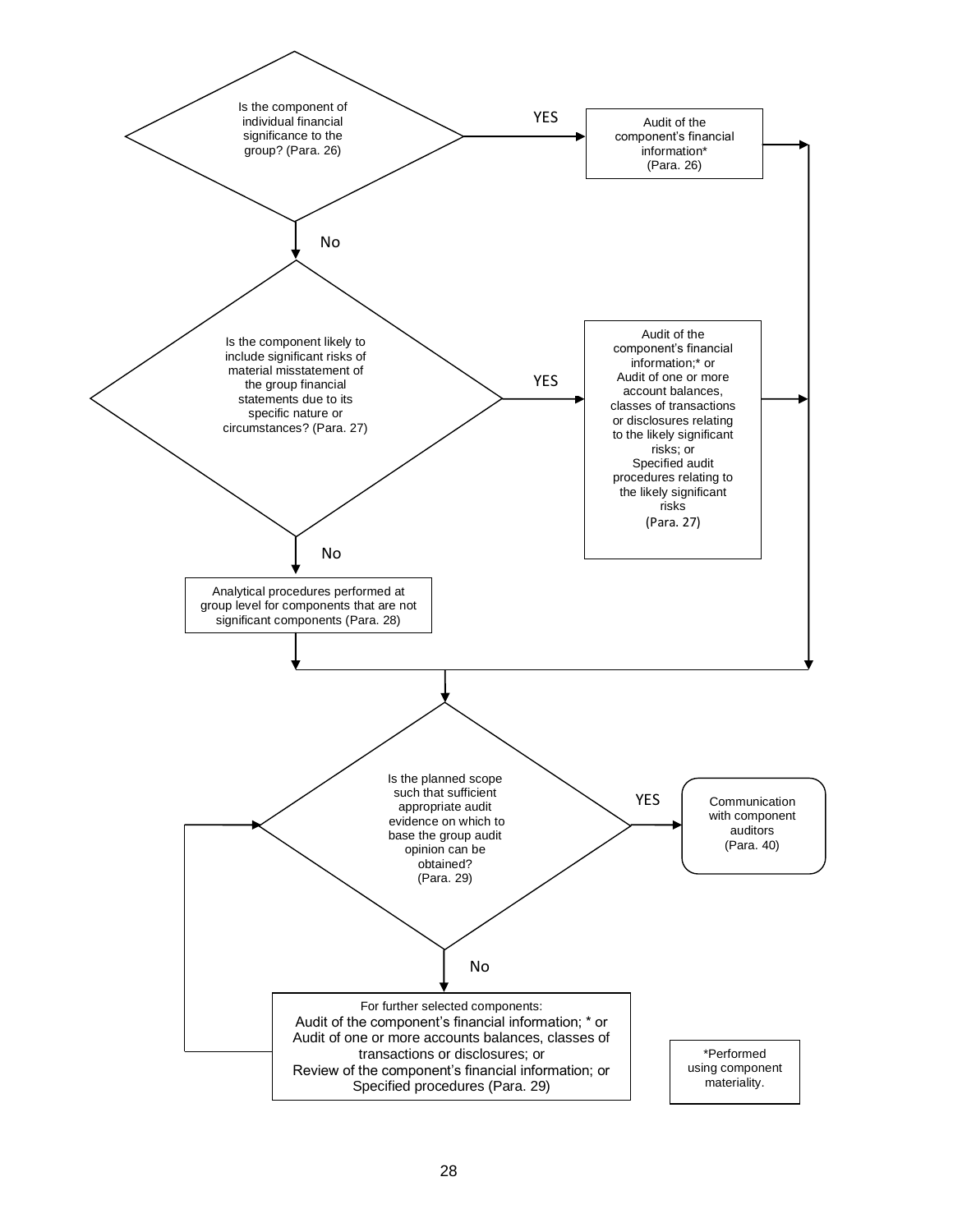#### Significant Components (Ref: Para. 27(b)-(c))

- A48 The group engagement team may identify a component as a significant component because that component is likely to include significant risks of material misstatement of the group financial statements due to its specific nature or circumstances. In that case, the group engagement team may be able to identify the account balances, classes of transactions or disclosures affected by the likely significant risks. Where this is the case, the group engagement team may decide to perform, or request a component auditor to perform, an audit of only those account balances, classes of transactions or disclosures. For example, in the situation described in paragraph A6, the work on the financial information of the component may be limited to an audit of the account balances, classes of transactions and disclosures affected by the foreign exchange trading of that component. Where the group engagement team requests a component auditor to perform an audit of one or more specific account balances, classes of transactions or disclosures, the communication of the group engagement team (see paragraph 40) takes account of the fact that many financial statement items are interrelated.
- A49 The group engagement team may design audit procedures that respond to a likely significant risk of material misstatement of the group financial statements. For example, in the case of a likely significant risk of inventory obsolescence, the group engagement team may perform, or request a component auditor to perform, specified audit procedures on the valuation of inventory at a component that holds a large volume of potentially obsolete inventory, but that is not otherwise significant.

Components that Are Not Significant Components (Ref: Para. 28-29)

- A50 Depending on the circumstances of the engagement, the financial information of the components may be aggregated at various levels for purposes of the analytical procedures. The results of the analytical procedures corroborate the group engagement team's conclusions that there are no significant risks of material misstatement of the aggregated financial information of components that are not significant components.
- A51 The group engagement team's decision as to how many components to select in accordance with paragraph 29, which components to select, and the type of work to be performed on the financial information of the individual components selected may be affected by factors such as the following:
	- The extent of audit evidence expected to be obtained on the financial information of the significant components.
	- Whether the component has been newly formed or acquired.
	- Whether significant changes have taken place in the component.
	- Whether the internal audit function has performed work at the component and any effect of that work on the group audit.
	- Whether the components apply common systems and processes.
	- The operating effectiveness of group-wide controls.
	- Abnormal fluctuations identified by analytical procedures performed at group level.
	- The individual financial significance of, or the risk posed by, the component in comparison with other components within this category.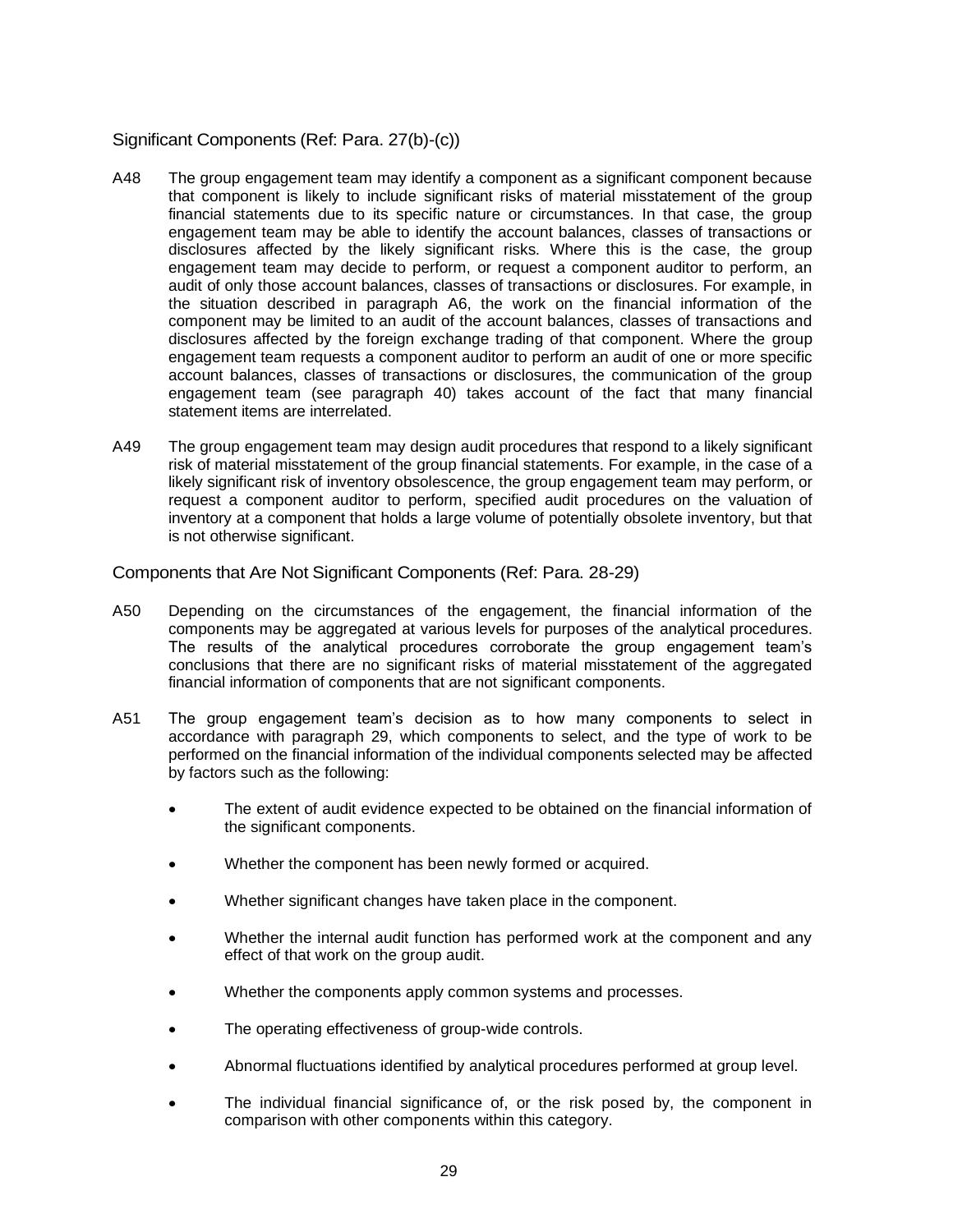• Whether the component is subject to audit required by statute, regulation or for another reason.

Including an element of unpredictability in selecting components in this category may increase the likelihood of identifying material misstatement of the components' financial information. The selection of components is often varied on a cyclical basis.

- A52. A review of the financial information of a component may be performed in accordance with Singapore Standard on Review Engagements (SSRE) 2400 $^{22}$  or SSRE 2410 $^{23}$ , adapted as necessary in the circumstances. The group engagement team may also specify additional procedures to supplement this work.
- A53. As explained in paragraph A13, a group may consist only of components that are not significant components. In these circumstances, the group engagement team can obtain sufficient appropriate audit evidence on which to base the group audit opinion by determining the type of work to be performed on the financial information of the components in accordance with paragraph 29. It is unlikely that the group engagement team will obtain sufficient appropriate audit evidence on which to base the group audit opinion if the group engagement team, or a component auditor, only tests group-wide controls and performs analytical procedures on the financial information of the components.

#### *Involvement in the Work Performed by Component Auditors* (Ref: Para. 30-31)

- A54. Factors that may affect the group engagement team's involvement in the work of the component auditor include:
	- (a) The significance of the component;
	- (b) The identified significant risks of material misstatement of the group financial statements; and
	- (c) The group engagement team's understanding of the component auditor.

In the case of a significant component or identified significant risks, the group engagement team performs the procedures described in paragraphs 30-31. In the case of a component that is not a significant component, the nature, timing and extent of the group engagement team's involvement in the work of the component auditor will vary based on the group engagement team's understanding of that component auditor. The fact that the component is not a significant component becomes secondary. For example, even though a component is not considered a significant component, the group engagement team nevertheless may decide to be involved in the component auditor's risk assessment, because it has less than serious concerns about the component auditor's professional competency (for example, lack of industry specific knowledge), or the component auditor does not operate in an environment that actively oversees auditors.

- A55. Forms of involvement in the work of a component auditor other than those described in paragraphs 30-31 and 42 may, based on the group engagement team's understanding of the component auditor, include one or more of the following:
	- (a) Meeting with component management or the component auditors to obtain an understanding of the component and its environment.
	- (b) Reviewing the component auditors' overall audit strategy and audit plan.

<sup>22</sup> SSRE 2400 (Revised), *Engagements to Review Historical Financial Statements*.

<sup>23</sup> SSRE 2410, *Review of Interim Financial Information Performed by the Independent Auditor of the Entity*.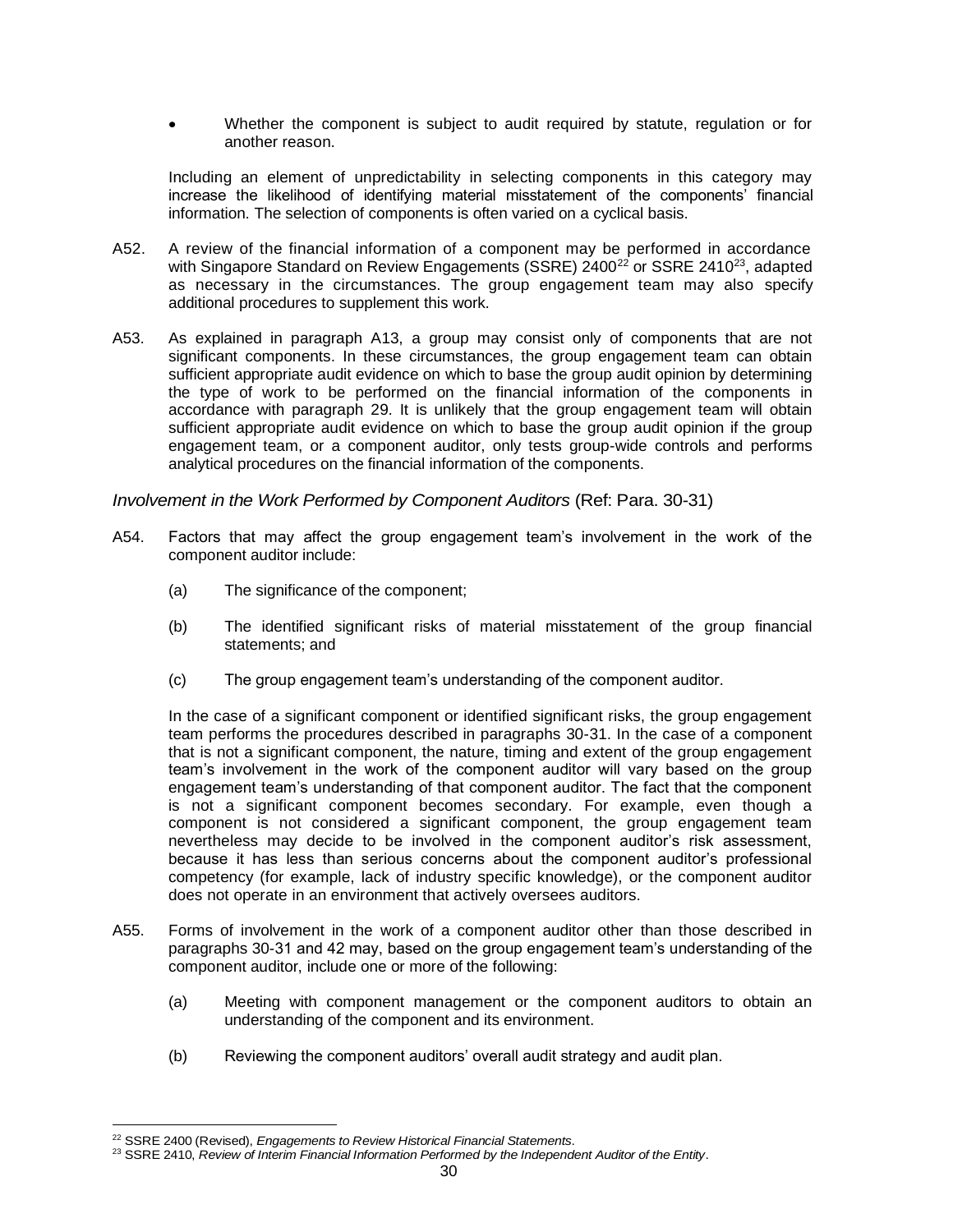- (c) Performing risk assessment procedures to identify and assess the risks of material misstatement at the component level. These may be performed with the component auditors, or by the group engagement team.
- (d) Designing and performing further audit procedures. These may be designed and performed with the component auditors, or by the group engagement team.
- (e) Participating in the closing and other key meetings between the component auditors and component management.
- (f) Reviewing other relevant parts of the component auditors' audit documentation.

#### **Consolidation Process**

*Consolidation Adjustments and Reclassifications* (Ref: Para. 34)

- A56. The consolidation process may require adjustments to amounts reported in the group financial statements that do not pass through the usual transaction processing systems, and may not be subject to the same internal controls to which other financial information is subject. The group engagement team's evaluation of the appropriateness, completeness and accuracy of the adjustments may include:
	- Evaluating whether significant adjustments appropriately reflect the events and transactions underlying them;
	- Determining whether significant adjustments have been correctly calculated, processed and authorized by group management and, where applicable, by component management;
	- Determining whether significant adjustments are properly supported and sufficiently documented; and
	- Checking the reconciliation and elimination of intra-group transactions and unrealized profits, and intra-group account balances.

### **Communication with the Component Auditor (Ref: Para. 40-41)**

- A57 If effective two-way communication between the group engagement team and the component auditors does not exist, there is a risk that the group engagement team may not obtain sufficient appropriate audit evidence on which to base the group audit opinion. Clear and timely communication of the group engagement team's requirements forms the basis of effective two-way communication between the group engagement team and the component auditor.
- A58 The group engagement team's requirements are often communicated in a letter of instruction. Appendix 5 contains guidance on required and additional matters that may be included in such a letter of instruction. The component auditor's communication with the group engagement team often takes the form of a memorandum or report of work performed. Communication between the group engagement team and the component auditor, however, may not necessarily be in writing. For example, the group engagement team may visit the component auditor to discuss identified significant risks or review relevant parts of the component auditor's audit documentation. Nevertheless, the documentation requirements of this and other SSAs apply.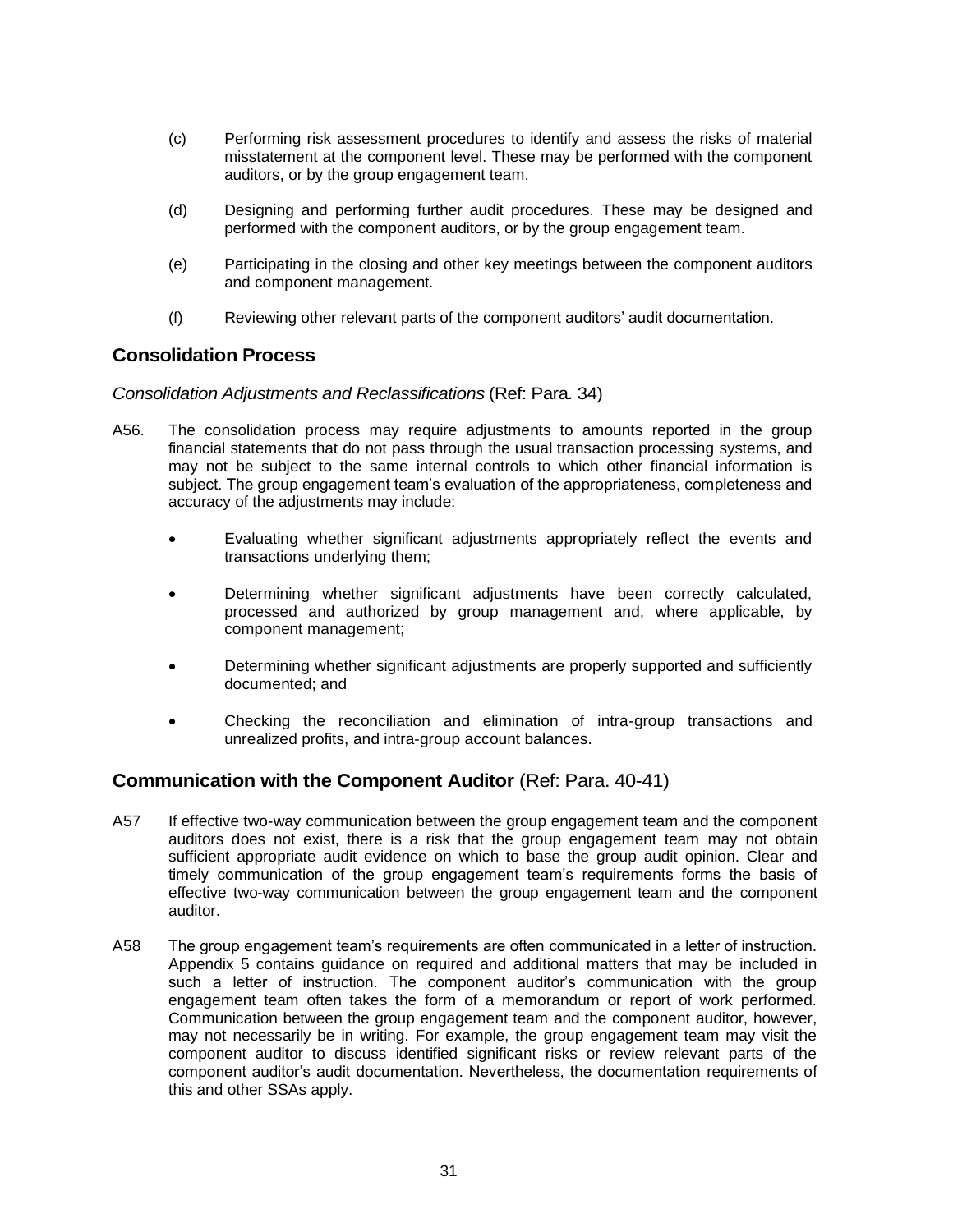- A59 In cooperating with the group engagement team, the component auditor, for example, would provide the group engagement team with access to relevant audit documentation if not prohibited by law or regulation.
- A60 Where a member of the group engagement team is also a component auditor, the objective for the group engagement team to communicate clearly with the component auditor can often be achieved by means other than specific written communication. For example:
	- Access by the component auditor to the overall audit strategy and audit plan may be sufficient to communicate the group engagement team's requirements set out in paragraph 40; and
	- A review of the component auditor's audit documentation by the group engagement team may be sufficient to communicate matters relevant to the group engagement team's conclusion set out in paragraph 41.

### **Evaluating the Sufficiency and Appropriateness of Audit Evidence Obtained**

*Reviewing the Component Auditor's Audit Documentation* (Ref: Para. 42(b))

A61 What parts of the audit documentation of the component auditor will be relevant to the group audit may vary depending on the circumstances. Often the focus is on audit documentation that is relevant to the significant risks of material misstatement of the group financial statements. The extent of the review may be affected by the fact that the component auditor's audit documentation has been subjected to the component auditor's firm's review procedures.

#### *Sufficiency and Appropriateness of Audit Evidence* (Ref: Para. 44-45)

- A62 If the group engagement team concludes that sufficient appropriate audit evidence on which to base the group audit opinion has not been obtained, the group engagement team may request the component auditor to perform additional procedures. If this is not feasible, the group engagement team may perform its own procedures on the financial information of the component.
- A63 The group engagement partner's evaluation of the aggregate effect of any misstatements (either identified by the group engagement team or communicated by component auditors) allows the group engagement partner to determine whether the group financial statements as a whole are materially misstated.

### **Communication with Group Management and Those Charged with Governance of the Group**

*Communication with Group Management* (Ref: Para. 46-48)

- A64 SSA 240 contains requirements and guidance on communication of fraud to management and, where management may be involved in the fraud, to those charged with governance<sup>24</sup>.
- A65 Group management may need to keep certain material sensitive information confidential. Examples of matters that may be significant to the financial statements of the component of which component management may be unaware include the following:
	- Potential litigation.

<sup>24</sup> SSA 240, paragraphs 40-42.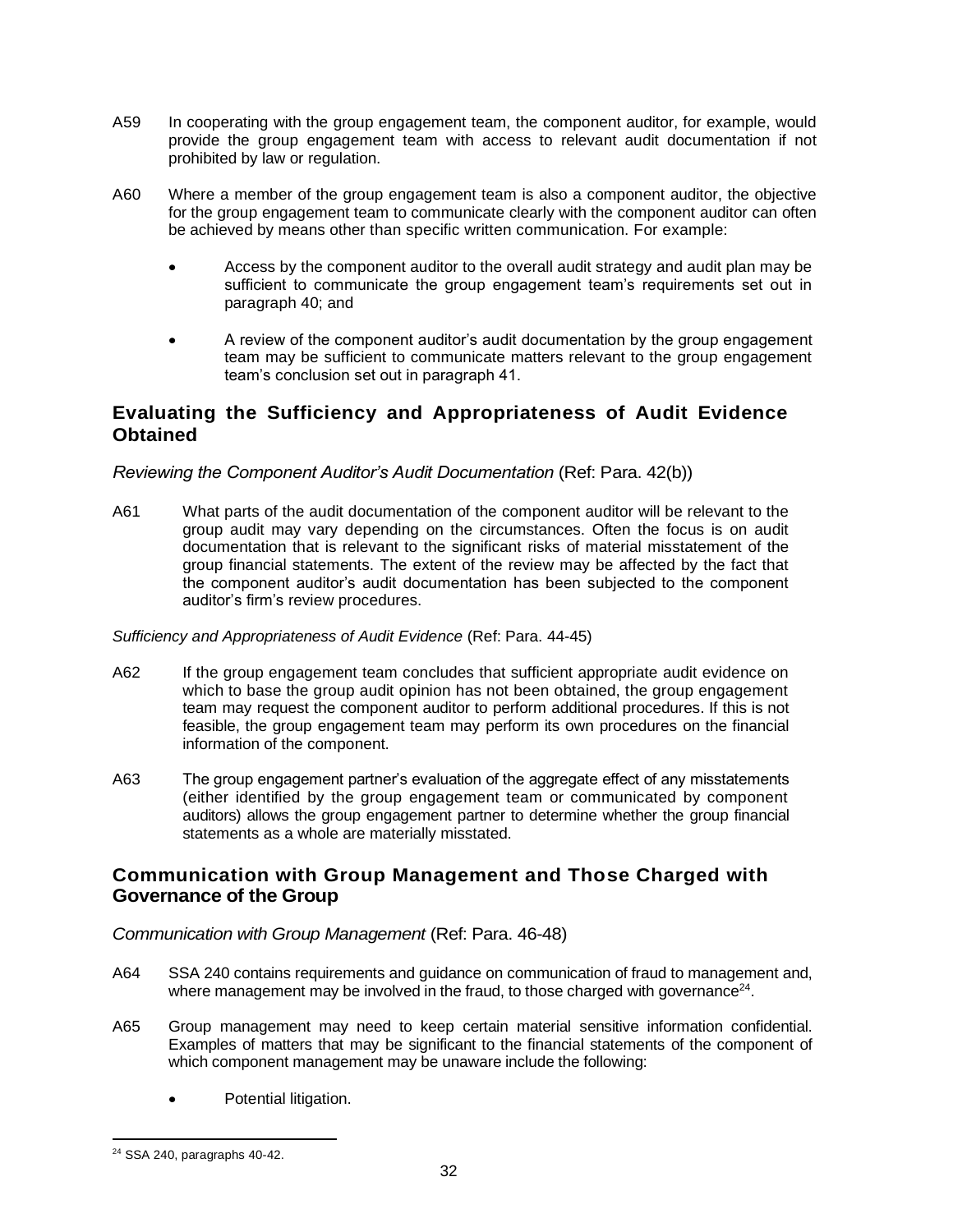- Plans for abandonment of material operating assets.
- Subsequent events.
- Significant legal agreements.

#### *Communication with Those Charged with Governance of the Group (Ref: Para. 49)*

A66 The matters the group engagement team communicates to those charged with governance of the group may include those brought to the attention of the group engagement team by component auditors that the group engagement team judges to be significant to the responsibilities of those charged with governance of the group. Communication with those charged with governance of the group takes place at various times during the group audit. For example, the matters referred to in paragraph 49(a)-(b) may be communicated after the group engagement team has determined the work to be performed on the financial information of the components. On the other hand, the matter referred to in paragraph 49(c) may be communicated at the end of the audit, and the matters referred to in paragraph 49(d)-(e) may be communicated when they occur.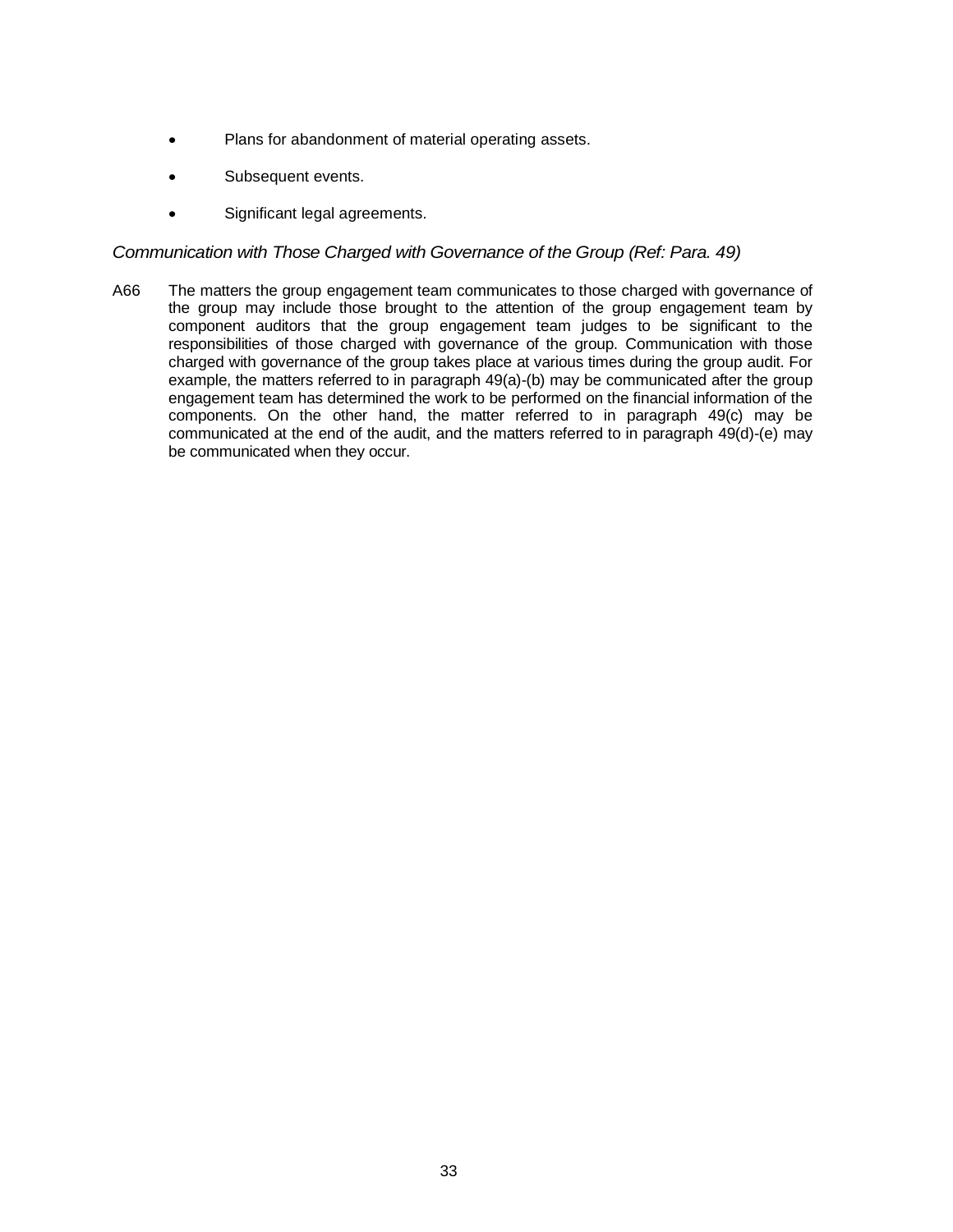(Ref: Para. A19)

### **Illustration of Auditor's Report Where the Group Engagement Team Is Not Able to Obtain Sufficient Appropriate Audit Evidence on Which to Base the Group Audit Opinion**

Note: Throughout this illustrative auditor's report, the Opinion section has been positioned first in accordance with SSA 700 (Revised), and the Basis for Opinion section is positioned immediately after the Opinion section. Also, the first and last sentence that was included in the extant auditor's responsibilities section is now subsumed as part of the new Basis for Opinion section.

Illustration - Example of a Qualified Opinion Where the Group Engagement Team Is Not Able to Obtain Sufficient Appropriate Audit Evidence on Which to Base the Group Audit Opinion

For purposes of this illustrative auditor's report, the following circumstances are assumed:

- Audit of a complete set of consolidated financial statements and the statement of financial position of a Singapore incorporated company other than a listed entity using a fair presentation framework. The audit is a group audit (i.e., SSA 600 applies).
- The financial statements are prepared by management of the company in accordance with Financial Reporting Standards in Singapore (FRSs) (a general purpose framework).
- The terms of the audit engagement reflect the description of management's responsibility for the financial statements in SSA 210.
- The group engagement team is unable to obtain sufficient appropriate audit evidence relating to a significant component accounted for by the equity method (recognised at \$15 million in the statement of financial position, which reflects total assets of \$60 million) because the group engagement team did not have access to the accounting records, management, or auditor of the component.
- The group engagement team has read the audited financial statements of the component as at 31 December 20X1, including the auditor's report thereon, and considered related financial information kept by group management in relation to the component.
- In the group engagement partner's judgement, the effect on the group financial statements of this inability to obtain sufficient appropriate audit evidence is material but not pervasive.**<sup>1</sup>**
- The relevant ethical requirements that apply to the audit comprise the Accounting and Corporate Regulatory Authority (ACRA) *Code of Professional Conduct and Ethics for Public Accountants and Accounting Entities* (ACRA Code) together with the ethical requirements relating to the audit in Singapore, and the auditor refers to both.
- Based on the audit evidence obtained, the auditor has concluded that a material uncertainty does not exist related to events or conditions that may cast significant doubt on the company's ability to continue as a going concern in accordance with SSA 570 (Revised).
- The auditor is not required, and has otherwise not decided, to communicate key audit matters in accordance with SSA 701.

<sup>1</sup> If, in the group engagement partner's judgment, the effect on the group financial statements of the inability to obtain sufficient appropriate audit evidence is material and pervasive, the group engagement partner would disclaim an opinion in accordance with SSA 705 (Revised).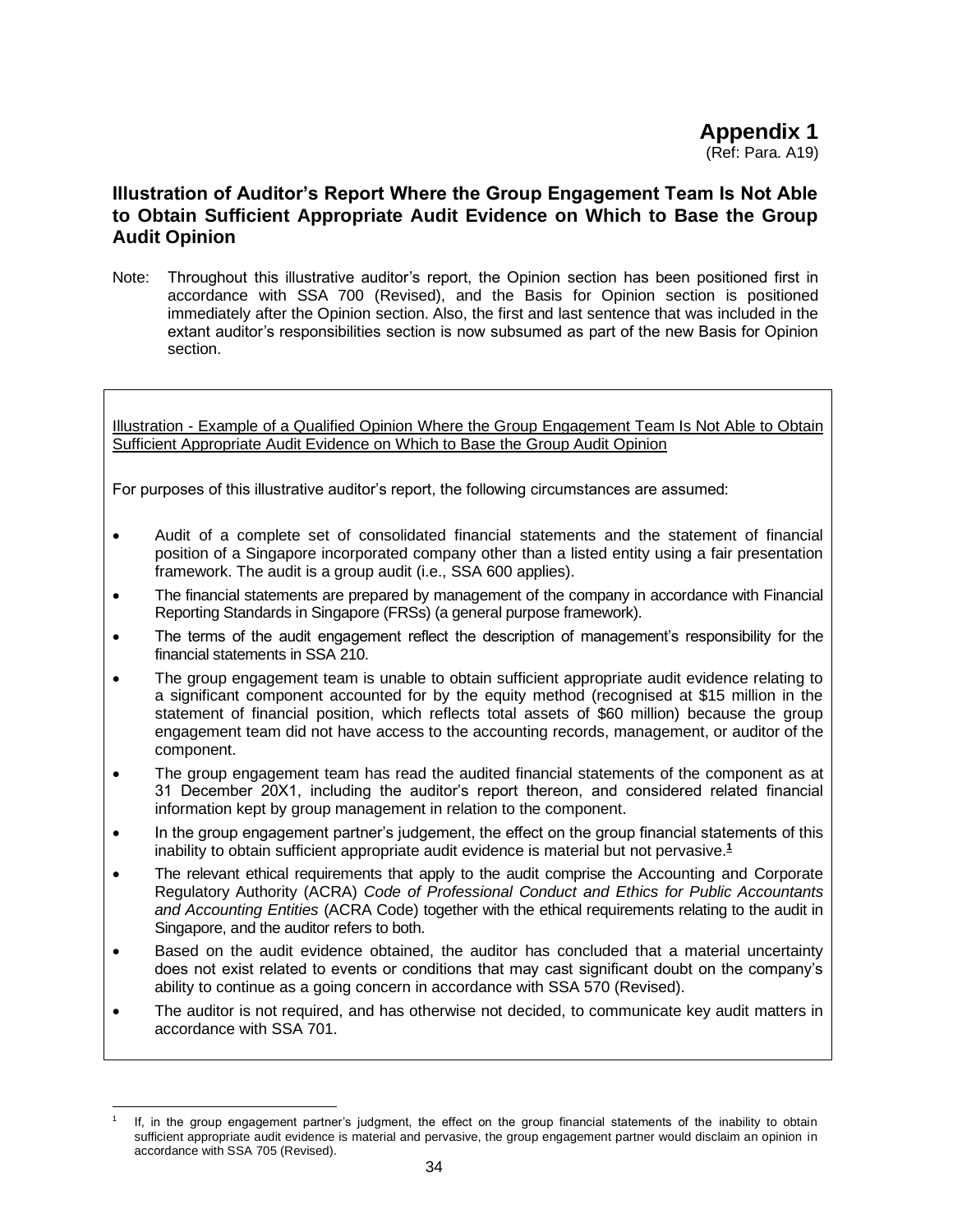- The auditor has obtained all of the other information prior to the date of the auditor's report and the qualified opinion on the financial statements also affects the other information.
- Those responsible for oversight of the financial statements differ from those responsible for the preparation of the financial statements.
- In addition to the audit of the financial statements, the auditor has other reporting responsibilities required under local law.

### **INDEPENDENT AUDITOR'S REPORT**

To the Shareholders of ABC Company [or Other Appropriate Addressee]

### **Report on the Audit of the Financial Statements<sup>2</sup>**

#### **Qualified Opinion**

We have audited the financial statements of ABC Company (the Company) and its subsidiaries (the Group), which comprise the consolidated statement of financial position of the Group and the statement of financial position of the Company as at 31 December 20X1, and the consolidated statement of comprehensive income, consolidated statement of changes in equity and consolidated statement of cash flows of the Group for the year then ended, and notes to the financial statements, including a summary of significant accounting policies.

In our opinion, except for the possible effects of the matter described in the *Basis for Qualified Opinion* section of our report, the accompanying consolidated financial statements of the Group and the statement of financial position of the Company are properly drawn up in accordance with the provisions of the Companies Act, Chapter 50 (the Act) and Financial Reporting Standards in Singapore (FRSs) so as to give a true and fair view of the consolidated financial position of the Group and the financial position of the Company as at 31 December 20X1 and of the consolidated financial performance, consolidated changes in equity and consolidated cash flows of the Group for the year ended on that date.

#### **Basis for Qualified Opinion**

ABC Company's investment in XYZ Company, a foreign associate acquired during the year and accounted for by the equity method, is carried at \$15 million on the consolidated balance sheet as at 31 December 20X1, and ABC's share of XYZ's net income of \$1 million is included in the consolidated income statement for the year then ended. We were unable to obtain sufficient appropriate audit evidence about the carrying amount of ABC's investment in XYZ as at 31 December 20X1 and ABC's share of XYZ's net income for the year because we were denied access to the financial information, management, and the auditors of XYZ. Consequently, we were unable to determine whether any adjustments to these amounts were necessary.

We conducted our audit in accordance with Singapore Standards on Auditing (SSAs). Our responsibilities under those standards are further described in the *Auditor's Responsibilities for the Audit of the Financial Statements* section of our report. We are independent of the Group in accordance with the Accounting and Corporate Regulatory Authority (ACRA) *Code of Professional Conduct and Ethics for Public Accountants and Accounting Entities* (ACRA Code) together with the ethical requirements that are relevant to our audit of the financial statements in Singapore, and we have fulfilled our other ethical responsibilities in accordance with these requirements and the ACRA Code. We believe that the audit evidence we have obtained is sufficient and appropriate to provide a basis for our qualified audit opinion.

<sup>2</sup> The sub-title "Report on the Audit of the Financial Statements" is unnecessary in circumstances when the second subtitle "Report on Other Legal and Regulatory Requirements" is not applicable.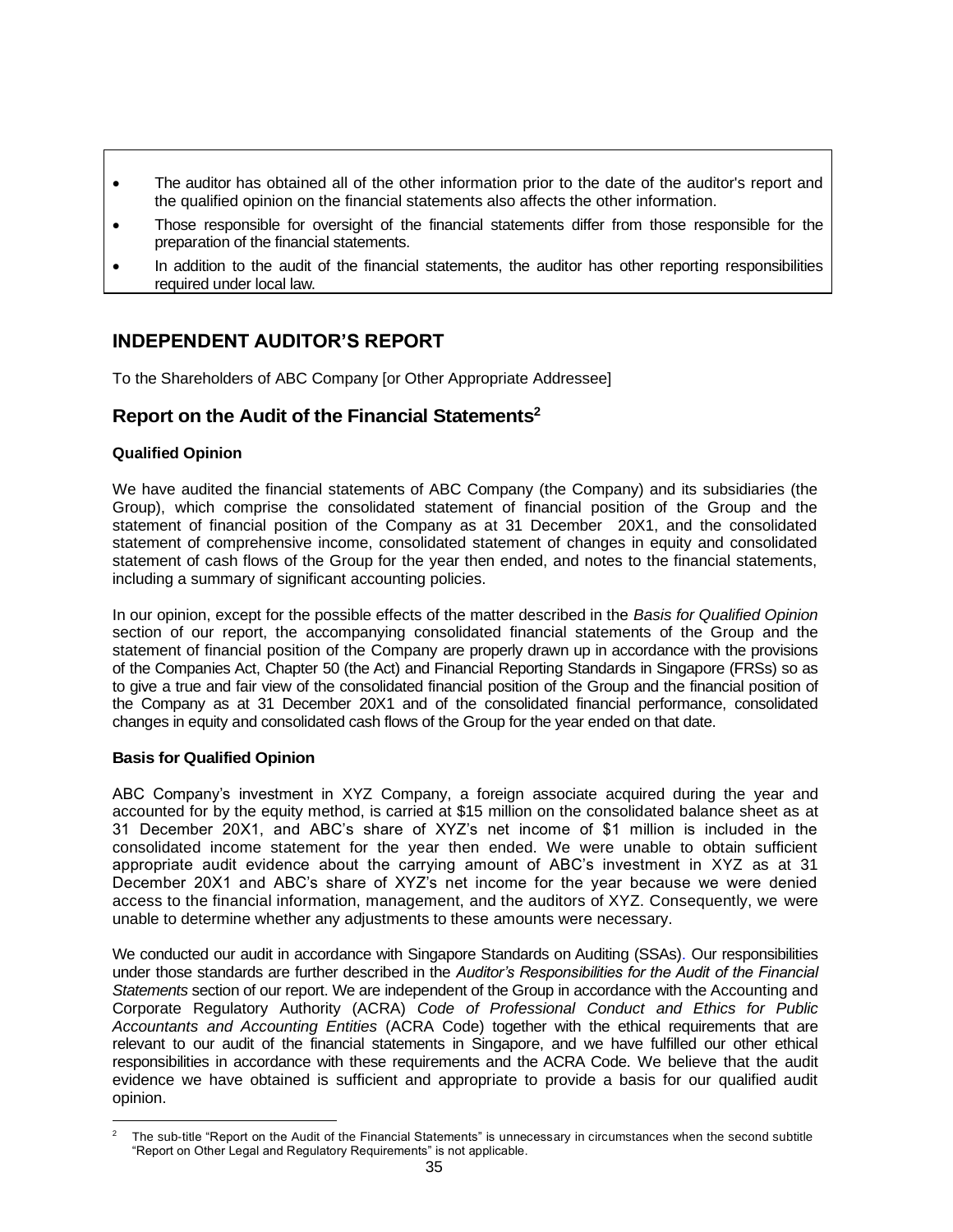#### **Other Information [or another title if appropriate such as "Information Other than the Financial Statements and Auditor's Report Thereon"]**

[*Reporting in accordance with the reporting requirements in SSA 720 (Revised) – see Illustration 6 in Appendix 2 of SSA 720 (Revised*). *The last paragraph of the other information section in Illustration 6 would be customised to describe the specific matter giving rise to the qualified opinion that also affects the other information.*]

#### **Responsibilities of Management and Directors for the Financial Statements**

[*Reporting in accordance with SSA 700 (Revised)*<sup>3</sup> *– see Illustration 2 in SSA 700 (Revised*).]

#### **Auditor's Responsibilities for the Audit of the Financial Statements**

[*Reporting in accordance with SSA 700 (Revised) – see Illustration 2 in SSA 700 (Revised*).

*The last two paragraphs which are applicable for audits of listed entities only would not be included.*]

### **Report on Other Legal and Regulatory Requirements**

[*Reporting in accordance with SSA 705 (Revised) – see Illustration 3 in SSA 705 (Revised*).]

 $(Firm)$ 

Public Accountants and Chartered Accountants Singapore

 $_$ (Date)

<sup>3</sup> SSA 700 (Revised), *Forming an Opinion and Reporting on Financial Statements*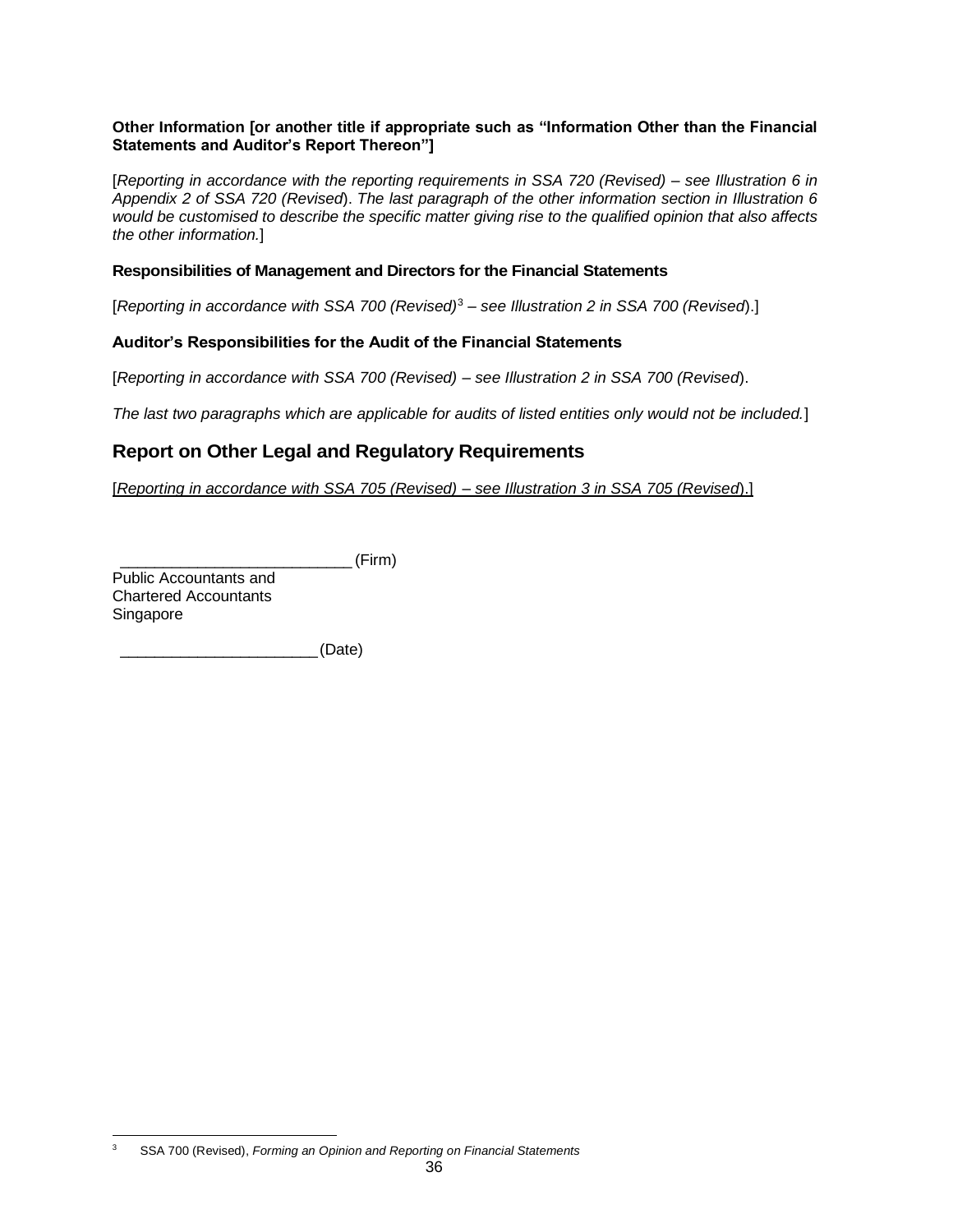(Ref: Para. A23)

### **Examples of Matters about Which the Group Engagement Team Obtains an Understanding**

The examples provided cover a broad range of matters; however, not all matters are relevant to every group audit engagement and the list of examples is not necessarily complete.

#### Group-Wide Controls

- 1. Group-wide controls may include a combination of the following:
	- Regular meetings between group and component management to discuss business developments and to review performance.
	- Monitoring of components' operations and their financial results, including regular reporting routines, which enables group management to monitor components' performance against budgets, and to take appropriate action.
	- Group management's risk assessment process, that is, the process for identifying, analyzing and managing business risks, including the risk of fraud, that may result in material misstatement of the group financial statements.
	- Monitoring, controlling, reconciling, and eliminating intra-group transactions and unrealized profits, and intra-group account balances at group level.
	- A process for monitoring the timeliness and assessing the accuracy and completeness of financial information received from components.
	- A central IT system controlled by the same general IT controls for all or part of the group.
	- Controls within an IT system that is common for all or some components.
	- Controls within the group's process to monitor the system of internal control, including activities of the internal audit function and self-assessment programs.
	- Consistent policies and procedures, including a group financial reporting procedures manual.
	- Group-wide programs, such as codes of conduct and fraud prevention programs.
	- Arrangements for assigning authority and responsibility to component management.
- 2. The internal audit function may be regarded as part of group-wide controls, for example, when the function is centralized.  $SSA$  610 (Revised 2013)<sup>1</sup> deals with the group engagement team's evaluation of whether the internal audit function's organizational status and relevant policies and procedures adequately supports the objectivity of internal auditors, the level of competence of the internal audit function, and whether the function applies a systematic and disciplined approach where the group engagement team expects to use the function's work.

<sup>1</sup> SSA 610 (Revised 2013), *Using the Work of Internal Auditors*, paragraph 18-19.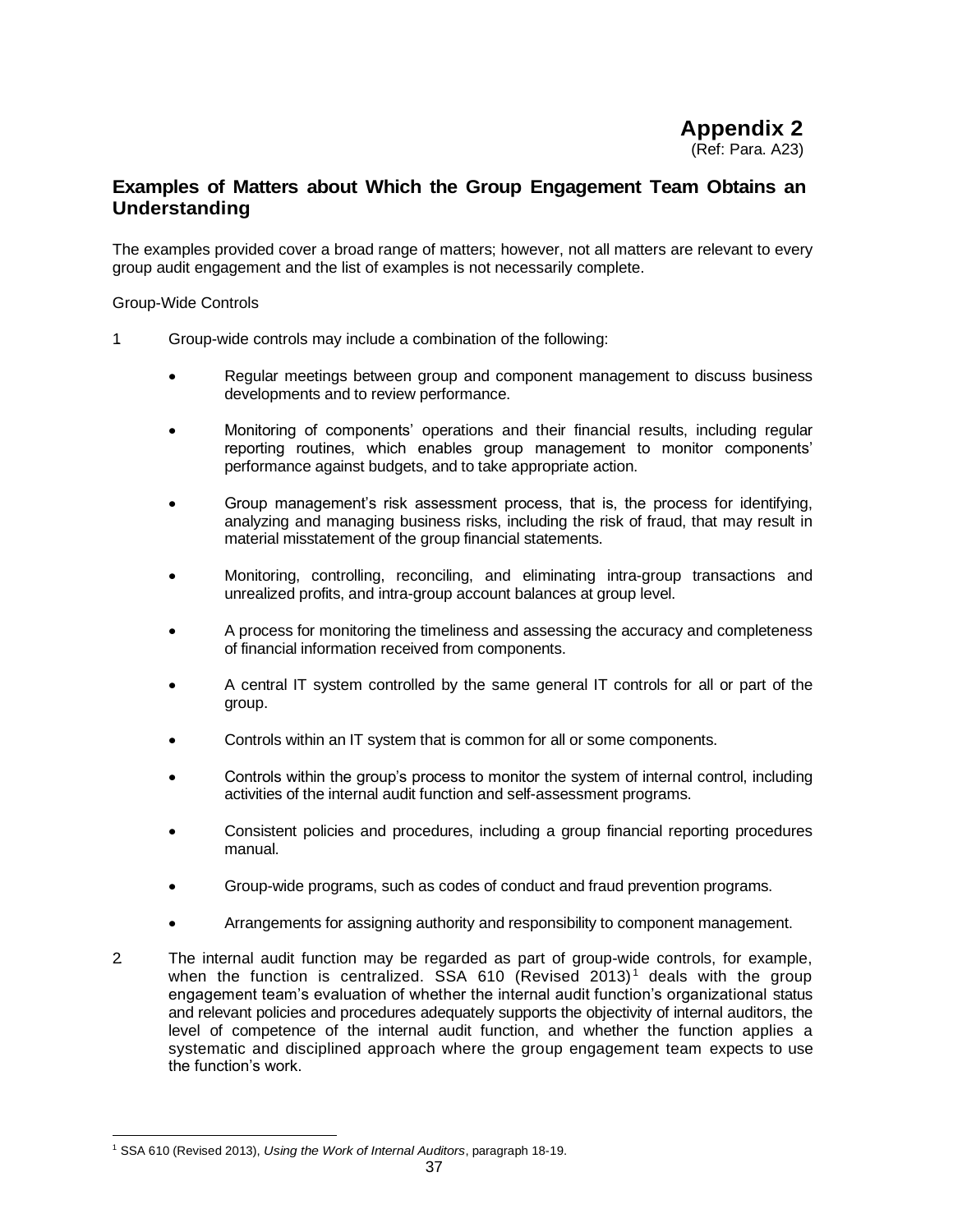#### Consolidation Process

3. The group engagement team's understanding of the consolidation process may include matters such as the following:

Matters relating to the applicable financial reporting framework:

- The extent to which component management has an understanding of the applicable financial reporting framework.
- The process for identifying and accounting for components in accordance with the applicable financial reporting framework.
- The process for identifying reportable segments for segment reporting in accordance with the applicable financial reporting framework.
- The process for identifying related party relationships and related party transactions for reporting in accordance with the applicable financial reporting framework.
- The accounting policies applied to the group financial statements, changes from those of the previous financial year, and changes resulting from new or revised standards under the applicable financial reporting framework.
- The procedures for dealing with components with financial year-ends different from the group's year-end.

Matters relating to the consolidation process:

- Group management's process for obtaining an understanding of the accounting policies used by components, and, where applicable, ensuring that uniform accounting policies are used to prepare the financial information of the components for the group financial statements, and that differences in accounting policies are identified, and adjusted where required in terms of the applicable financial reporting framework. Uniform accounting policies are the specific principles, bases, conventions, rules, and practices adopted by the group, based on the applicable financial reporting framework, that the components use to report similar transactions consistently. These policies are ordinarily described in the financial reporting procedures manual and reporting package issued by group management.
- Group management's process for ensuring complete, accurate and timely financial reporting by the components for the consolidation.
- The process for translating the financial information of foreign components into the currency of the group financial statements.
- How IT is organized for the consolidation, including the manual and automated stages of the process, and the manual and programmed controls in place at various stages of the consolidation process.
- Group management's process for obtaining information on subsequent events.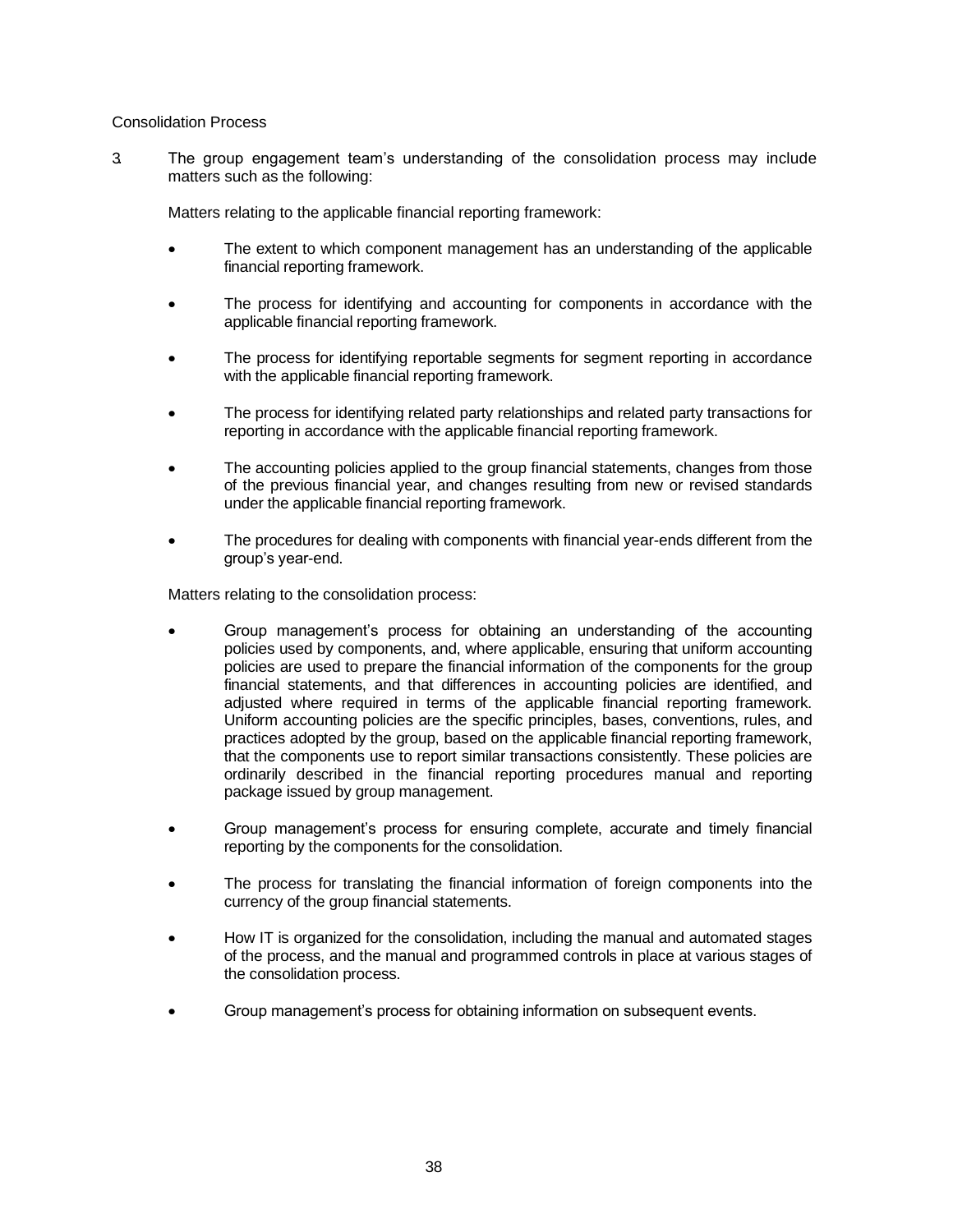Matters relating to consolidation adjustments:

- The process for recording consolidation adjustments, including the preparation, authorization and processing of related journal entries, and the experience of personnel responsible for the consolidation.
- The consolidation adjustments required by the applicable financial reporting framework.
- Business rationale for the events and transactions that gave rise to the consolidation adjustments.
- Frequency, nature and size of transactions between components.
- Procedures for monitoring, controlling, reconciling and eliminating intra-group transactions and unrealized profits, and intra-group account balances.
- Steps taken to arrive at the fair value of acquired assets and liabilities, procedures for amortizing goodwill (where applicable), and impairment testing of goodwill, in accordance with the applicable financial reporting framework.
- Arrangements with a majority owner or minority interests regarding losses incurred by a component (for example, an obligation of the minority interest to make good such losses).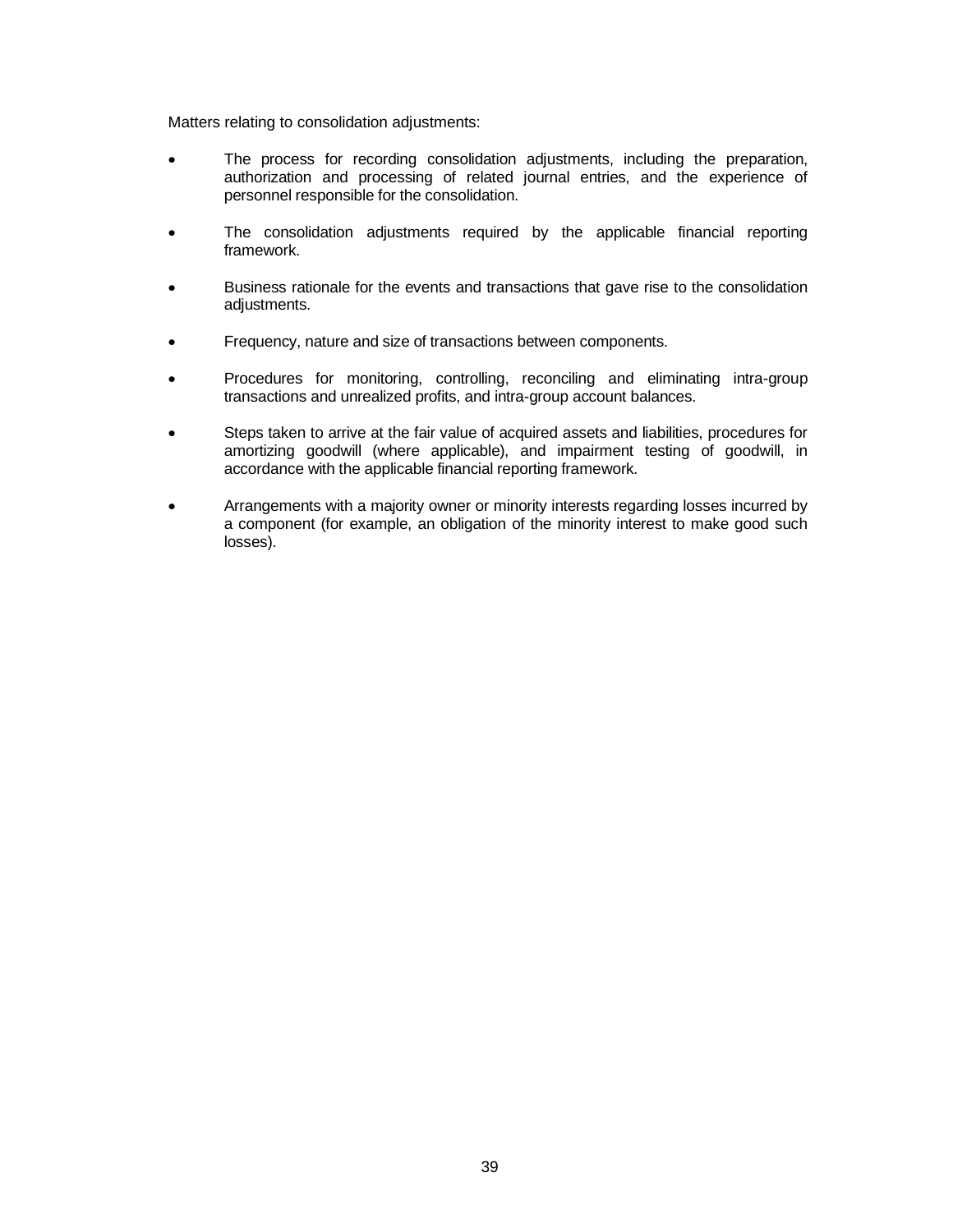### **Examples of Conditions or Events that May Indicate Risks of Material Misstatement of the Group Financial Statements**

The examples provided cover a broad range of conditions or events; however, not all conditions or events are relevant to every group audit engagement and the list of examples is not necessarily complete.

- A complex group structure, especially where there are frequent acquisitions, disposals or reorganizations.
- Poor corporate governance structures, including decision-making processes, that are not transparent.
- Non-existent or ineffective group-wide controls, including inadequate group management information on monitoring of components' operations and their results.
- Components operating in foreign jurisdictions that may be exposed to factors such as unusual government intervention in areas such as trade and fiscal policy, and restrictions on currency and dividend movements; and fluctuations in exchange rates.
- Business activities of components that involve high risk, such as long-term contracts or trading in innovative or complex financial instruments.
- Uncertainties regarding which components' financial information require incorporation in the group financial statements in accordance with the applicable financial reporting framework, for example whether any special-purpose entities or non-trading entities exist and require incorporation.
- Unusual related party relationships and transactions.
- Prior occurrences of intra-group account balances that did not balance or reconcile on consolidation.
- The existence of complex transactions that are accounted for in more than one component.
- Components' application of accounting policies that differ from those applied to the group financial statements.
- Components with different financial year-ends, which may be utilized to manipulate the timing of transactions.
- Prior occurrences of unauthorized or incomplete consolidation adjustments.
- Aggressive tax planning within the group, or large cash transactions with entities in tax havens.
- Frequent changes of auditors engaged to audit the financial statements of components.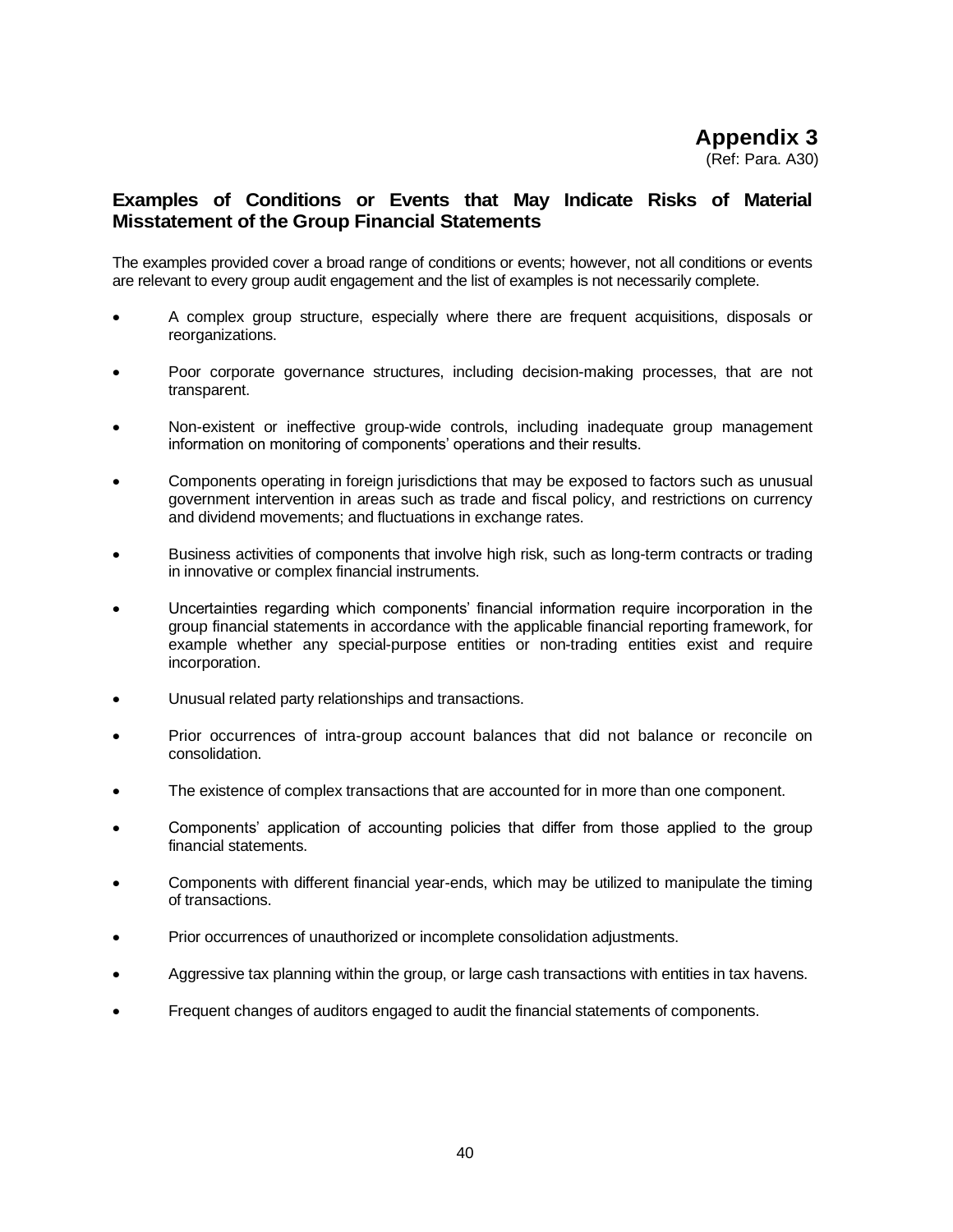### **Examples of a Component Auditor's Confirmations**

The following is not intended to be a standard letter. Confirmations may vary from one component auditor to another and from one period to the next.

Confirmations often are obtained before work on the financial information of the component commences.

[Component Auditor Letterhead]

[Date]

[To Group Engagement Partner]

This letter is provided in connection with your audit of the group financial statements of [name of parent] for the year ended [date] for the purpose of expressing an opinion on whether the group financial statements present fairly, in all material respects (give a true and fair view of) the financial position of the group as of [date] and of its financial performance and cash flows for the year then ended in accordance with [indicate applicable financial reporting framework].

We acknowledge receipt of your instructions dated [date], requesting us to perform the specified work on the financial information of [name of component] for the year ended [date].

We confirm that:

- 1. We will be able to comply with the instructions. / We advise you that we will not be able to comply with the following instructions [specify instructions] for the following reasons [specify reasons].
- 2. The instructions are clear and we understand them. / We would appreciate it if you could clarify the following instructions [specify instructions].
- 3. We will cooperate with you and provide you with access to relevant audit documentation.

We acknowledge that:

- 1. The financial information of [name of component] will be included in the group financial statements of Iname of parentl.
- 2. You may consider it necessary to be involved in the work you have requested us to perform on the financial information of [name of component] for the year ended [date].
- 3. You intend to evaluate and, if considered appropriate, use our work for the audit of the group financial statements of [name of parent].

In connection with the work that we will perform on the financial information of [name of component], a [describe component, for example, wholly-owned subsidiary, subsidiary, joint venture, investee accounted for by the equity or cost methods of accounting] of [name of parent], we confirm the following: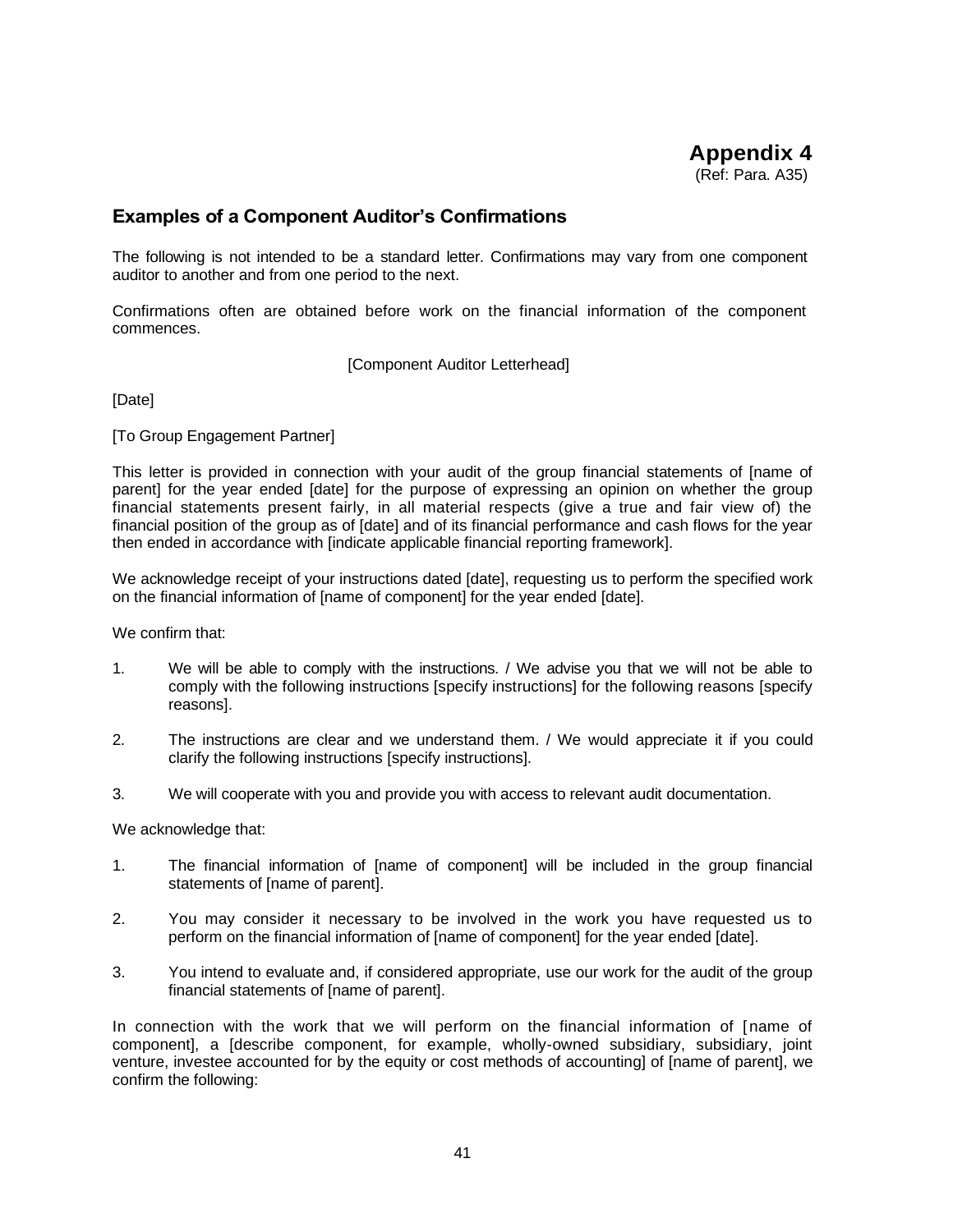- 1. We have an understanding of [indicate relevant ethical requirements] that is sufficient to fulfill our responsibilities in the audit of the group financial statements, and will comply therewith. In particular, and with respect to [name of parent] and the other components in the group, we are independent within the meaning of [indicate relevant ethical requirements] and comply with the applicable requirements of [refer to rules] promulgated by [name of regulatory agency].
- 2. We have an understanding of Singapore Standards on Auditing and [indicate other national standards applicable to the audit of the group financial statements] that is sufficient to fulfill our responsibilities in the audit of the group financial statements and will conduct our work on the financial information of [name of component] for the year ended [date] in accordance with those standards.
- 3. We possess the special skills (for example, industry specific knowledge) necessary to perform the work on the financial information of the particular component.
- 4. We have an understanding of [indicate applicable financial reporting framework or group financial reporting procedures manual] that is sufficient to fulfill our responsibilities in the audit of the group financial statements.

We will inform you of any changes in the above representations during the course of our work on the financial information of [name of component].

[Auditor's signature]

[Date]

[Auditor's address]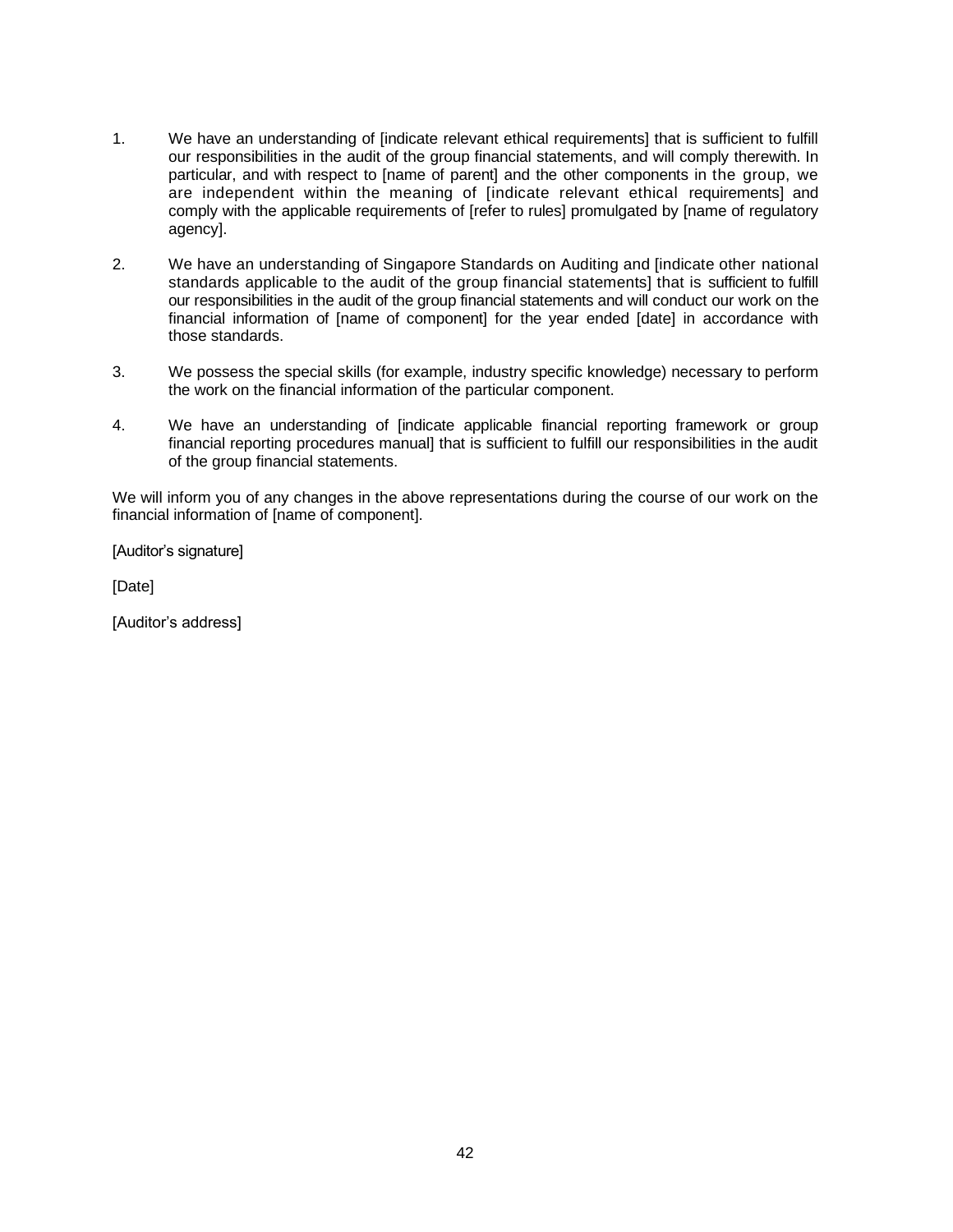### **Required and Additional Matters Included in the Group Engagement Team's Letter of Instruction**

#### *Matters required by this SSA to be communicated to the component auditor are shown in italicized text.*

Matters that are relevant to the planning of the work of the component auditor:

- *A request for the component auditor, knowing the context in which the group engagement*  team will use the work of the component auditor, to confirm that the component auditor will *cooperate with the group engagement team*.
- The timetable for completing the audit.
- Dates of planned visits by group management and the group engagement team, and dates of planned meetings with component management and the component auditor.
- A list of key contacts.
- *The work to be performed by the component auditor, the use to be made of that work*, and arrangements for coordinating efforts at the initial stage of and during the audit, including the group engagement team's planned involvement in the work of the component auditor.
- *The ethical requirements that are relevant to the group audit and, in particular, the independence requirements, for example, where the group auditor is prohibited by law or regulation from using internal auditors to provide direct assistance, it is relevant for the group auditor to consider whether the prohibition also extends to component auditors and, if so, to address this in the communication to the component auditors<sup>1</sup> .*
- *In the case of an audit or review of the financial information of the component, component materiality (and, if applicable, the materiality level or levels for particular classes of transactions, account balances or disclosures), and the threshold above which misstatements cannot be regarded as clearly trivial to the group financial statements.*
- *A list of related parties prepared by group management, and any other related parties that the group engagement team is aware of, and a request that the component auditor communicates on a timely basis to the group engagement team related parties not previously identified by group management or the group engagement team.*
- Work to be performed on intra-group transactions and unrealized profits and intra-group account balances.
- Guidance on other statutory reporting responsibilities, for example reporting on group management's assertion on the effectiveness of internal control.
- Where time lag between completion of the work on the financial information of the components and the group engagement team's conclusion on the group financial statements is likely, specific instructions for a subsequent events review.

<sup>1</sup> SSA 610 (Revised 2013), paragraph A31